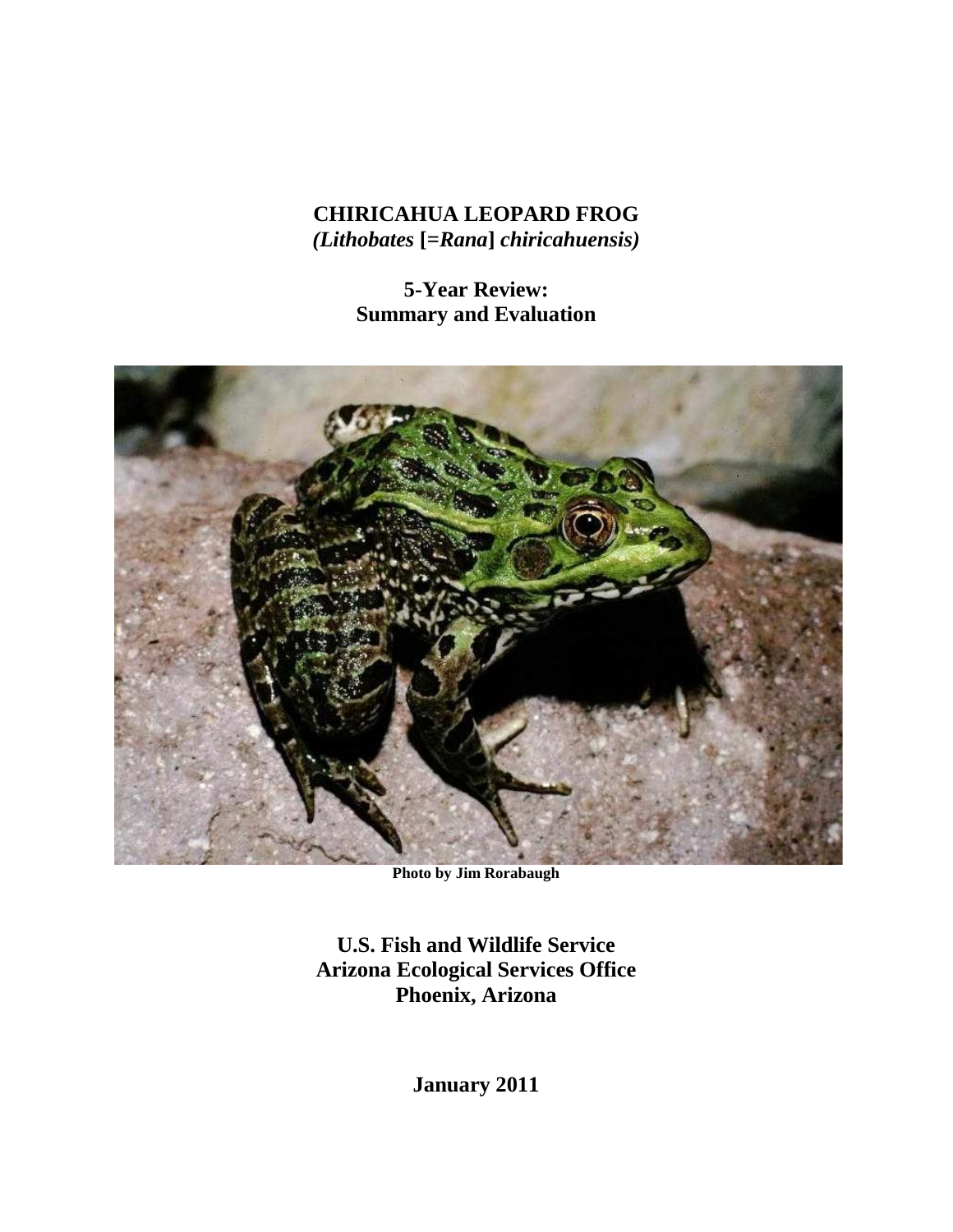# **5-YEAR REVIEW**

Chiricahua Leopard Frog (*Lithobates* [=*Rana*] *chiricahuensis*)

## **1.0 GENERAL INFORMATION**

## **1.1 Reviewers:**

- **Lead Regional Office:** Southwest Regional Office, Region 2 Susan Jacobsen, Chief, Threatened and Endangered Species 505-248-6641 Wendy Brown, Recovery Coordinator, 505-248-6664 Julie McIntyre, Recovery Biologist, 505-248-6657
- **Lead Field Office:** Arizona Ecological Service's Tucson Suboffice Jim Rorabaugh, Supervisory Fish and Wildlife Biologist 520-570-6150 x230 Cat Crawford, Fish and Wildlife Biologist, 520-670-6150 x232
- **Cooperating Field Office:** New Mexico Ecological Services Office Michelle Christman, Fish and Wildlife Biologist 505-346-2525 x4728

## **1.2 Methodology used to complete the review:**

The U.S. Fish and Wildlife Service (USFWS) conducts status reviews of species on the List of Endangered and Threatened Wildlife and Plants (50 CFR 17.12) as required by section 4(c)(2)(A) of the Endangered Species Act (ESA) (16 U.S.C. 1531 *et seq.*). The public notice for this review was published in the *Federal Register* on April 23, 2007 (72 FR 20134).

This review considers both new and previously existing information from the recent Chiricahua Leopard Frog Recovery Plan (USFWS 2007), publications and reports produced since the recovery plan was prepared, and the latest monitoring data. The recovery plan was developed by a recovery team that consisted of both a technical team of experts on the frog, its habitats, and conservation biology, and also of three stakeholder groups, made up of landowners and managers, ranchers, and representatives of environmental groups, mining companies, Tribes, wildlife agencies, and other interested or affected parties. The planning process included a Nature Conservancy-style threats assessment by recovery unit and a Population and Habitat Viability Analysis facilitated by the IUCN's Conservation Breeding Specialist Group.

Note that we use the scientific name *Lithobates chiricahuensis* for this taxon, which is consistent with the latest Society for the Study of Amphibians and Reptiles list of scientific and common names (Crother 2008). However, the species was originally listed as *Rana chiricahuensis*. The arrangement put forth by Crother has been challenged (Pauly *et al.* 2009) and may not stand. Nevertheless, we recommend the new scientific name of *Lithobates chiricahuensis* be adopted for this taxon.

In addition, we recommend that the Ramsey Canyon leopard frog (*Lithobates subaquavocali*s), be subsumed into *L. chiricahuensis*, as supported by Crother (2008) and noted by the USFWS as part of the listed entity in a 90-day finding on 192 species from a petition to list 475 species (74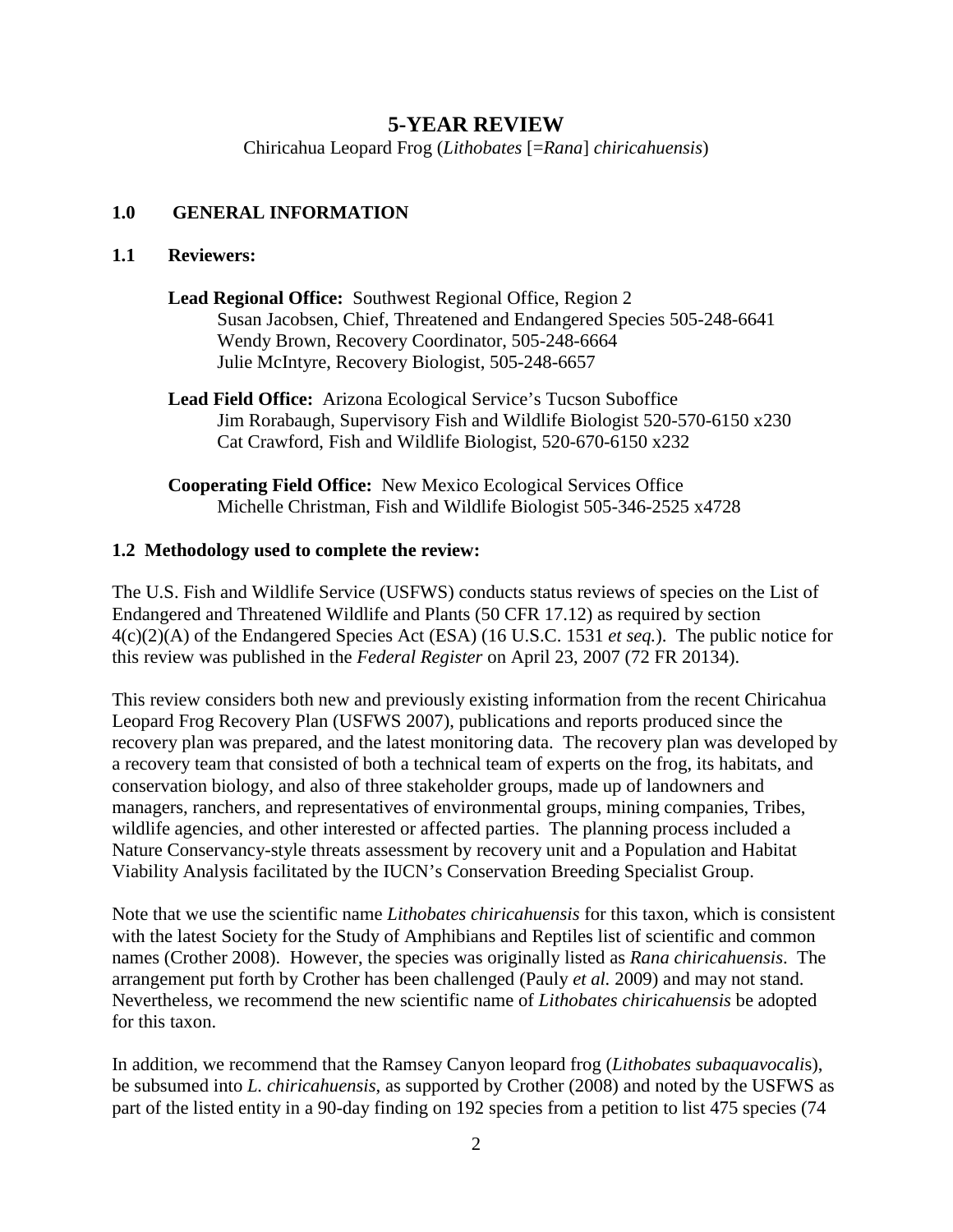FR 66867; December 16, 2009) (see *Genetics, phylogeny, and taxonomy* below). The recovery plan treated the Ramsey Canyon leopard frog as the Chiricahua leopard frog under the assumption that it would soon be recognized as the same species.

This 5-year review was sent to the Nongame Herpetological Program at the Arizona Game and Fish Department, Phoenix, Arizona for review; however, no comments were received.

# **1.3 Background**

## **1.3.1. FR Notice citation announcing initiation of this review:** 72 FR 20134

# **1.3.2 Listing history**

Original Listing  **FR notice:** Federal Register 67(114):40790-40811 **Date listed:** June 13, 2002 **Entity listed:** *Lithobates* (*Rana*) *chiricahuensis* **Classification:** Threatened without critical habitat

**1.3.3 Associated rulemakings:** None. However, a proposed critical habitat designation is in preparation and is expected to publish in the Federal Register in March 2011, with a final rule expected by 2012.

**1.3.4 Review History:** No other 5-year reviews have been prepared for this species. The recovery plan was finalized in April 2007.

## **1.3.5 Species' Recovery Priority Number at start of 5-year review:** 2C.

A Recovery Priority Number of 2C is indicative of a taxon with a high degree of threat, a high recovery potential, and the taxonomic standing of a species. The C indicates that the species' recovery conflicts with water demands, development projects, or other forms of economic activity.

## **1.3.6 Recovery Plan**

**Name of plan:** Chiricahua Leopard Frog (*Rana chiricahuensis*) Recovery Plan **Date issued:** April 2007 **Dates of previous revisions, if applicable:** Not applicable

## **2.0 REVIEW ANALYSIS**

- **2.1 Application of the 1996 Distinct Population Segment (DPS) Policy:**
	- **2.1.1 Is the species under review a vertebrate?** Yes.
	- **2.1.2 Is the species under review listed as a DPS?** No.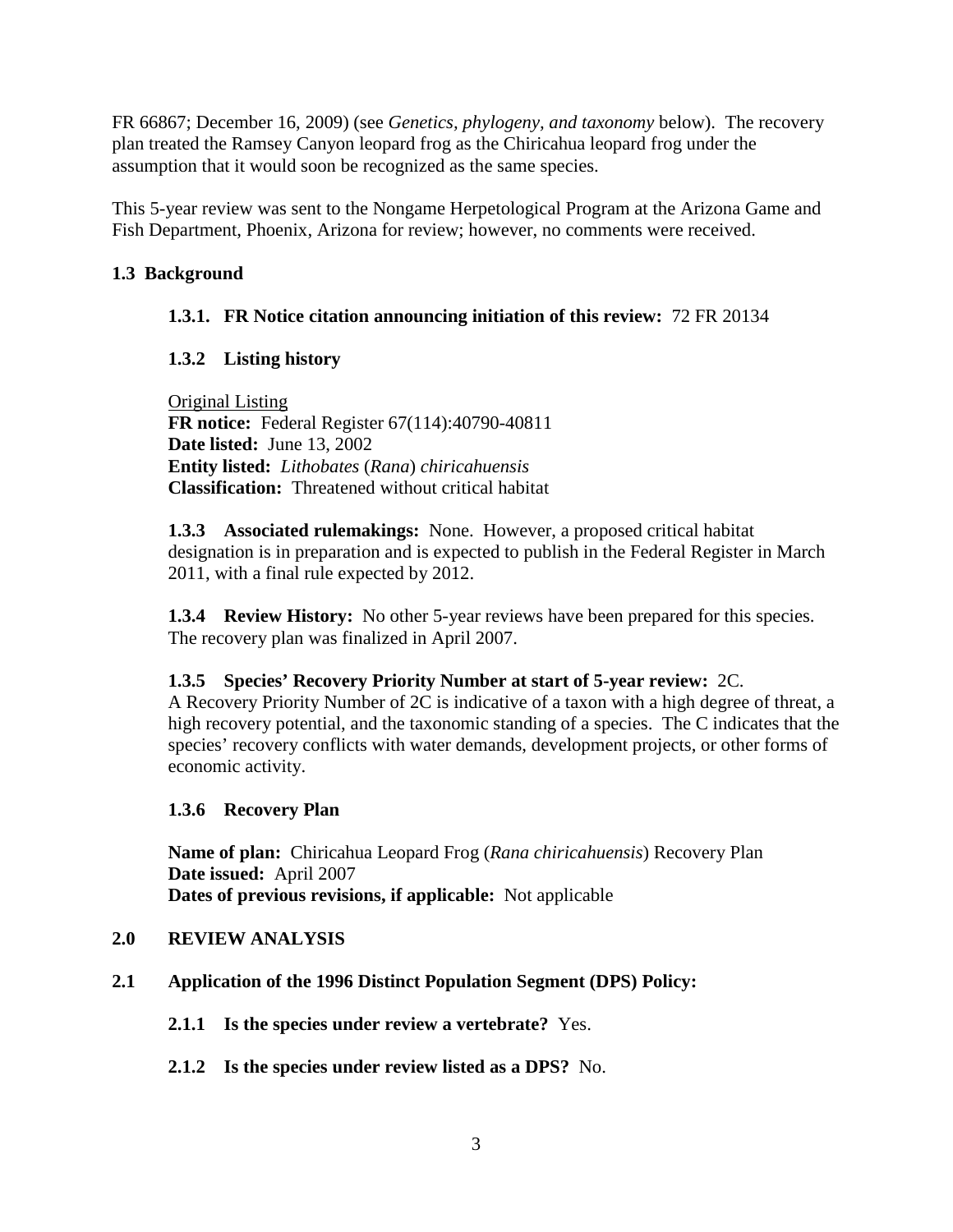**2.1.3 Is there relevant new information for this species regarding the application of the DPS policy?** No.

## **2.2 Recovery Criteria**

**2.2.1 Does the species have a final, approved recovery plan containing objective, measurable criteria?** Yes.

### **2.2.2 Adequacy of recovery criteria**

**2.2.2.1 Do the recovery criteria reflect the best available and most up-to date information on the biology of the species and its habitat?** Yes.

**2.2.2.2 Are all of the 5 listing factors that are relevant to the species addressed in the recovery criteria?** Yes.

## **2.2.3 List the recovery criteria as they appear in the recovery plan, and discuss how each criterion has or has not been met, citing information**.

Recovery Criteria: To delist the Chiricahua leopard frog, the following recovery criteria must be achieved:

*Criterion 1.* At least two metapopulations located in different drainages (defined here as USGS 10-digit Hydrologic Units) plus at least one isolated and robust population occur in each recovery unit (RU) that exhibit long-term persistence and stability (even though local populations may go extinct in metapopulations) as demonstrated by a scientifically acceptable population monitoring program. Interpreting the results of the monitoring program will take into account precipitation cycles of drought or wet periods and the effects of such cycles on population persistence.

*Criterion 2.* Aquatic breeding habitats, including suitable, restored, and created habitats necessary for persistence of metapopulations and robust isolated populations identified in criterion 1, are protected and managed in accordance with the recommendations in this plan.

*Criterion 3.* The additional habitat needed for population connectivity, recolonization, and dispersal is protected and managed for Chiricahua leopard frogs, in accordance with the recommendations in this plan.

*Criterion 4.* Threats and causes of decline have been reduced or eliminated, and commitments for long-term management are in place in each RU such that the Chiricahua leopard frog is unlikely to need protection under the ESA in the foreseeable future.

For the purposes of delineating habitat and clarifying recovery, the eight Recovery Units (RUs) are defined from the USFWS 2007 Recovery Plan as: "natural units in which frog metapopulation dynamics function or could function as the species recovers." The RUs cover the entire known range of the species in Arizona, New Mexico, and adjoining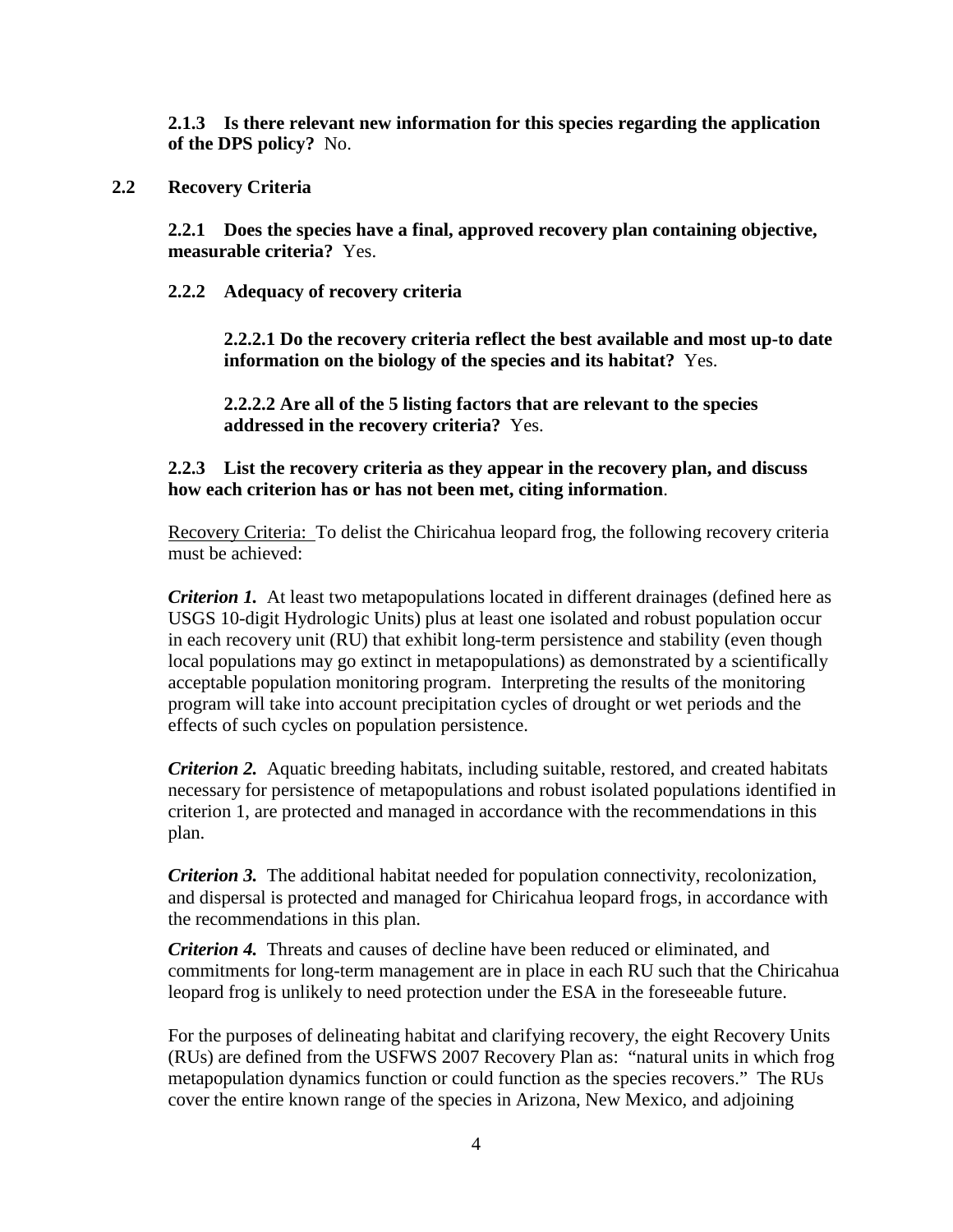portions of Mexico, which ensures that when recovered, the frog will be well-represented throughout its present and historical range (See Figure 1). Recovery Units 1-4 cover the southern populations, while RUs 5-8 contain the Mogollon Rim populations. Each unit is large enough to ensure that frog carrying capacity is buffered against changes due to potential successional processes or environmental disasters (e.g. floods, fire, drought, and climate change)," and as such each RU also includes the Hydrologic Units and elevational limits to capture topography. The eight RUs provide for recovery within the Mogollon Rim and southern groups of populations, but also allow for recovery within smaller geographic areas such as watersheds and mountain ranges that likely also exhibit local adaptation. Although our aim is to conserve genetic diversity within and among the RUs, it is not a criterion for recovery. If all populations are lost within an RU, frogs may be imported from an adjacent RU under specific protocols found in Appendix D of the Chiricahua Leopard Frog Recovery Plan (USFWS 2007). Overall, the RUs are designed to contain areas with similar recovery challenges and to promote local conservation efforts. More detailed information is available in the recovery plan.

Although one of the most aquatic of southwestern leopard frogs (Degenhardt *et al.* 1996), Chiricahua leopard frogs are known to move among aquatic sites, and such movements are crucial for conserving metapopulations. A metapopulation is a set of local populations (subpopulations) that interact via individuals moving between local populations (Hanski and Gilpin 1991). If local populations are extirpated through drought, disease, or other factors, the populations can be recolonized via dispersal from adjacent populations. Hence, the long-term viability of metapopulations may be enhanced over that of isolated populations, even though local populations experience periodic extirpations.

The population structure of the Chiricahua leopard frog involves both metapopulations and isolated populations, as mentioned in the recovery criteria. For this species, a metapopulation should consist of at least four local populations that exhibit regular recruitment, three of which are continually in existence. Local populations should be arranged in geographical space in such a way that no local population will be greater than 5.0 miles (mi) (8.0 kilometers [km]) from at least one other local population during some part of the year unless facilitated dispersal is planned (USFWS 2007). Metapopulations should include at least one large, healthy subpopulation (e.g., at least 100 adults) in order to achieve an acceptable level of viability as a larger unit. If aquatic habitats can be managed for persistence through drought periods (e.g., supplying water via a pipeline or a well, lining a pond), overall metapopulation viability may be achievable with a smaller number of individuals per subpopulation (e.g.,  $40 - 50$  adults) (USFWS 2007).

Isolated breeding populations are also needed as a buffer against disease because disease organisms can spread rapidly through a metapopulation as infected individuals move among aquatic sites. Chiricahua leopard frogs are reasonably likely to disperse 1.0 mi (1.6 km) overland, 3.0 mi (4.8 km) along ephemeral or intermittent drainages (water existing only briefly), and 5.0 mi (8.0 km) along perennial water courses (water present at all times of the year), or some combination thereof not to exceed 5.0 mi (8.0 km). An isolated, but robust breeding population should be located at a distance farther than 5 mi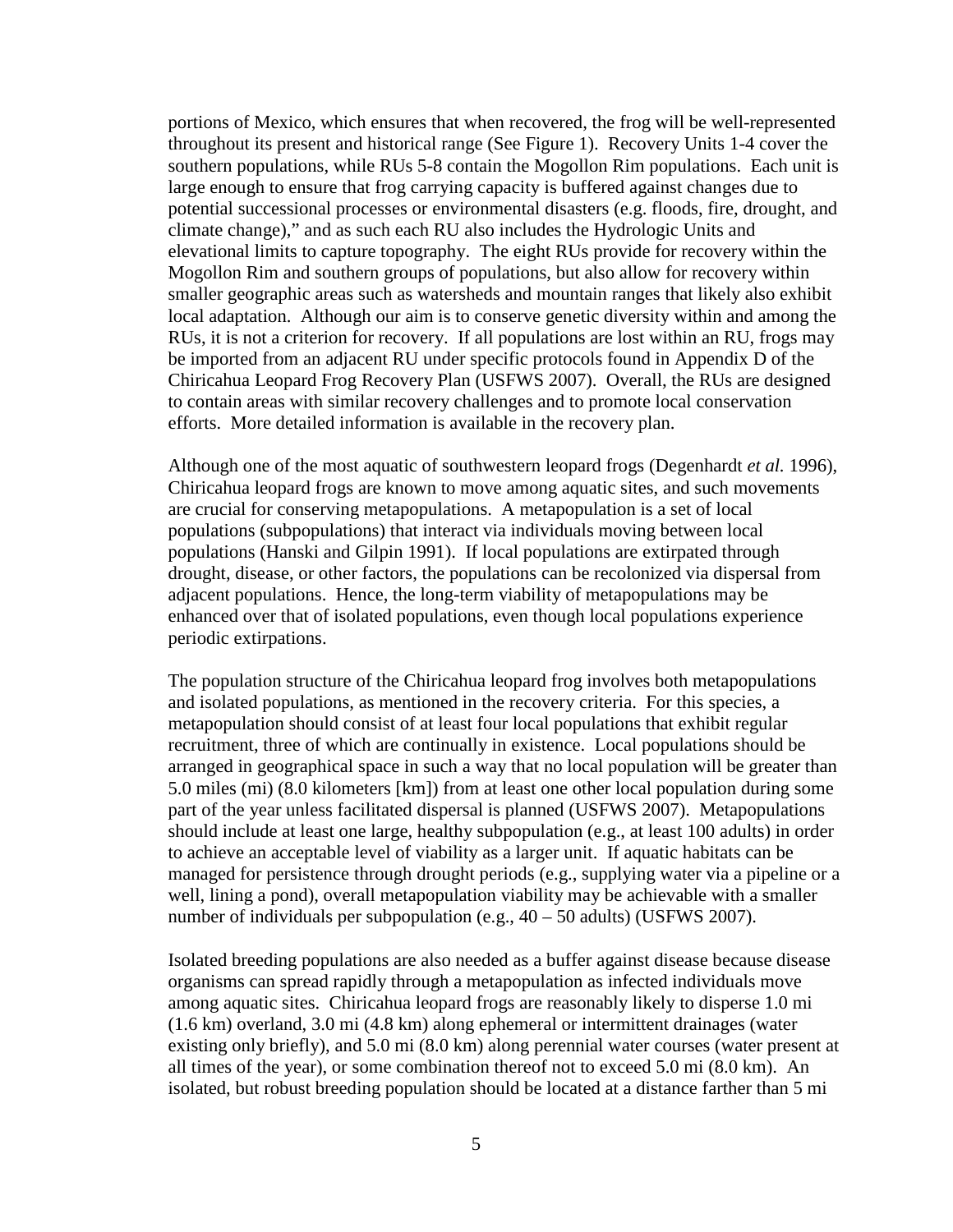(8 km) from other Chiricahua leopard frogs, contain at least 60 adults, and exhibit a diverse age class distribution that is relatively stable over time. A population of 40-50 adults can also be robust or strong if it resides in a drought-resistant habitat (USFWS 2007). At least two metapopulations and one isolated robust population are needed in each recovery unit to meet the recovery criteria in the recovery plan (USFWS 2007)

### **Discussion of how the Recovery Criteria have, or have not, been met:**

### Recovery Unit 1:

The requisite number of metapopulations (two) and isolated, robust populations (one) have been met (Criterion 1). Metapopulations meeting the definition in the recovery plan occur at Buenos Aires National Wildlife Refuge, Sycamore Canyon area, and Peña Blanca/Alamo Canyon. Importantly, the Refuge supports the strongest metapopulation known within the range of the species. Isolated, robust populations, as defined above, occur in the Sierrita Mountains and at Buenos Aires National Wildlife Refuge.

The appropriate protection and management of habitats for persistence of metapopulations and connectivity have not been met (Criteria 2 and 3). However, much of the Sycamore Canyon metapopulation lies within the Pajarita Wilderness area in the Coronado National Forest, and Buenos Aires National Wildlife Refuge manages for the frog.

Threats have not been eliminated (Criterion 4). American bullfrogs (*Rana catesbeiana*), crayfish (*Orconectes virilis* and possibly others), non-native fishes, illegal border activity and law enforcement response, and drought continue to threaten frogs in this RU. Chytridiomycosis, a fungal skin disease caused by the pathogen *Batrachochytrium dendrobatidis* (*Bd*), is present, but the frog is persisting with the disease, which appears to have little effect on population viability in this RU. We hypothesize that essential breeding habitats in this RU either lack stressors or include conditions that allow for persistence of Chiricahua leopard frogs with the disease (i.e., lower predation, higher population numbers, warmer waters, higher pH, and/or lower elevation).

## Recovery Unit 2:

The requisite number of metapopulations (two) and isolated, robust populations (one) have not been met (Criterion 1), although we are working toward metapopulations meeting the definition in the recovery plan on the eastern slope of the Santa Rita Mountains and on the southeastern slopes of the Huachuca Mountains. An isolated, robust population occurs at Beatty's Guest Ranch in the Huachuca Mountains and is the most stable, robust population in this RU. Several other isolated populations also occur scattered across the RU, and we are currently working with partners to build a metapopulation in the Las Cienegas area.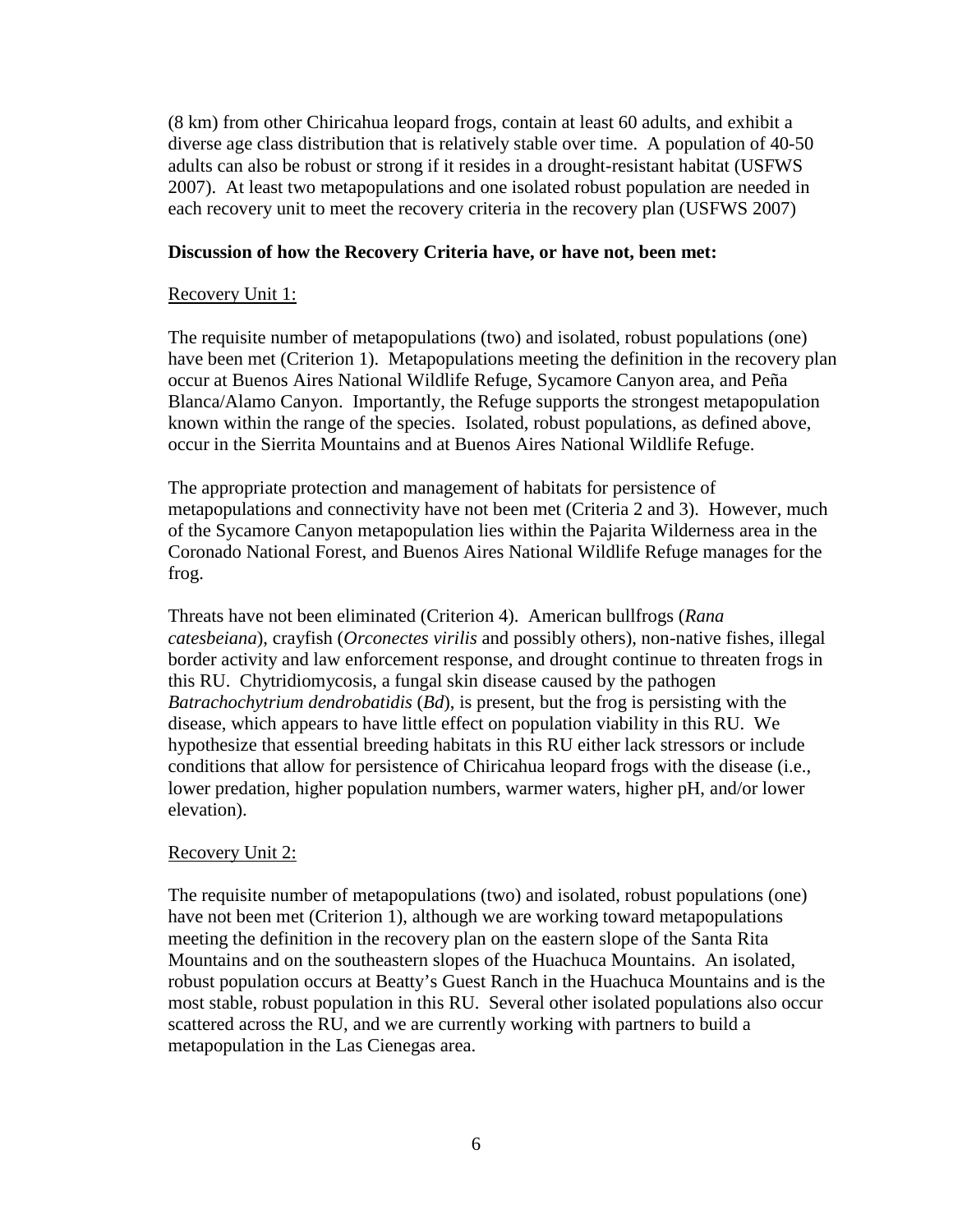The appropriate protection and management of habitats for persistence of two metapopulations and connectivity have not been met (Criteria 2 and 3). However, dispersal sites and corridors for connectivity have been established in the Huachuca Mountains (e.g. Ramsey Canyon), and various conservation plans and Safe Harbor Agreements have been developed or are in development in this RU.

Threats have not been eliminated (Criterion 4). American bullfrogs, crayfish, chytridiomycosis, non-native fishes, illegal border activities and law enforcement response, and wildfire continue to threaten frogs in this RU.

### Recovery Unit 3:

The requisite number of metapopulations (two) and isolated, robust populations (one) have not been met (Criterion 1). A metapopulation exists in the Peloncillo Mountains; however, it lacks a robust population, and breeding is sporadic at some sites. We are working with partners to establish a metapopulation in the Chiricahua Mountains, but as yet, no Chiricahua leopard frogs occur in that mountain range. Isolated, robust populations occur in the Playas Valley, San Bernardino Valley, and at Leslie Canyon National Wildlife Refuge. Chiricahua leopard frogs likely occur in the Sierra San Luis, Sonora and Chihuahua, Mexico.

The appropriate protection and management of habitats for persistence of metapopulations and connectivity have not been met (Criteria 2 and 3). However, conservation plans and efforts provide important conservation benefits to populations in the Peloncillo Mountains tanks and Rosewood and North tanks in the San Bernardino Valley. Currently, we are working with partners in the Cave Creek/Portal area of the Chiricahua Mountains to establish frogs there.

Threats have not been eliminated (Criterion 4). Non-native fishes, chytridomycosis, prescribed fires, wildfire, illegal border activities and law enforcement response, and drought continue to threaten frogs in this RU.

## Recovery Unit 4:

The requisite number of metapopulations (two) and isolated, robust populations (one) have not been met (Criterion 1). However, one metapopulation occurs in the Galiuro Mountains, and potential exists for other metapopulations in the Dragoon or Galiuro mountains. An isolated population exists in the Galiuro Mountains, but habitat is not extensive enough for it to be robust.

The appropriate protection and management of habitats for persistence of metapopulations and connectivity have not been met (Criteria 2 and 3).

Threats have not been eliminated (Criterion 4). Drought and lack of habitat continue to threaten frogs in this RU. Chytridiomycosis has not been found in recovery unit 4, but is a potential threat. Tiger salamanders (*Ambystoma mavortium*), which prey upon larval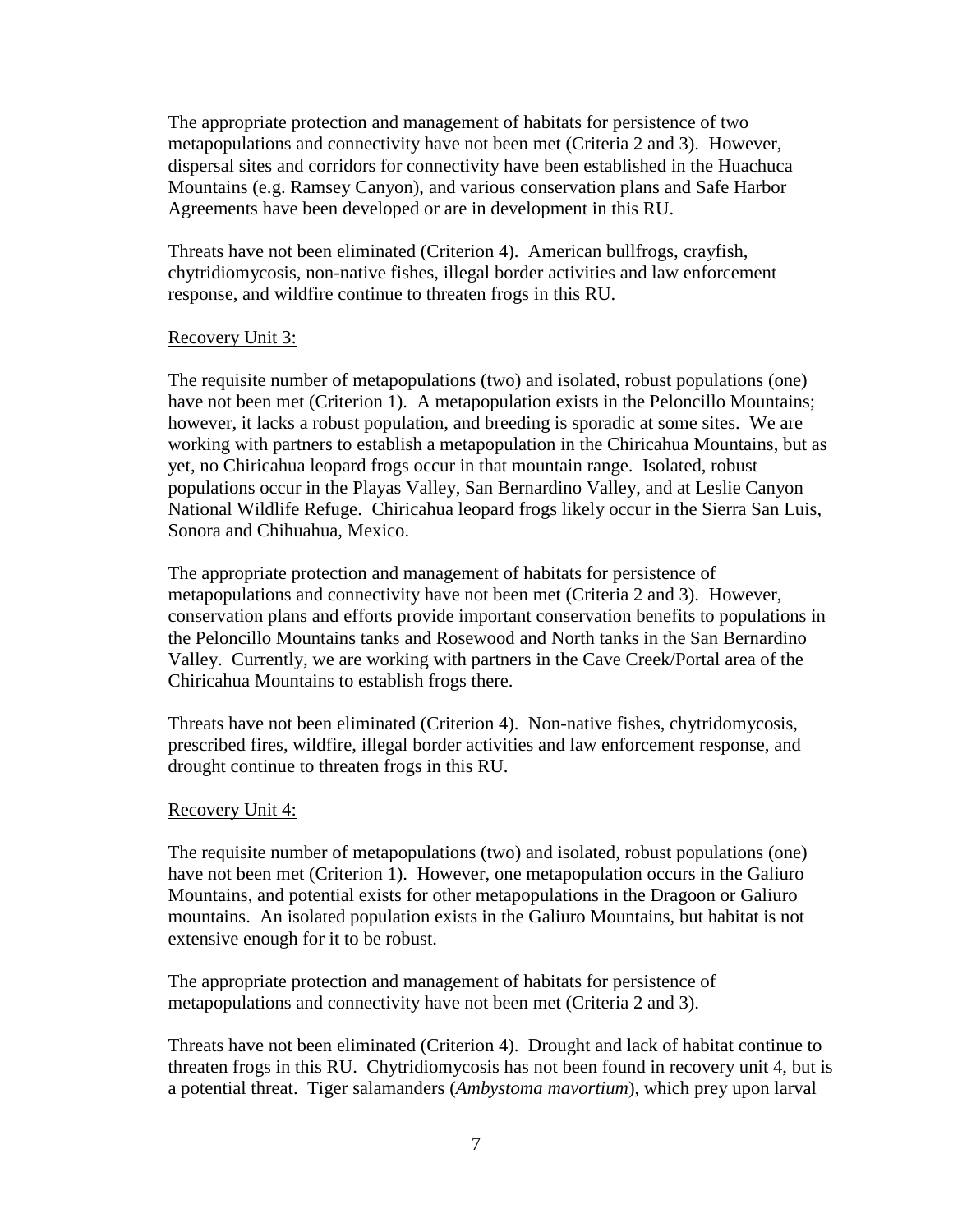frogs, limit recovery opportunities in the Galiuro Mountains. Lack of suitable breeding habitat limits recovery opportunities in the Dragoon Mountains.

## Recovery Unit 5:

The requisite number of metapopulations (two) and isolated, robust populations (one) have not been met (Criterion 1). However, if a robust population can be established in the Gentry Creek area, a metapopulation will occur there, and we are working toward establishing metapopulations in the Buckskin Hills and Ellison-Lewis creek areas. A recently established population at Moore Saddle Tank #42 near Lewis Creek has the potential to be an isolated robust population.

The appropriate protection and management of habitats for persistence of two metapopulations and connectivity have not been met (Criteria 2 and 3).

Threats have not been eliminated (Criterion 4). Bullfrogs, crayfish, non-native fishes, chytridiomycosis, wildfire, and drought continue to threaten frogs in this RU.

## Recovery Unit 6:

The requisite number of metapopulations (two) and isolated, robust populations (one) have not been met (Criterion 1). Isolated, robust populations occur on Main Diamond Creek. Potential exists for a metapopulation in the Deep Creek Divide/Negrito Creek area.

The appropriate protection and management of habitats for persistence of two metapopulations and connectivity have not been met (Criteria 2 and 3).

Threats have not been eliminated (Criterion 4). Crayfish, non-native fishes, bullfrogs, wildfire, and chytridiomycosis continue to threaten frogs in this RU. Frogs in this unit are particularly sensitive to chytridiomycosis, which if present, usually results in decline and extirpation of affected frog populations. Reasons for this sensitivity in this frog population may be elucidated by an ongoing microbe study.

## Recovery Unit 7:

The requisite number of metapopulations (two) and isolated, robust populations (one) have not been met (Criterion 1). Few populations are known in this unit, only one of which is robust (Rattlesnake Pasture Tank). That one robust population has potential to be part of a metapopulation, if frog populations can be established nearby.

The appropriate protection and management of habitats for persistence of two metapopulations and connectivity have not been met (Criteria 2 and 3).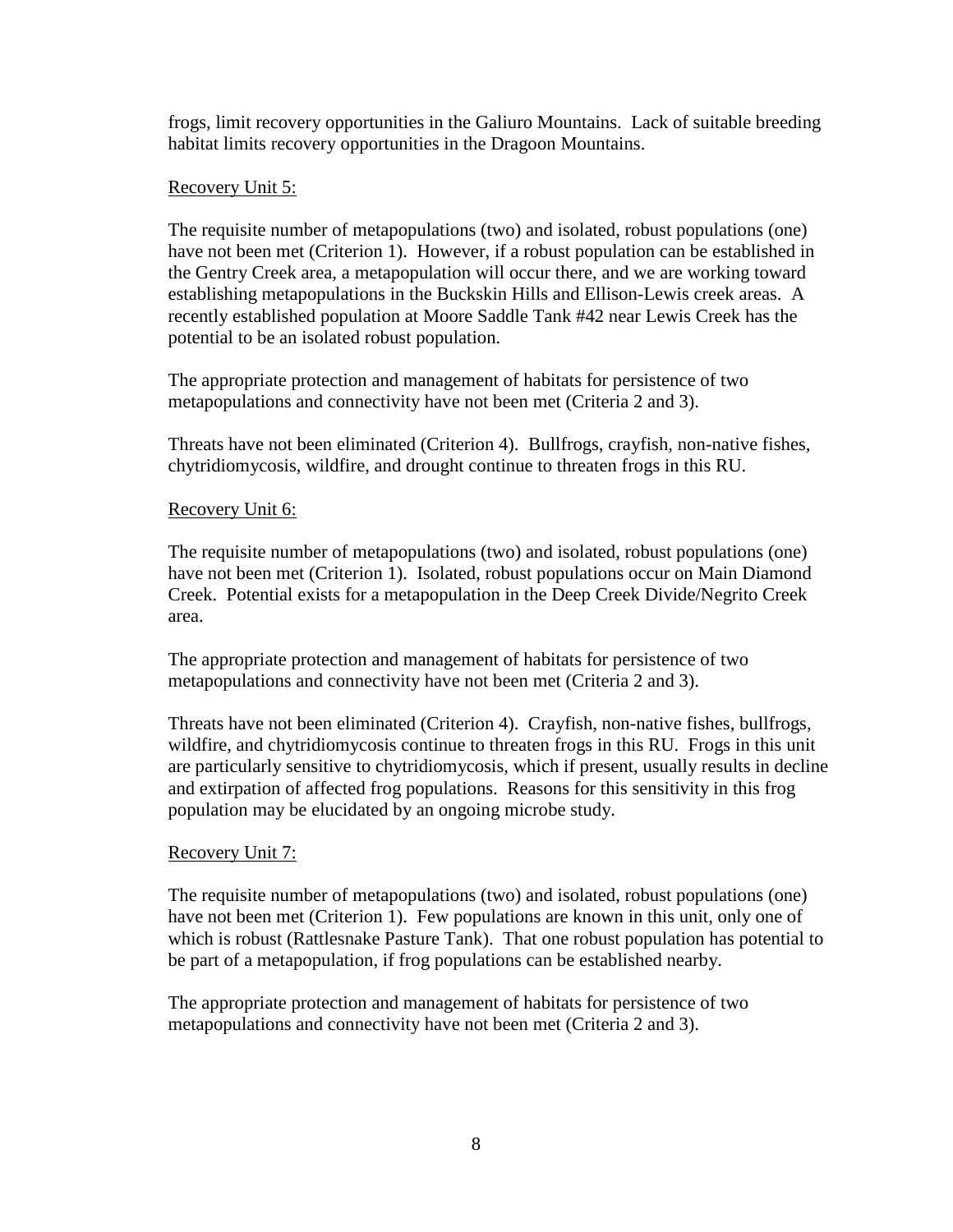Threats have not been eliminated (Criterion 4). Bullfrogs, drought, and wildfire continue to threaten frogs in this RU. Chytridiomycosis has been recently detected in the New Mexico portion of this RU.

#### Recovery Unit 8:

The requisite number of metapopulations (two) and isolated, robust populations (one) have not been met (Criterion 1). A metapopulation occurs along Seco Creek on the Ladder Ranch, and isolated populations, some of which are robust, occur at several other sites. Potential exists for establishing a metapopulation on the Mimbres River and possibly around Ash and Bolton springs east of Hurley.

The appropriate protection and management of habitats for persistence of two metapopulations and connectivity have not been met (Criteria 2 and 3). However, conservation efforts at the Mimbres River Preserve and Ladder Ranch provide important conservation benefits. Chiricahua leopard frogs from the Mimbres River have persisted with *Bd* since at least 2001, the earliest detection there. While the reasons for persistence remain unknown, conservation efforts include using these potentially *Bd*-resistant frogs for repatriation efforts and anti-chytrid skin microbe research. The Ladder Ranch conservation efforts include building a ranarium (a facility to hold, breed, rear, and headstart frogs), bullfrog removal, utilizing steel rim tanks to create refugia populations of extant populations, and maintaining water in earthen stock tanks with frogs.

Threats have not been eliminated (Criterion 4). Bullfrogs, non-native fishes, chytridiomycosis, agriculture, rural development, water diversions, and groundwater pumping continue to threaten frogs in this RU. As noted above, the Mimbres River population is persisting with *Bd*. *Batrachochytrium dendrobatidis* has not been detected within the current extent of frogs on the Ladder Ranch; however, the frog has been extirpated from surrounding drainages on the Ranch where *Bd* was detected. The Seco Creek metapopulation on the Ladder Ranch could be susceptible to declines or extirpation if *Bd* is introduced.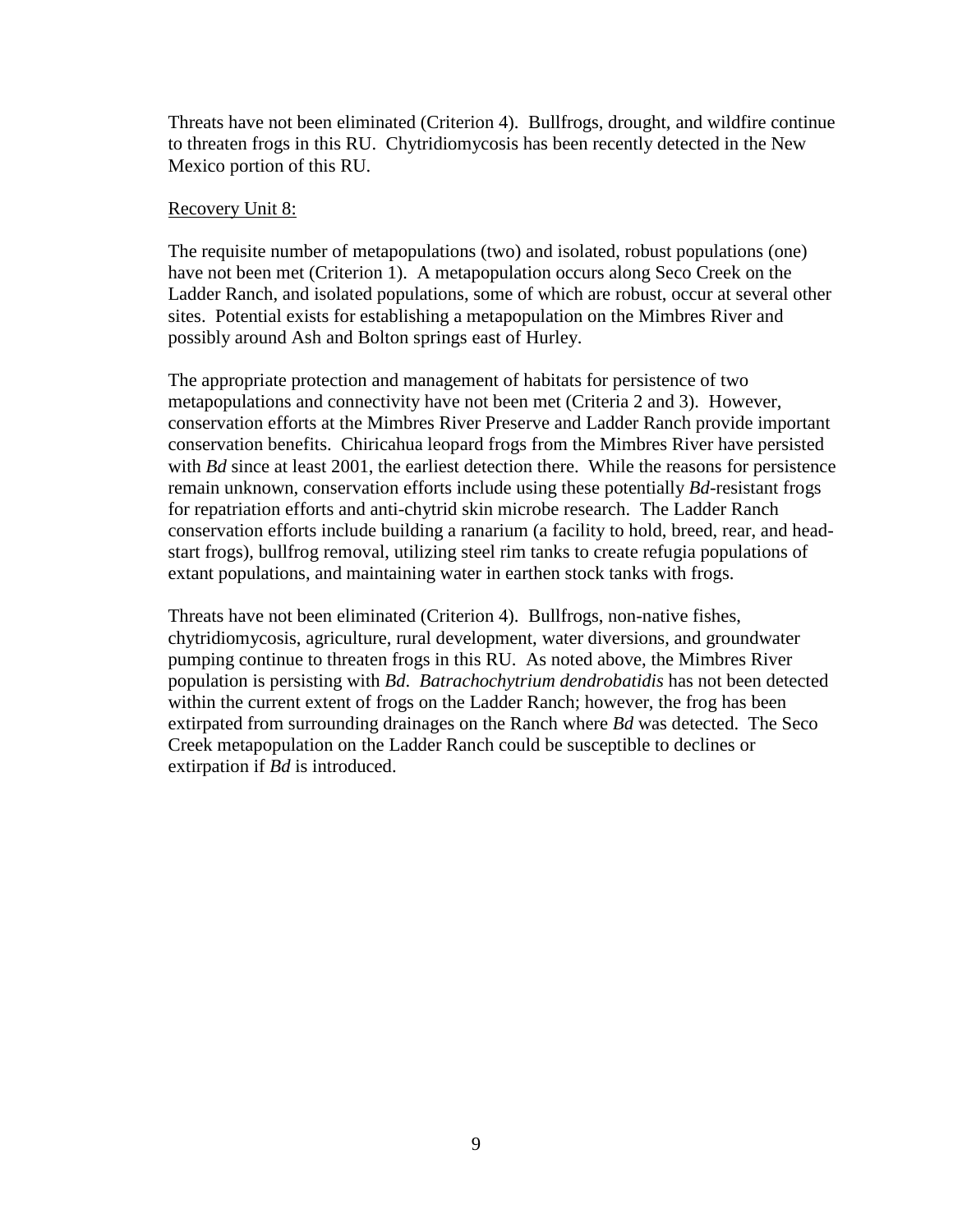

Figure 1. Map of the known range of the Chiricahua leopard frog as of 2007.The map covers areas in Arizona, New Mexico, and Mexico. All eight recovery units (RUs) are delineated.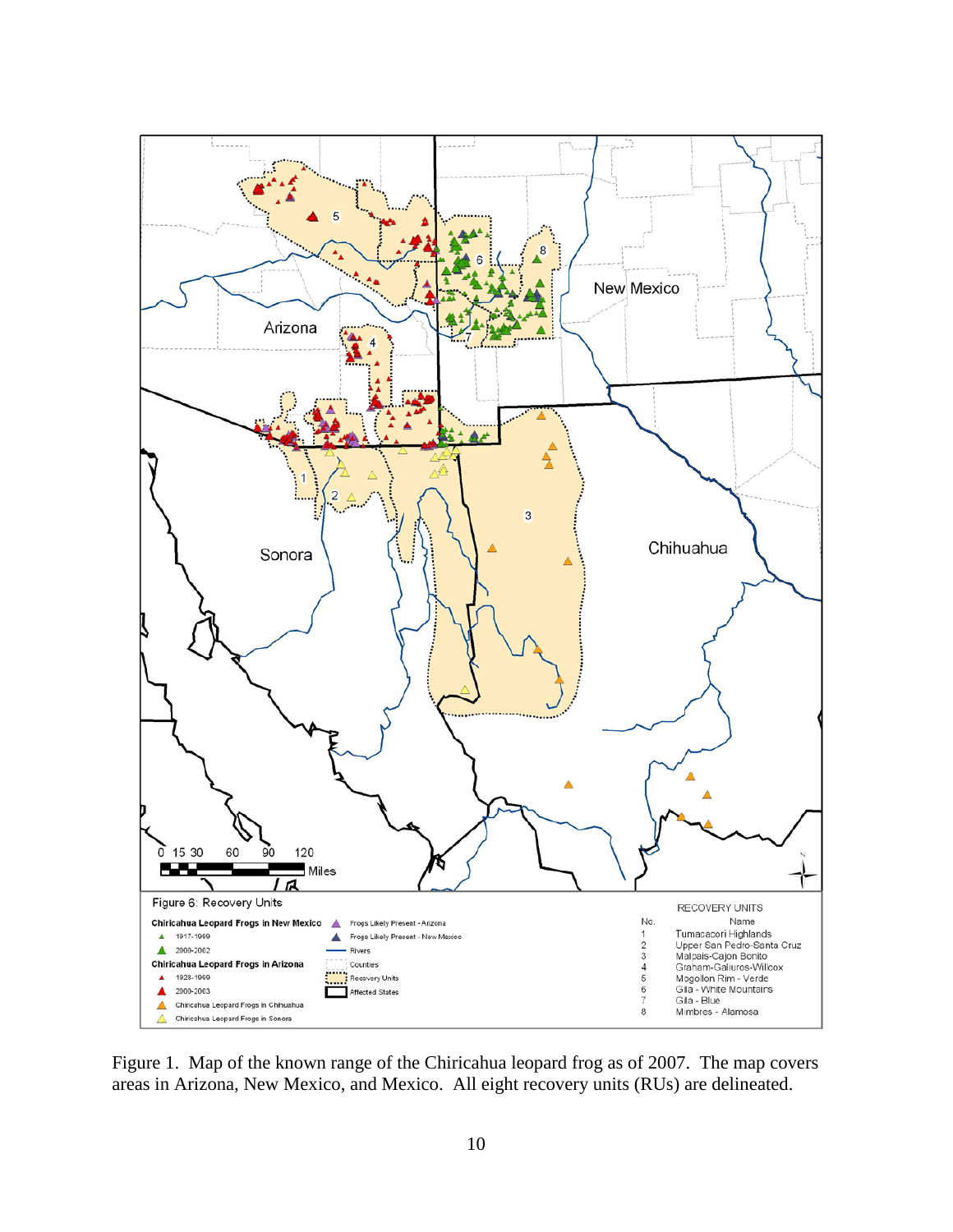## **2.3 Updated Information and Current Species Status**

As background, leopard frogs (*Lithobates* [=*Rana*] *pipiens* complex), were long considered to consist of a few highly variable taxa, but are now recognized as a diverse assemblage of about 29 species (Hillis *et al.* 1983, Frost 2004, Hillis and Wilcox 2005), with more species awaiting identification (USFWS 2007). The Chiricahua leopard frog can grow up to 4.3 inches (in) (10.9 centimeters [cm]) long, and is often green with a leopard-like patterning, pale tubercles on the rear thighs, rough skin on the back and thighs, and a stocky body. The species occurs at elevations of 3,281 to 8,890 feet (ft) (1,000 to 2,710 meters [m]) in central and southeastern Arizona, west-central and southwestern New Mexico, and the sky islands and Sierra Madre Occidental of northeastern Sonora and western Chihuahua, Mexico. The distribution of the Chiricahua leopard frog in Mexico is unclear, as systematic or intensive surveys for Chiricahua leopard frogs have not been conducted (USFWS 2007).

The Chiricahua leopard frog is an inhabitant of montane and river valley cienegas, springs, pools, cattle tanks, lakes, reservoirs, streams, and rivers. The species requires permanent or semi-permanent pools for breeding and water characterized by low levels of contaminants and moderate pH. Chiricahua leopard frogs may be excluded or exhibit periodic die-offs where *Batrachochytrium dendrobatidis* (*Bd*), a pathogenic chytridiomycete fungus, is present. The diet of the Chiricahua leopard frog includes primarily invertebrates such as beetles, true bugs, and flies, but fish and snails are also eaten (Christman and Cummer 2006).

The life history of the Chiricahua leopard frog can be characterized as a complex life cycle, consisting of eggs and larvae that are entirely aquatic and adults that are primarily aquatic (USFWS 2007). The species has a distinctive call and males can be temporarily territorial (USFWS 2007). Amplexus is axillary and the male fertilizes the eggs as the female attaches a spherical mass to submerged vegetation. Eggs are laid mainly from February into October, with most masses found in the warmer months (USFWS 2007). Numbers of eggs in a mass range from 300 to 1,485 and may be correlated with female body size (Jennings and Scott 1991, Sredl and Jennings 2005). Hatching time of egg masses in the wild ranges between 8-14 days, depending on water temperature (USFWS 2007). Upon hatching, tadpoles are mainly herbivorous and remain in the water, where they feed and grow, with growth rates faster in warmer conditions. Tadpoles have a long larval period, from three to nine months, and may overwinter. After metamorphosis, Chiricahua leopard frogs eat an array of invertebrates and small vertebrates and are generally inactive between November and February (USFWS 2007). Males reach sexual maturity at 2.1-2.2 in (5.3-5.6 cm), a size they can attain in less than a year (Sredl and Jennings 2005). Under ideal conditions, Chiricahua leopard frogs may live as long as 10 years in the wild (Platz *et al.* 1997).

Chiricahua leopard frogs can be found active both day and night, but adults tend to be active more at night than juveniles (Sredl and Jennings 2005). Chiricahua leopard frogs presumably experience very high mortality (greater than 90 percent) in the egg and early tadpole stages, high mortality when the tadpole turns into a juvenile frog, and then relatively low mortality when the frogs are adults (Zug *et al.* 2001, USFWS 2007). Adult and juvenile Chiricahua leopard frogs avoid predation by hopping to water (Frost and Bagnara 1977). They also possess an unusual ability among members of the *Rana pipiens* complex; they can darken their ventral skin under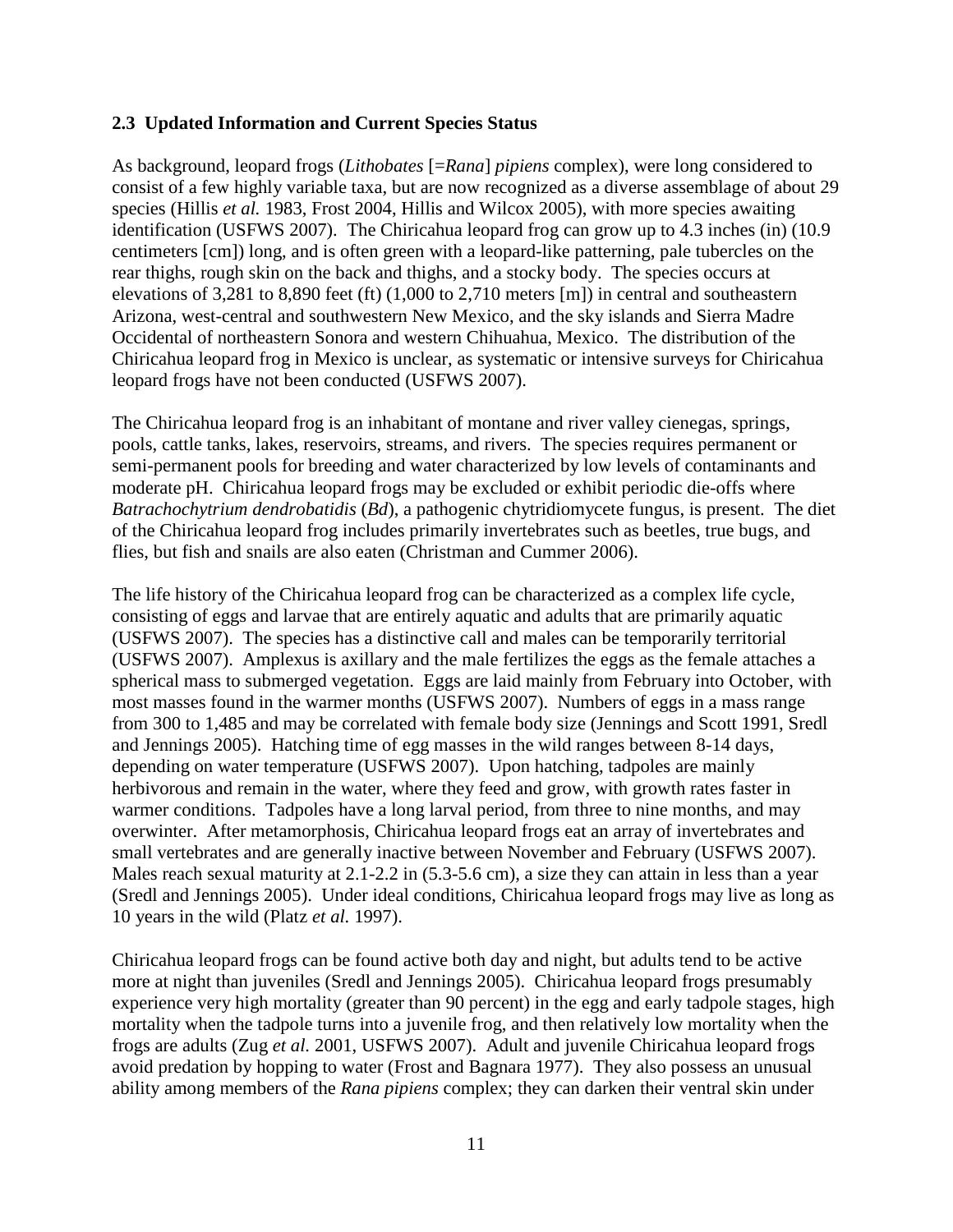conditions of low reflectance and low temperature (Fernandez and Bagnara 1991; Fernandez and Bagnara 1993), a trait believed to enhance camouflage and escape predation (USFWS 2007).

Males have larger home range sizes than females, with the largest home range for a male documented at 251,769 ft<sup>2</sup> (7,674 by 32 ft, or 23,390.2 m<sup>2</sup> [2,339 by 9.8 m]) (USFWS 2007). The maximum distance moved by a radio-telemetered Chiricahua leopard frog in New Mexico was 2.2 miles (3.5 km) in one direction (preliminary findings of telemetry study by R. Jennings and C. Painter, Technical Subgroup, 2004). Although amphibians are known to have limited dispersal and colonization abilities due to physiological constraints, limited movements, and high site fidelity (Blaustein *et al.* 1994), Chiricahua leopard frogs can disperse to avoid competition, predation, or unfavorable conditions (Stebbins and Cohen 1995). Dispersal most likely occurs within favorable habitat, making the maintenance of corridors that connect disjunct populations possibly critical to preserving populations of frogs. Active or passive dispersal (while carried along streamcourses) of juveniles or adults to discrete aquatic habitats facilitates the creation and maintenance of metapopulations (USFWS 2007), an important option for a water-dependent frog in an unpredictable environment like the arid Southwest.

For far more detailed information on this species, please refer to the following, which is the baseline in regard to the current status, biology, and threats to the Chiricahua leopard frog: U.S. Fish and Wildlife Service. 2007. Chiricahua Leopard Frog (*Rana chiricahuensis*) Recovery Plan. Region 2, U.S. Fish and Wildlife Service, Albuquerque, NM. 429 pp.

## **2.3.1 Biology and Habitat**

## **2.3.1.1 New information on the species' biology and life history**

Since the 2007 publication of the recovery plan, there has been no new information concerning the biology or life history of the Chiricahua leopard frog.

## **2.3.1.2 Trends in population, demography, and spatial distribution**

## Arizona

A review of the status of the species in Arizona from 2002, when the species was listed, to 2009 was conducted by Rorabaugh (2010). A comparison of survey results during 2005-2009 versus 1999-2002 revealed increasing numbers of sites occupied by frogs from 2002-2008. The total number of occupied sites increased from 49 in 2002 to 80 in 2008 and 90 in 2009, while the number of robust breeding populations increased from 5 in 2002 to 13 in 2008, and then declined slightly to 11 in 2009. The total number of breeding populations increased from 26 in 2002 to 34 in 2008 and then declined by 1 to 33 in 2009. These trends were also generally reflected at the recovery-unit level of analysis. Exceptions included a reduction in number of breeding populations in recovery unit 3 from three to two and in recovery unit 6 from three to zero. Recovery unit 5 exhibited a reduction in the number of robust breeding populations from two to zero (See Figure 1).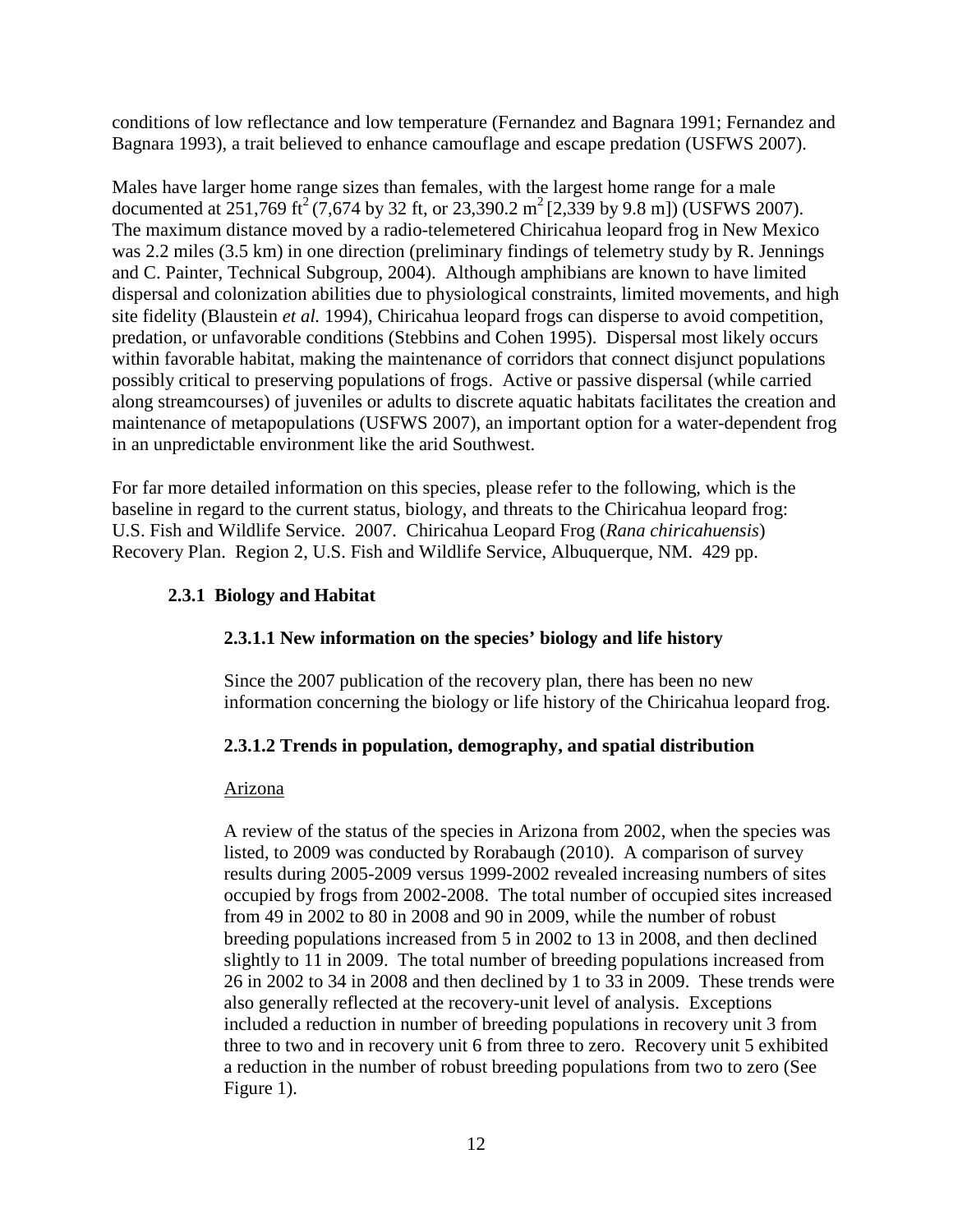Although the data suggest substantial gains, basing status and trends on differences in numbers of occupied sites from 2002-2009 can be problematic for several reasons. First, if increasing trends are real, they may represent population response to temporarily favorable environmental conditions, such as adequate summer rains that allow dispersal, rather than an intrinsic improvement that will endure over time. Second, there are sources of bias that affect the conclusions. For instance, both data sets likely underestimate the number of occupied sites existing at the time, because some sites were unknown or surveys had not been conducted within the last three years to categorize all sites as occupied or unoccupied. But there is further bias in the survey data in that the 2009 data set benefits from recent discoveries of populations that could have existed in 2002, but we did not know of them at the time.

The latter type of bias can be eliminated by adding to the 2002 total all of the occupied sites that were discovered after 2002, except for those for which we are reasonably certain were unoccupied in 2002. If analyzed in this way, the total number of occupied sites, in 2002, increases from 49 to 83. This is roughly the same number of occupied sites as in 2008 (85). Based on this, the total number of occupied sites was fairly stable or increasing slightly in Arizona from 2002 (83) to 2008 (85) and 2009 (92). However, this correction inserts yet another type of bias into the sample – analyzed in this way, the 2002 total is based not only on what was found during 1999 to 2002, but also surveys during period 2003 to 2009. Yet the 2008 and 2009 totals are only based on surveys during 2005-2008 and 2006-2009 respectively. Number of occupied sites in 2009 would no doubt increase if we could add in new sites during the equivalent future period (through 2016).

As a result, concluding there were 83 extant sites in 2002, 85 in 2008, and 92 in 2009, is likely the worst case scenario, in that this analysis is most likely to show any declines, if they occurred from 2002-2009. The actual trend is probably somewhere between that (roughly stable) to what was concluded in the previous analysis (substantial increases). In conclusion, there is no evidence of decline in Arizona, rather, the data suggest at least modest increases.

#### New Mexico

A similar analysis for New Mexico populations was not possible because not all sites have been monitored annually and much of the reported survey information is reported as presence or absence. Due to the evolving nature of Chiricahua leopard frog monitoring since the early 1990s and the ability of frogs to move up to 5 miles (8 km), surveys have had different definitions of sites and populations over time. Often site boundaries are indistinct making some connected areas a single site, and other connected areas several sites. Thus it is difficult to assess the frog's status by enumerating sites and often comparisons among sites are not equivalent. However, there are sufficient data available to conclude that the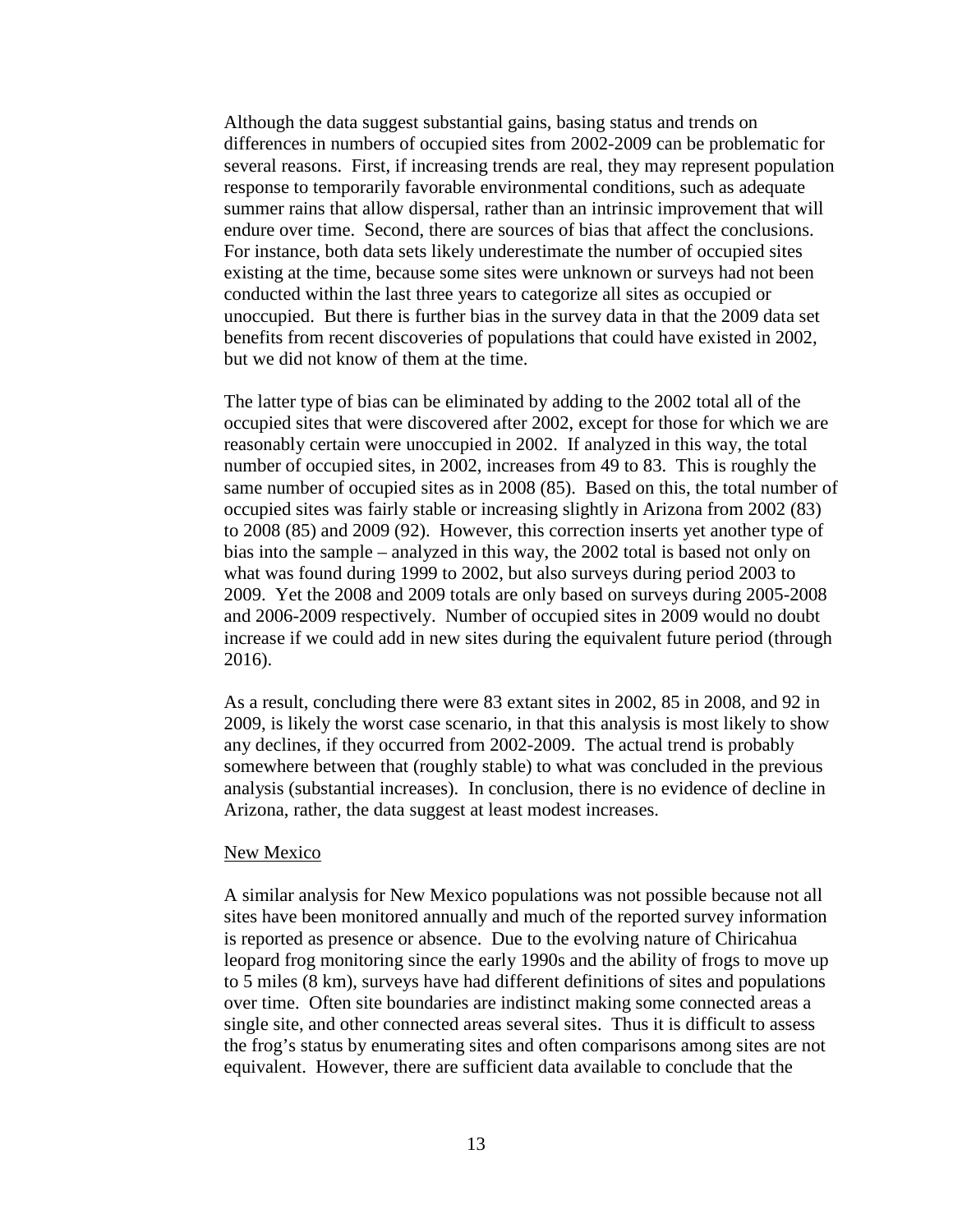declining status of the frog in New Mexico pre-listing has continued to decline annually since listing.

As background, the final rule listing the species indicated the frog had been found at 41 sites from 1994-1999, and 31 of these 41 sites were verified as extant during 1998-1999. The rule explains that frogs were found at only 8 of 34 surveyed sites (of the original 41 sites) in 2000. The recovery plan indicated that 30-35 populations of Chiricahua leopard frogs were likely extant in New Mexico at the time of writing (2006-7). The tally of these 30-35 populations included dispersal sites, which indicates that not all of these populations were robust, breeding sites. Starting with the 41 sites from 1994-1999, 27 of those sites are now extirpated, 4 of them are considered unstable with low population numbers or are possibly extirpated, 2 are considered dispersal observations with no reproduction, 1 has an unknown status due to inaccessibility, and 7 sites support reproduction and no significant die-off or population loss has been observed. Based on these data, 27 of the 41 sites are considered extirpated, representing a 66 percent drop in the known Chiricahua leopard frog sites in New Mexico during this 5-year period.

Since listing in 2002, an additional 30 new sites have been identified. To date, of these 30 new sites, 15 have become extirpated, 6 are unstable with low population numbers or are possibly extirpated, 4 are considered dispersal observations with no reproduction, 1 site is on private property with an unknown population status, and at 4 sites reproduction is occurring and no significant die-off or population loss has been observed. New sites have been found due to increased surveying efforts in remote areas and growing access to private lands through partnership activities. Although undiscovered occupied sites may still exist, the rate and likelihood of finding new sites will diminish, as the area of unsurveyed habitat is reduced each year. Furthermore, while the frog has a large capacity for dispersal, because of the locality of the new observations, we assume that most of the new observations were existing locations and not newly colonized locations. Thus in the past eight years, these newer sites have reflected a similar trend of decline, with half of the sites disappearing.

In summary, based on recent monitoring of Chiricahua leopard frog populations from 1994 to 2010, a total of 71 occupied sites has been counted. Since 1994, at least 42 of these sites have been extirpated, accounting for 59 percent of the known sites in a 16-year period. At present, we are aware of 11 extant reproductive sites (1 of which is a robust metapopulation, and 2 of which are on private land and have not been monitored in recent years but thought to be extant); 10 sites with low population numbers or possible extirpation; 6 dispersal areas; and 2 sites where the status is unknown. These numbers include dispersal sites, most often comprised of a single juvenile frog, with no observed reproduction. While the current overall number of extant sites (29) does not differ greatly from that reported in the 2007 final recovery plan (30-35), comparing these site numbers is misleading. Specifically, there are two reasons for this. The first is due to the inconsistent definition of a site or a population in different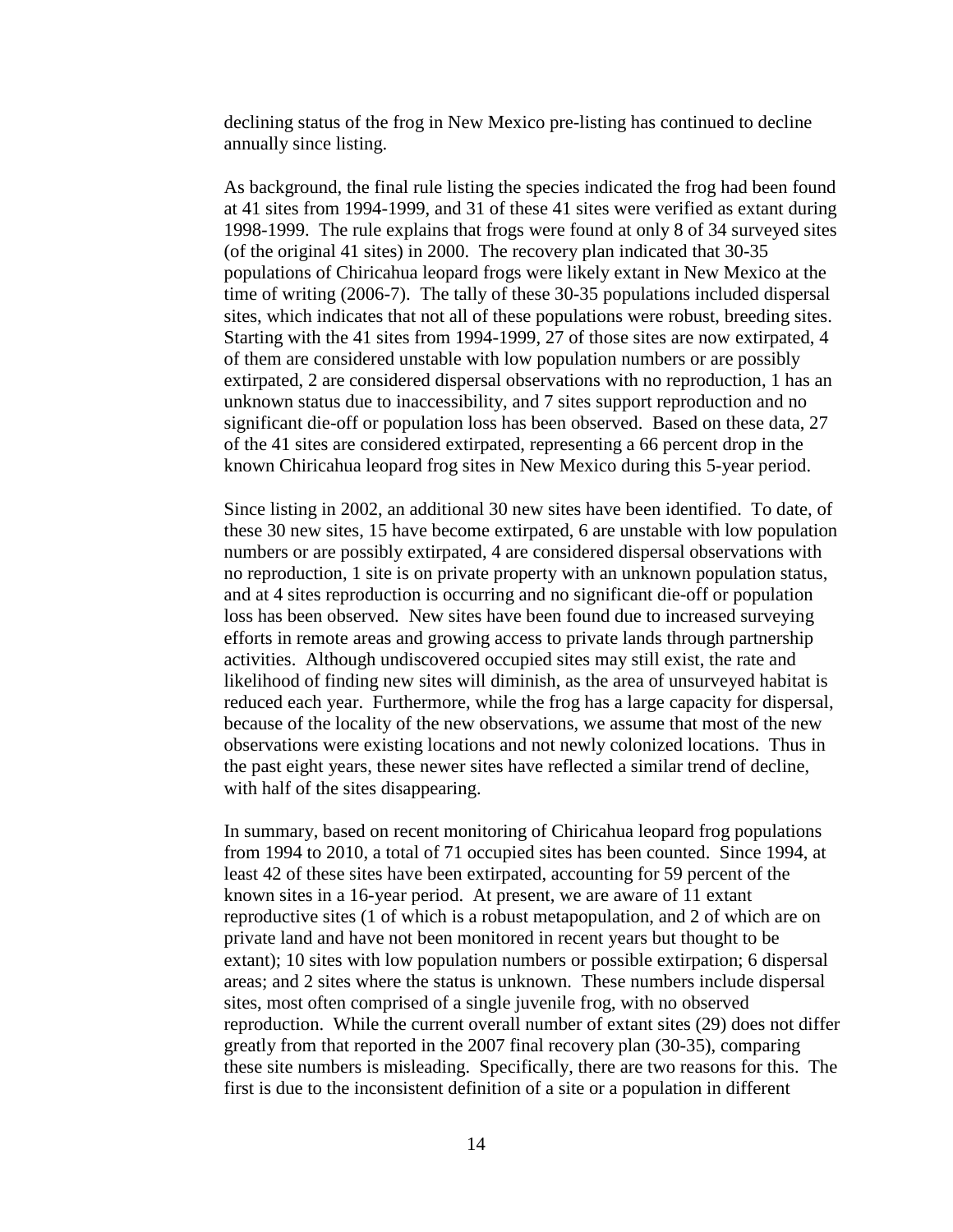monitoring schemes, prohibiting a direct comparison of data within or among sites. For example, the metapopulation on the Ladder Ranch is currently known as the Seco Creek complex, consisting of seven reproductive sites located in close proximity, yet it is currently counted as one site. It is not known how this complex was quantified in the final listing rule or the in the recovery plan. Likewise, there are currently three sites counted in the Mimbres River; however, all are in the dispersal distance of the others, with two different landowner situations. This is counted as three separate sites at this time but may be transformed into one site in the near future as we refine our definitions of boundaries and metapopulations. The second reason is because the apparent high turnover rate of frog populations does not represent natural population dynamics, but instead reflects actual extinctions without the recolonizations that would be found in a functioning metapopulation. Thus the recent observations of new sites mask continued population losses of the Chiricahua leopard frog in New Mexico.

Disease, particularly infection caused by *Bd*, has accounted for the majority of Chiricahua leopard frog declines. This disease seems to present more of a threat the frog in New Mexico than it does in Arizona, perhaps due to the higher elevations and cooler conditions found at sites in New Mexico. However, nonnative species (bullfrogs, crayfish, and non-native fish) also continue to significantly impact extant populations and threaten the frog in New Mexico. All remaining frog populations in New Mexico are extremely vulnerable to extirpation from disease, non-native species, small population sizes, habitat drying, and lack of connectivity between other suitable habitats or populations.

In recent years, New Mexico Chiricahua leopard frog partners have gained momentum in conservation actions. In an effort to stave off permanent genetic losses, much of the recovery activities in New Mexico have been focused on creating off-site refugia populations. This entails collecting wild eggs, tadpoles, or metamorphs and bringing them into captivity for rearing and disease testing and treatment if needed, and releasing them into confined steel rim tanks. Currently, the NMESFO and the Bureau of Land Management have the capacity to rear, hold, and treat animals; the Forest Service has set up a quarantine holding facility (for first use in Spring 2011); and the Ladder Ranch has outdoor holding pens for adult frogs (for captive reproduction). For the Chiricahua leopard frog in New Mexico, our intent is that not only will the refugia sites serve as a back-up if there is a die-off at the source population, but that with time, they will also serve as a source for additional repatriation efforts. The facilities that are contributing to these efforts will also serve to produce animals for repatriation projects once extant populations have been boosted. As of 2010, we have attempted to establish eight refugia populations. Two of the source populations for the eight refugia sites have since experienced die-off and are extirpated.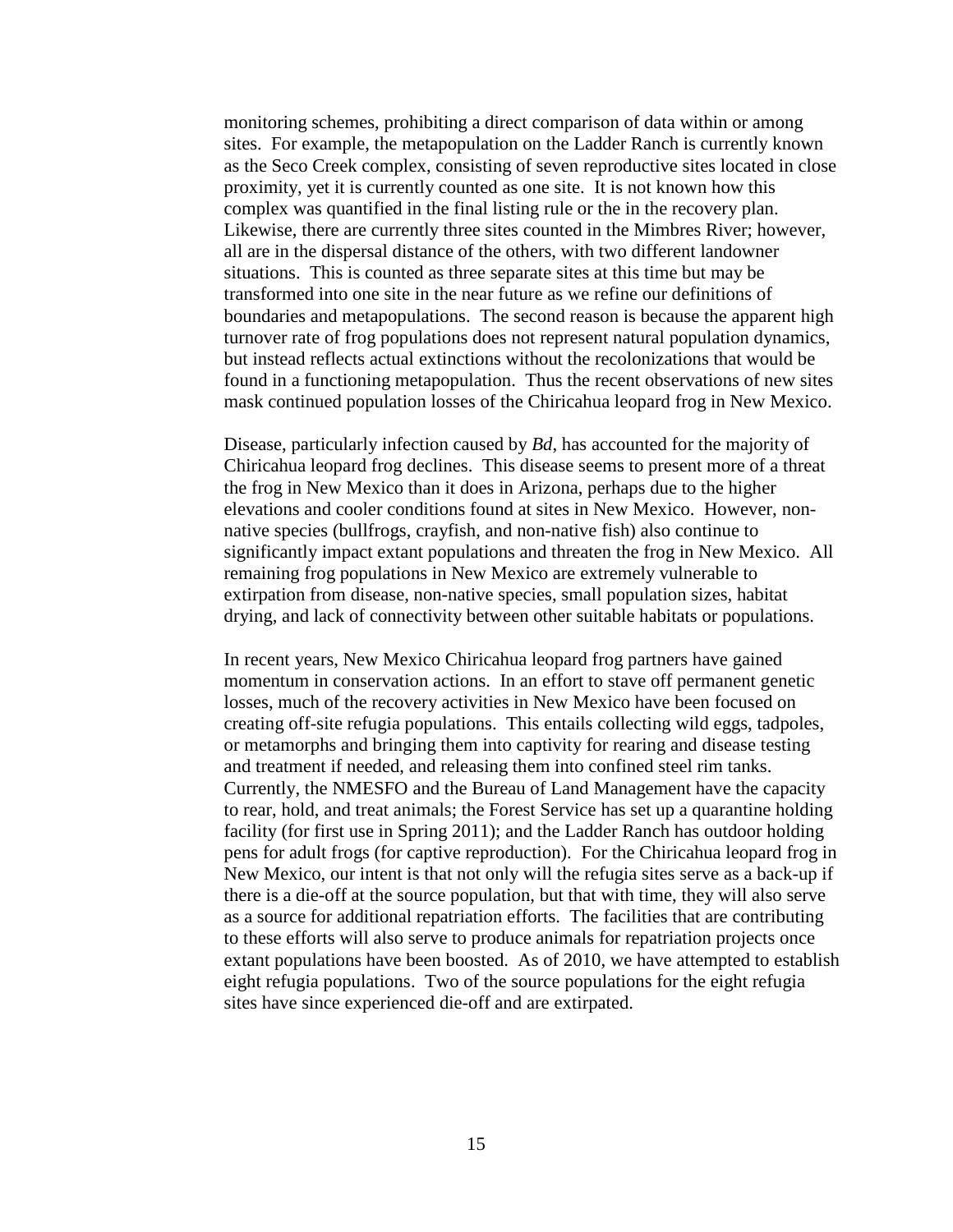#### Mexico: Sonora and Chihuahua

Based on published and unpublished reports and perusal of Sonora, Mexico, collection data from 23 museums, the Chiricahua leopard frog is known from about 26 localities in Chihuahua, Mexico (Lemos-Espinal and Smith 2007) and 19 localities in Sonora. "*Lithobates* [*Rana*] *chiricahuensis*" have been reported as far south as the Mexican state of Aguascalientes, but frogs south of central Chihuahua are of questionable identification (USFWS 2007). Based on limited surveys, populations of leopard frogs, gartersnakes, and other native aquatic herpetofauna are generally more intact and non-native predators are much less widely distributed in Sonora and at least parts of Chihuahua (Rosen and Melendez 2010, Lemos-Espinal and Smith 2007, Rorabaugh 2008). However, specifically for the Chiricahua leopard frog, data are insufficient to determine status or trends in Mexico. None of the Chiricahua leopard frog localities in Sonora have been revisited recently, with the exception of one in the Sierra Los Ajos. No frogs were found at that site (L. Portillo, pers. comm. 2009). Chiricahua leopard frogs have been observed recently at several sites in Chihuahua (R. Jennings, pers. comm. 2007), but not enough is known to assess status or trends.

In conclusion, the data suggest the status of the Chiricahua leopard frog is at least stable and probably improving in Arizona, declining in New Mexico, and unknown in Mexico. In pooled data for the United States, a worst case analysis shows essentially no change in the number of occupied sites from 2002 to 2009 (133 versus 131, respectively); however, as discussed above, this likely underestimates the status of the species in Arizona, overestimates the status of the species in New Mexico, and includes data that are not standardized to be truly comparable. The actual situation is probably that the status of the species is stable in the U.S overall, but the different conditions between Arizona and New Mexico indicate that improvement is occurring only in Arizona at this time, while in New Mexico, frog numbers continue to decline. Continued and new aggressive recovery actions are needed to address threats to the species rangewide, to maintain positive trends in Arizona, to stabilize population losses in New Mexico, and to assist partners in Mexico with their conservation efforts. If on-going recovery actions are interrupted, drought worsens, or other threats intensify, the status of the species could easily deteriorate.

#### **2.3.1.3 Genetics, phylogeny, and taxonomy**

As noted in section 1.2 (Methodology used to complete the review), when the Chiricahua leopard frog was listed as a threatened species on June 13, 2002 (67 FR 40790), we recognized the scientific name as *Rana chiricahuensis*. Since that time, the genus name *Lithobates* was proposed by Frost *et al.* (2006) and adopted by the Society for the Study of Amphibians and Reptiles in their most recent listing of scientific and standard English names of North American amphibians and reptiles north of Mexico (Crother 2008). We recommend to accept the new scientific name of the Chiricahua leopard frog as *Lithobates chiricahuensis.*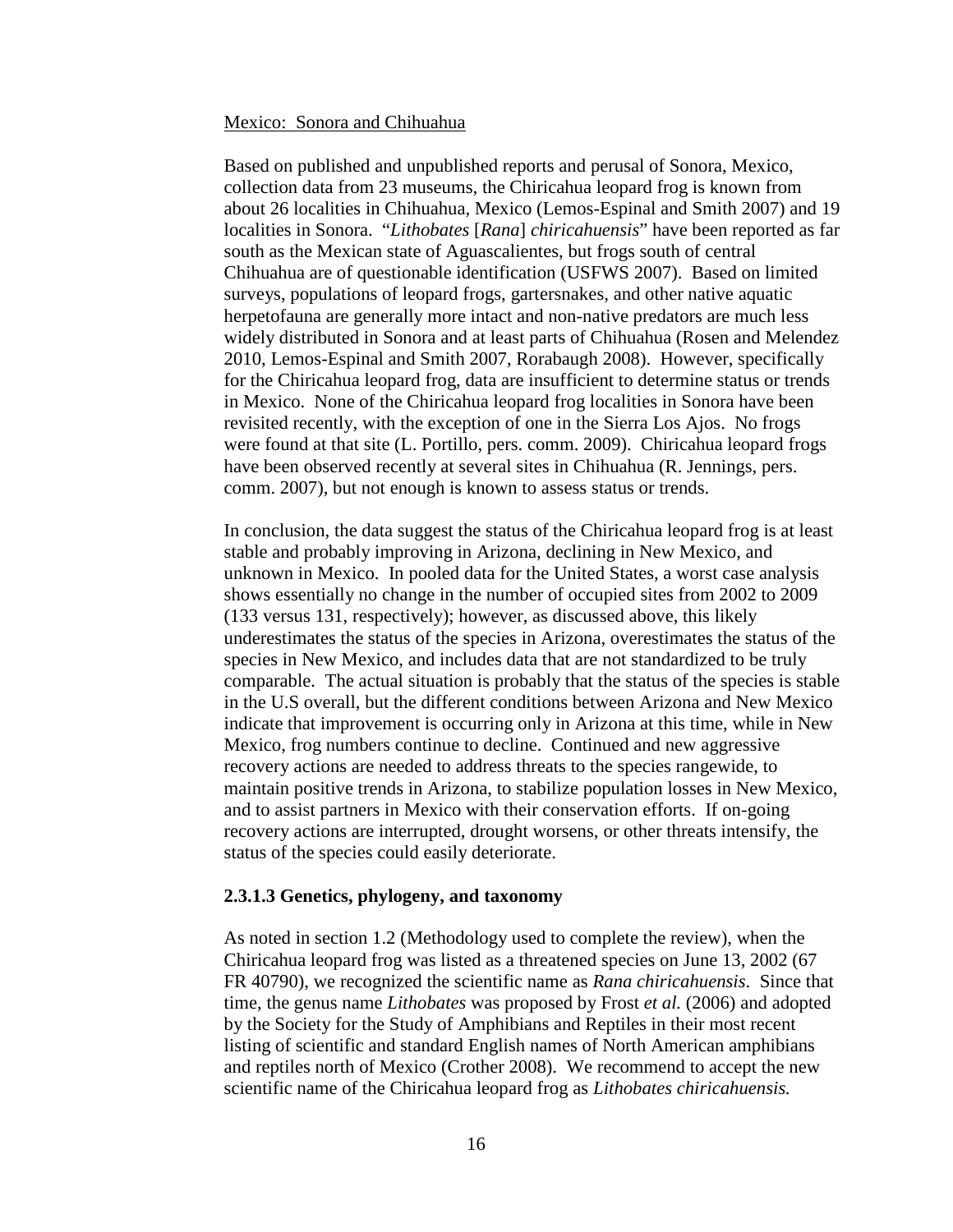Northern populations of the Chiricahua leopard frog in the Mogollon Rim region of east-central Arizona to the eastern bajada of the Black Range in New Mexico are disjunct from populations to the south. Previous studies revealed some genetic differentiation from frogs in southeastern Arizona (Platz and Grudzien 1999, Goldberg *et al.* 2004), suggesting the northern form could represent a distinct taxon. If the species was split, the two resulting taxa would be more imperiled than the currently recognized Chiricahua leopard frog because fewer populations would be represented in each new taxon, and threats are widespread and affecting populations in both the Mogollon Rim and southern populations. Goldberg *et al.* (2004) found a 2.4 percent mean difference in mitochondrial DNA (mtDNA) sequences between these two lineages, which the authors point out is less than among populations of *Rana cascadae* in Washington, Oregon, and California (3.2-4 percent, Monsen and Blouin 2003) and subspecies of *R. porosa*  (3.7 percent, Sumida *et al.* 2000). It is also less than the average sequence divergence between eastern and western haplotypes of *Lithobates pipiens* (3 percent, Hoffman and Blouin 2004). However, sequence divergence between populations of *L. yavapaiensis* and *L. onca* range from only 1.70-2.39 percent (Jaeger *et al.* 2001). Goldberg *et al.* (2004) concluded that the Mogollon Rim and southern lineages of the Chiricahua leopard frog could represent two distinct species, but examination of behavioral, ecological, and morphological differences between the groups was needed before this determination could be made. These studies have not yet been conducted.

More recently, Hillis and Wilcox (2005) demonstrated some differences in rDNA sequences between Chiricahua leopard frogs from the Mogollon Rim in Arizona and Durango, Mexico. The Durango specimens could represent a southern population of the Chiricahua leopard frog, but could also be the recently described *L. lemosespinali*, which is very similar to the Chiricahua leopard frog, but has not been documented that far south (Smith and Chiszar 2003). To further complicate matters, Lemos-Espinal and Smith (2007) reported that Chiricahua leopard frogs from Chihuahua, Mexico, are much smaller (maximum snout-vent length of 58 mm) than in the United States (maximum snout-vent length of 121 mm). Together, this information suggests additional cladistic structure may exist within what is now considered *L. chiricahuensis*.

Goldberg *et al.* (2004) also examined the relationships between the Ramsey Canyon leopard frog (*L. subaquavocalis*) and the Chiricahua leopard frog. The Ramsey Canyon leopard frog is found on the eastern slopes of the Huachuca Mountains in Cochise County, Arizona, located entirely within the Chiricahua leopard frog's range. They found *subaquavocalis* to be on a short branch within the southern Arizona clade of *chiricahuensis* and suggested the two were conspecific. This recommendation was adopted by the Society for the Study of Amphibians and Reptiles (Crother 2008). Therefore, we support this finding from the scientific literature and recommend that the Ramsey Canyon leopard frog (*L. subaquavocalis*) no longer be considered a distinct species, but instead synonymous with the Chiricahua leopard frog (*L. chircauensis*).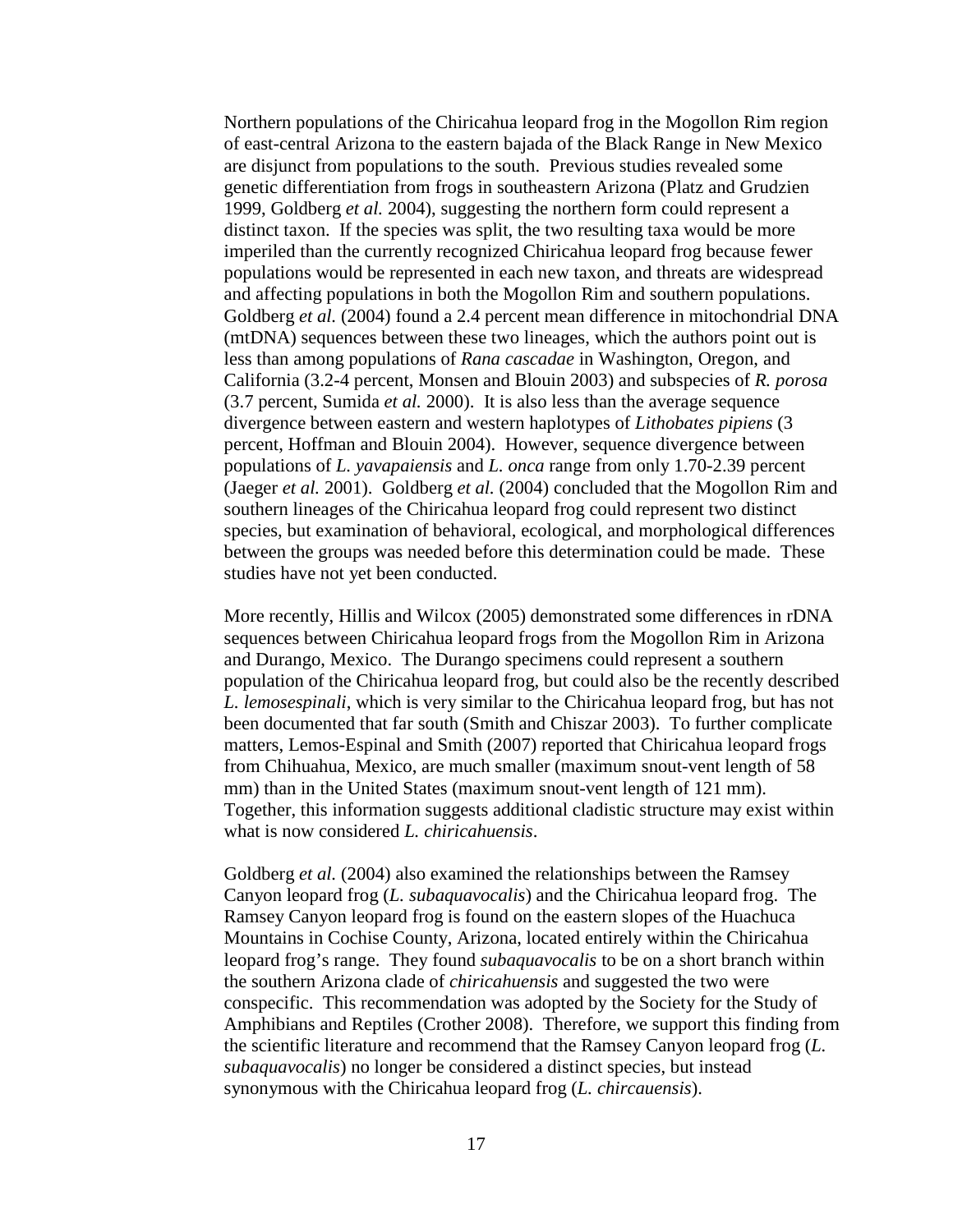The phylogeny and structure within *Lithobates chiricahuensis* was recently examined by USGS scientist Melanie Culver and her colleagues at the University of Arizona (Herrmann *et al.* 2009). They conducted both mtDNA and microsatellite analysis using 347 samples from throughout the range of the Chiricahua leopard frog. As of this writing, we only have a preliminary report, but the study is quite revealing as to structuring within *chiricahuensis.* The Bayesian derived phylogenetic tree and the Median-joining network from mtDNA sequences indicate four major groupings within the Chiricahua leopard frog. A Mogollon Rim population found on the Coconino and Apache-Sitgreaves National Forests in Arizona is the most basal or ancestral and has the highest genetic diversity. The other three groupings or populations are: 1) a widespread derived clade found throughout the range of the species, 2) a derived clade that occurs from Hidalgo County, New Mexico, south through the Sierra Madre of Mexico, and 3) a basal clade along the Mogollon Rim of Arizona and into the Gila National Forest in New Mexico. Signatures of most of these groupings can be found throughout the range of the frog, suggesting considerable mixing and gene flow. The widespread clade, found throughout the range of the species, may be indicative of waves of migrations that were very successful overall, but have not swamped out the historical signal on the Mogollon Rim.

Herrmann *et al.* (2009) conducted another analysis of the microsatellite data at a finer resolution using a Bayesian program GENELAND to identify the maximal number of groups. In that analysis, 9 to 16 groups were indicated, although the support for 16 groups was weak. These groups were found to be localized with no widespread groups identified.

In conclusion, the authors found no evidence for more than one taxon within *L. chiricahuensis*, although they admit that some outliers in the samples need further investigation*.* Herrmann *et al.* (2009) did not include in their study any genetic samples from south of west-central Chihuahua. A genetic investigation of additional samples from Mexico would be insightful and may help clarify relationships with *Lithobates lemosespinali* and *L. montezumae.* 

Hillis and Wilcox (2005) noted morphological similarities between the extinct Vegas Valley leopard frog (*Lithobates fisheri*) from southern Nevada and Mogollon Rim populations of Chiricahua leopard frogs. They suggested these northern populations of Chiricahua leopard frogs may be referred to as "*Rana*" (*Lithobates*) *fisheri*, despite the fact that *L. fisheri* in the Vegas Valley was disjunct from Mogollon Rim *chiricahuensis* populations by about 230 miles. However, work is underway to examine the molecular genetics of *L. fisheri*  specimens preserved in ethanol. This work could find the two currently recognized species to be conspecific, in which case the scientific name of the Chiricahua leopard frog would revert to *L. fisheri*, and the historical range of the species would extend to the Vegas Valley in Nevada.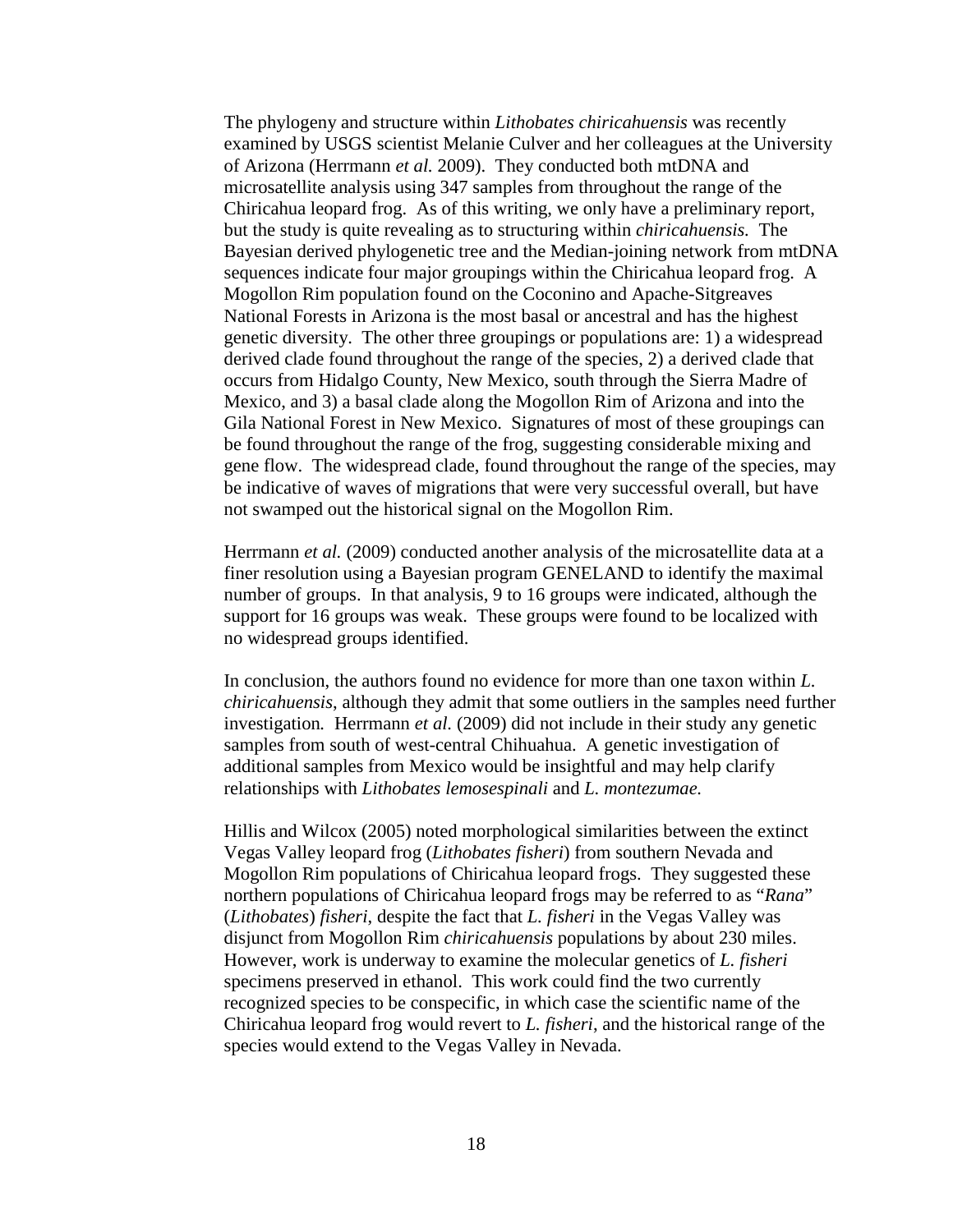#### **2.3.1.4 Habitat or ecosystem conditions**

Adult and juvenile Chiricahua leopard frogs need aquatic breeding and overwintering sites, as well as corridors for dispersal, in the context of metapopulations and as isolated populations. Aquatic breeding habitat is essential for providing space, food, and cover necessary to sustain all life stages of Chiricahua leopard frogs. It consists of permanent or nearly permanent aquatic habitats from about 3200-8,900 ft (975-2,715 m) elevation with deep (greater than 20 in (0.5 m)) pools in which nonnative predators are absent or occur at such low densities and in complex habitats to allow persistence of Chiricahua leopard frogs (USFWS 2007). Included are cienegas or springs, pools, livestock tanks, lakes, reservoirs, streams, and rivers. Sites as small as 6.0 ft (1.8 m) diameter steel troughs can serve as important breeding sites, particularly if that population is part of a metapopulation that can be recolonized from adjacent sites if extirpation occurs. Some of the most robust extant breeding populations are in dirt livestock tanks. Habitats for Chiricahua leopard frogs are found on Federal, state, Tribal, local, and privately owned lands.

To be considered essential breeding habitat, water must be permanent enough to support breeding, tadpole development to metamorphosis (change into a frog), and survival of frogs. Juvenile and adult frogs need moisture for survival, including sites for hibernation. Overwintering sites of Chiricahua leopard frogs have not been investigated; however, hibernacula (shelter occupied during winter by non-active animals) of related species include sites at the bottom of welloxygenated ponds, burial in mud, or moist caves (USFWS 2007). Given these requirements, sites that dry out for one month or more will not provide essential breeding or overwintering habitat. However, occasional drying for short periods (less than one month) may be beneficial in that the frogs can survive, but nonnative predators, particularly fish, and in some cases, American bullfrogs and populations of aquatic forms of tiger salamanders, will be eliminated during the dry period (USFWS 2007). In occupied essential breeding habitat, if nonnative crayfish, predatory fishes, bullfrogs, or barred tiger salamanders are present, these predators occur only as rare dispersing individuals that do not breed, or are at low enough densities in habitats that are complex and with abundant escape cover so that both Chiricahua leopard frogs and nonnative species can persist (Sredl and Howland 1994, USFWS 2007, Witte *et al.* 2008).

Water quality requirements include sites where pH is equal to or greater than 5.6 (Watkins-Colwell and Watkins-Colwell 1998), salinities are less than 5 parts per thousand (Ruibal 1959), and chemical pollutants, including but not limited to heavy metals, pesticides, mine runoff, and fire retardants, do not exceed the tolerance of Chiricahua leopard frogs (Rathbun 1969, U.S. Bureau of Land Management 1998, Boone and Bridges 2003, Calfee and Little 2003, Sparling 2003, Relyea 2004, USFWS 2007, Little and Calfee 2008). White (2004) provides specific pesticide use guidelines for minimizing impacts to the Chiricahua leopard frog.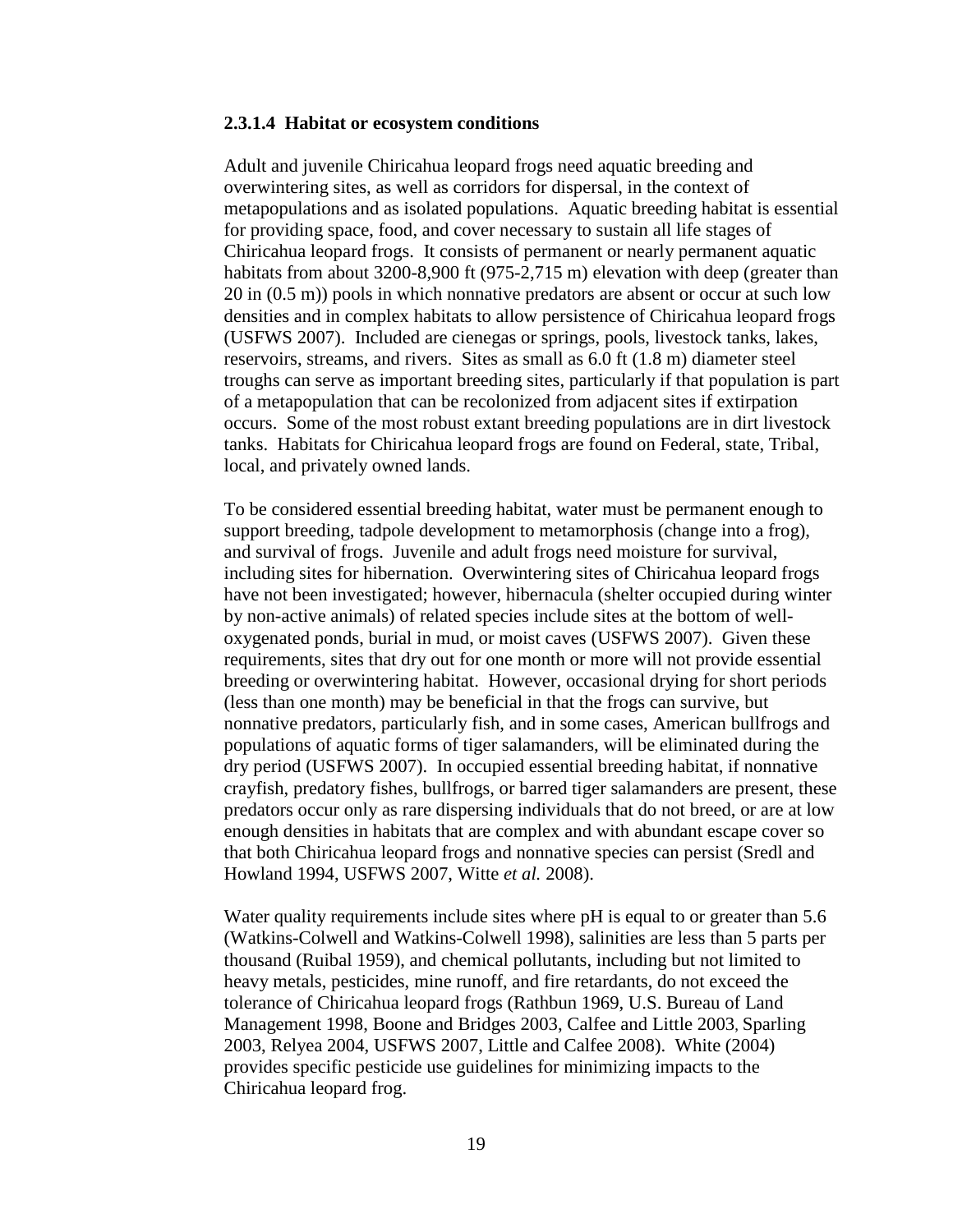Essential aquatic breeding sites require some open water and, ideally, vegetative cover with some bare substrate. Chiricahua leopard frogs can be eliminated from sites that become entirely overgrown with cattails (*Typha* sp.) or other emergent plants. At the same time, frogs need some emergent or submerged vegetation, root masses, undercut banks, fractured rock substrates, or some combination thereof as refugia from predators and extreme climatic conditions (Sredl and Jennings 2005). Uplands adjacent to water provide essential foraging and basking sites, particularly in riparian vegetation and on open banklines out to the edge of riparian vegetation. Vegetation in these areas provide habitat for prey species and protection from terrestrial predators (those living on dry land). In particular, Chiricahua leopard frogs use these upland areas during the summer rainy season.

Dispersal habitat provides routes for connectivity and gene flow among local populations within a metapopulation, which enhances the likelihood of metapopulation persistence and allows for recolonization of sites that are lost due to drought, disease, or other factors (Hanski and Gilpin 1991, USFWS 2007). The most likely dispersal routes may include combinations of ephemeral, intermittent, and perennial drainages, as well as uplands. Some vegetation cover for protection from predators, and aquatic sites that can serve as buffers against desiccation (drying) and stop overs for foraging (feeding), are desirable along dispersal routes. A lack of barriers that would block dispersal is critical. Features on the landscape likely to serve as partial or complete barriers to dispersal include cliff faces and urban areas (USFWS 2007), reservoirs 20 acres (ac) (50 hectares (ha)) or more in size that are stocked with sportfishes or other nonnative predators, highways, major dams, walls, or other structures that physically block movement (Todd and Andrews 2008, Eigenbrod *et al*. 2009, 75 FR 12818). The effects of highways on frog dispersal can be mitigated with frog fencing and culverts (USFWS 2007). Unlike some other species of leopard frogs, Chiricahua leopard frogs have only rarely been found in association with agricultural fields; hence, agriculture may also serve as a barrier to movement. Detailed studies of dispersal and metapopulation dynamics of Chiricahua leopard frogs have not been conducted; however, Jennings and Scott (1991) noted that maintenance of corridors used by dispersing juveniles and adults that connect separate populations may be critical to conserving populations of frogs.

The habitats occupied by Chiricahua leopard frogs typically contain introduced predators (American bullfrogs, crayfish, fishes, and tiger salamanders) and the introduced fungal skin disease, chytridiomycosis. These non-native predators are the primary predators of Chiricahua leopard frogs in all stages of the frog's life cycle (listing factors A and C), and chytridiomycosis is a proximal cause of amphibian decline around the globe (listing factor C). Absence of chytridiomycosis is crucial for population persistence in some regions, particularly in west-central New Mexico. However, some populations persist with the disease (e.g., sites between Interstate 19 and the Baboquivari Mountains, Arizona) with few noticeable effects on demographics or survivorship. Persistence with disease is enhanced in warm springs and at lower elevations with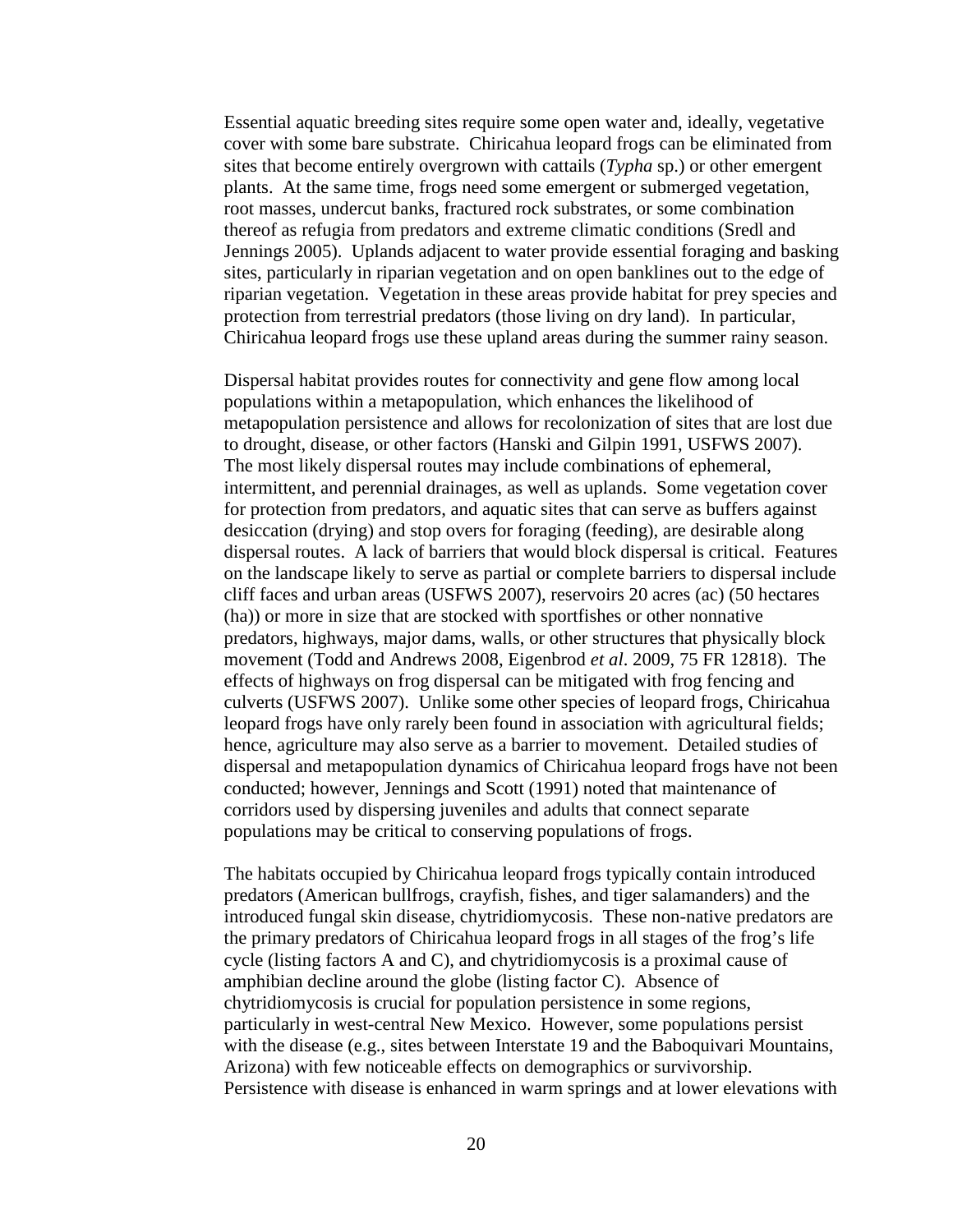warmer water (USFWS 2007). Both of these threats are serious and very difficult to ameliorate; however, the recovery plan presents several options for management as well as research into techniques to address these recovery challenges.

To address habitat threats to the frog, the Southwest Endangered Species Act Team (2008) published "Chiricahua leopard frog (*Lithobates* [*Rana*] *chiricahuensis*) considerations for making effects determinations and recommendations for reducing and avoiding adverse effects." This document includes detailed descriptions of how fire management, construction, native fish recovery, and livestock management projects may affect the frog and its habitat.

Some new information affecting the Chiricahua leopard frog's habitat was included in a report was prepared by staff of the U.S. Geological Survey's Columbia Environmental Research Center in Columbia, Missouri (Little and Calfee 2008) summarizing studies of the effects of various pesticides, metals, and piscicides on Chiricahua leopard frog tadpoles. Pesticides were tested with and without ultra-violet radiation. The study found that Chiricahua leopard frog tadpoles are unlikely to be affected in the field by the herbicides tested. Cadmium and copper were toxic at levels less than those observed at some field locations, and because of toxicity of rotenone, the authors suggested using this piscicide when tadpoles are not present.

Witte *et al.* (2008) examined factors associated with disappearance of Chiricahua leopard frog populations. The only habitat-based factor that was important was elevation. Populations were more likely to be extirpated at higher elevations. Based on studies of other amphibian species elsewhere in the world, the authors suggested global warming and other climate changes may challenge ranids and/or favor pathogens at higher elevations. But because Chiricahua leopard frogs tend to persist more frequently with the disease at lower, warmer sites (USFWS 2007), the tendency for high elevation sites to be colder than those at lower elevations may be more important in explaining the disappearance of Chiricahua leopard frog populations than predicted changes in climate.

Ongoing recovery actions, including reestablishment of populations, are focusing on sites with permanent or nearly permanent water, sometimes where water levels can be managed (e.g. wells and pumps, or water pipelines). The recovery plan recommends measures to increase the permanency of water at sites subject to drought and drying. So although climate models predict continuing drought, such drought can be managed in some cases (at least in small aquatic systems).

#### **2.3.4. Conservation Measures:** An Aggressive Recovery Program

Habitat preservation, enhancement; frog reintroductions: State, private, Federal partners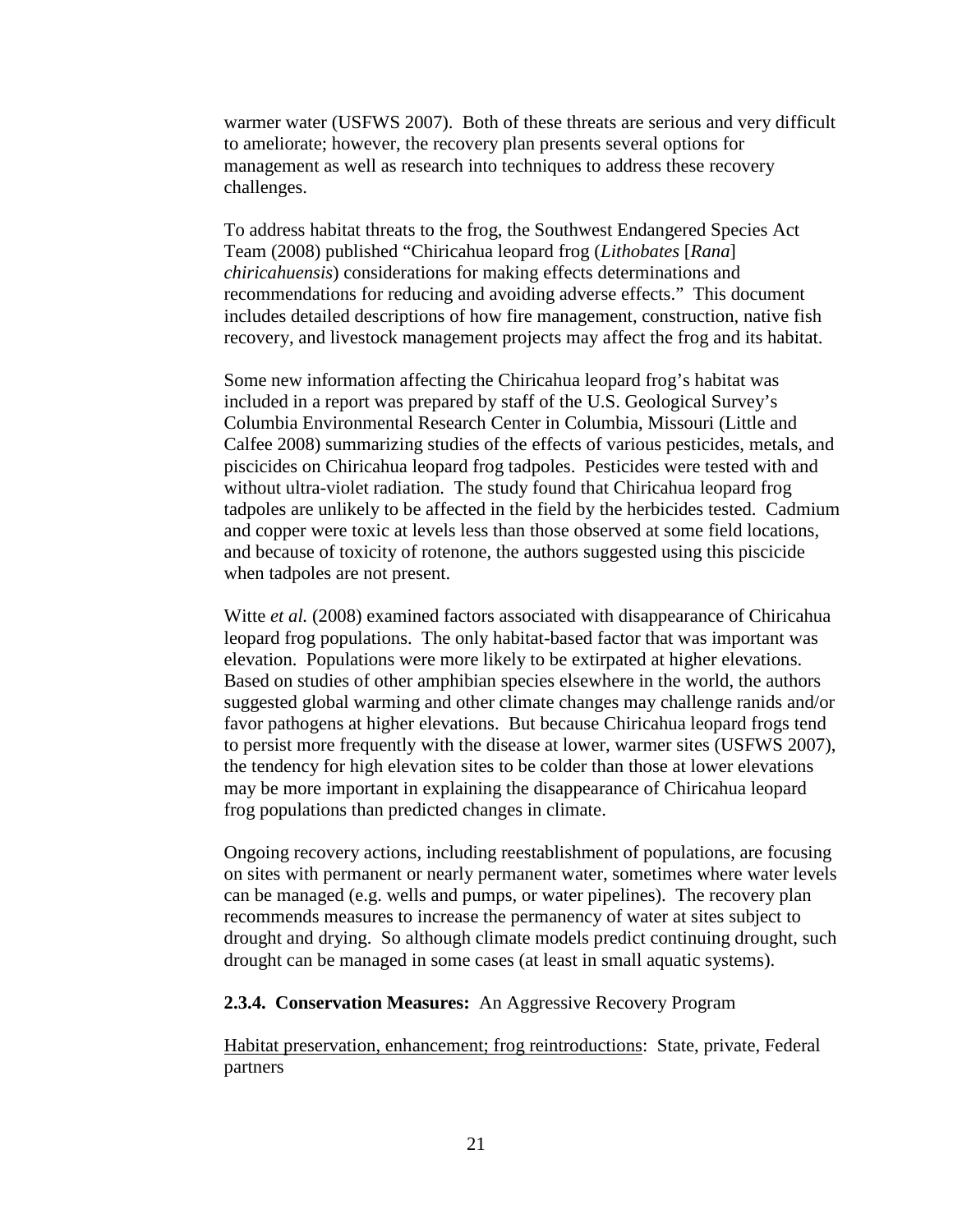Since before the species was listed, state, Federal, and private partners have been engaged in conservation and recovery work for the Chiricahua leopard frog. The first population reestablishments occurred in 1995 in Ramsey Canyon in southeastern Arizona, and recently the  $10,000<sup>th</sup>$  Chiricahua leopard frog produced by the Phoenix Zoo was released into recovery unit 5. Since population reestablishments have begun, the frog has been introduced at 30 sites, of which frogs are still persisting at 23. Refugia have been established at 15 sites; they are still present at 11 of those. Furthermore, many existing populations have been augmented with headstarted tadpoles or metamorphic frogs, and in some cases wild-to-wild translocations of egg masses. Non-native predator control in the Altar Valley and in the Peña Blanca regions of recovery unit 1 have allowed Chiricahua leopard frogs to recolonize, on their own, 13 or more sites. Elimination of bullfrogs and other non-native species have allowed persistence at a number of other sites. Habitat has been created or enhanced at numerous sites in all recovery units. These efforts have been most prevalent in Arizona, where the Arizona Game and Fish Department has had two or more employees dedicated to ranid frog conservation since before the species was listed, and numerous public and private partners exist.

### State and private lands conservation: Arizona Game and Fish Department - Safe Harbor Agreement

A statewide safe harbor agreement exists in Arizona. Arizona Game and Fish Department is the permit holder, and they enroll landowners under certificates of inclusion. A similar, umbrella safe harbor agreement exists with the Malpai Borderlands Group in southeastern Cochise County, Arizona, and southwestern Hidalgo County, New Mexico. Another safe harbor agreement exists with the Barboot/99 Bar ranches, Cochise County, Arizona, and Malpai Borderlands Group has a habitat conservation plan that addresses the frog. Conservation stewardship on private lands such as at the Ladder Ranch, Sierra County, New Mexico; The Nature Conservancy properties on the Mimbres River, Grant County, New Mexico, and Ramsey Canyon, Cochise County, Arizona; and Beatty's Guest Ranch and the Southwest Research Station, Cochise County, Arizona, all contribute to recovery of the Chiricahua leopard frog. The strongest metapopulation of Chiricahua leopard frogs exists on the Buenos Aires National Wildlife Refuge, Pima County, Arizona, which actively manages for this species. Another crucial recovery site is on the Leslie Canyon National Wildlife Refuge, Cochise County, Arizona. The Forest Service is an especially important partner, as most of the historical and current populations occur on or near Forest Service lands. The Tonto National Forest, in particular, has worked diligently to recover the Chiricahua leopard frog on the Pleasant Valley and Payson Ranger districts.

Habitat improvement, captive rearing: Partners for Fish and Wildlife, Bureau of Reclamation, National Fish and Wildlife Foundation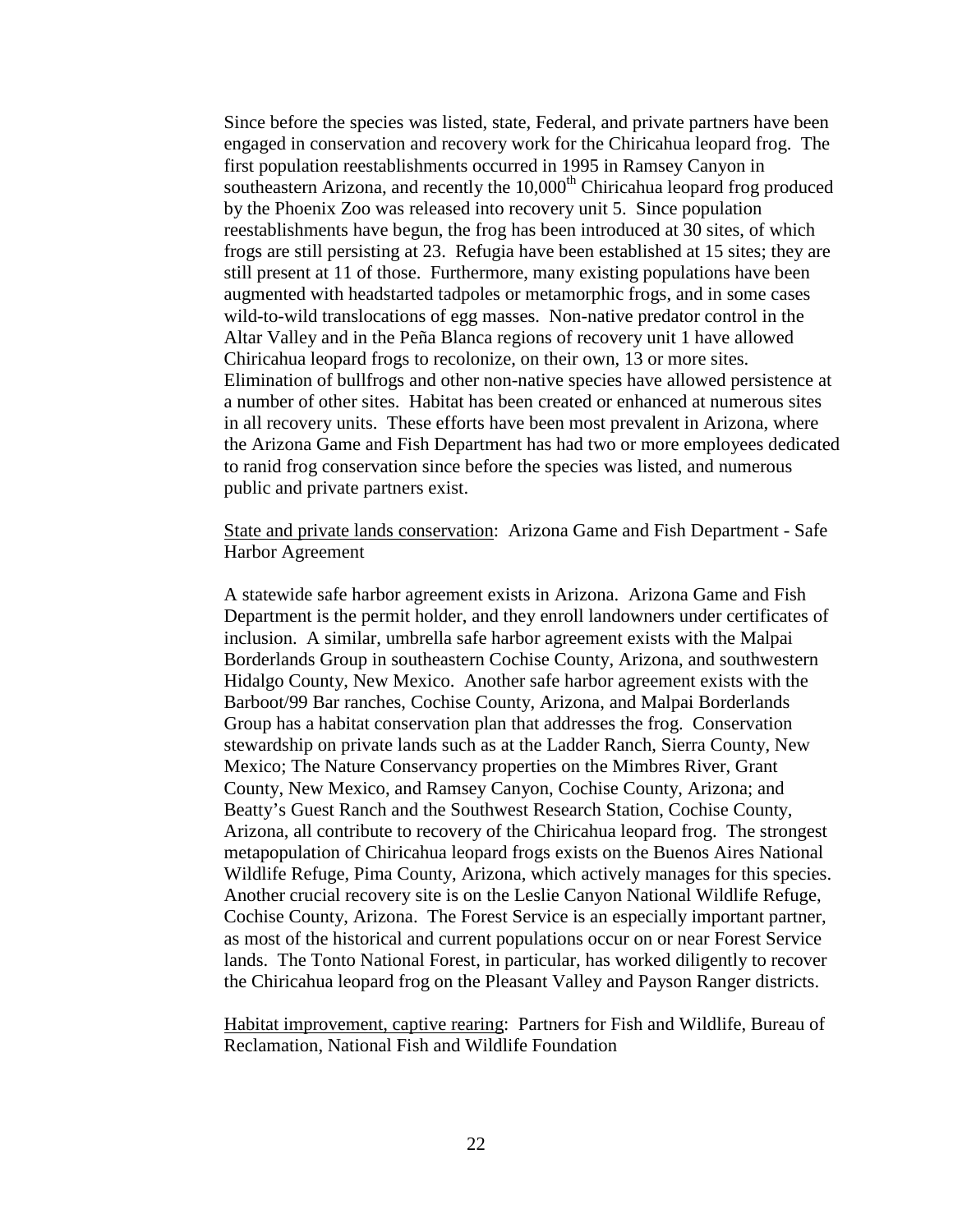The USFWS has been aggressive at using Partners for Fish and Wildlife Service funds to improve habitats, control non-native predators, and construct rearing and captive reproduction facilities for the frog. In late fiscal year 2010, \$100,000 of Bureau of Reclamation money was obligated for Chiricahua leopard frog recovery projects in accordance with a biological opinion for their Central Arizona Project. Projects to be funded include rearing facilities at the Arizona-Sonora Desert Museum, the Fish and Wildlife Service's Ecological Service's Office in Albuquerque, and Ladder Ranch; materials and services for disease testing and prevention; purchase of steel tanks as refugia; and habitat improvements. In 2009, the National Fish and Wildlife Foundation began funding their Sky Islands Grasslands Initiative.This is a multi-year, multi-million dollar funding initiative to conserve grasslands and associated imperiled species in southeastern Arizona, southwestern New Mexico, and adjacent portions of Mexico. Two projects were funded in 2009 that target conservation of Chiricahua leopard frogs and other aquatic species.

Collaborative Research: US Geological Survey (USGS) and University of Arizona, National Wildlife Health Center

The research project "Efficacy of using a Bacterial Microbe as a Strategy for Resisting *Batrachochytrium dendrobatidis* infection in the Chiricahua leopard frog (*Rana chiricahuensis*)" was funded in 2009. The principle investigators are Michael J. Adams, (PI), Research Ecologist, USGS Forest & Rangeland Ecosystem Science Center, Corvallis, Oregon; Cecil Schwalbe, Ph.D. (Co-PI), Ecologist and Assistant Professor, USGS SBSC Sonoran Desert Research Station, University of Arizona, Tucson; and David E. Green, DVM, (Co-PI) Veterinary Pathologist, National Wildlife Health Center, Madison, Wisconsin. It is hoped that this 'probiotics' study may lead to a treatment for chytridiomycosis that would be effective for wild populations of frogs.

#### Recovery Team for the Chiricahua Leopard Frog

The recovery program is coordinated by a two-tier recovery team, including regional steering committees and local recovery groups. Three steering committees oversee recovery in west-central New Mexico, southeastern Arizona and southwestern New Mexico, and on the Mogollon Rim, Arizona. Numerous local recovery groups implement recovery actions on the ground in specific areas. Steering committees and local recovery groups consist of both technical and stakeholder representatives. The steering committees meet annually, and local recovery groups meet as needed to facilitate recovery actions. These groups report their progress, which is synthesized into annual recovery updates for each of the three steering committee regions. These updates are posted on the Chiricahua leopard frog recovery website

[\(http://www.fws.gov/southwest/es/arizona/CLF\\_Recovery\\_Home.htm\)](http://www.fws.gov/southwest/es/arizona/CLF_Recovery_Home.htm).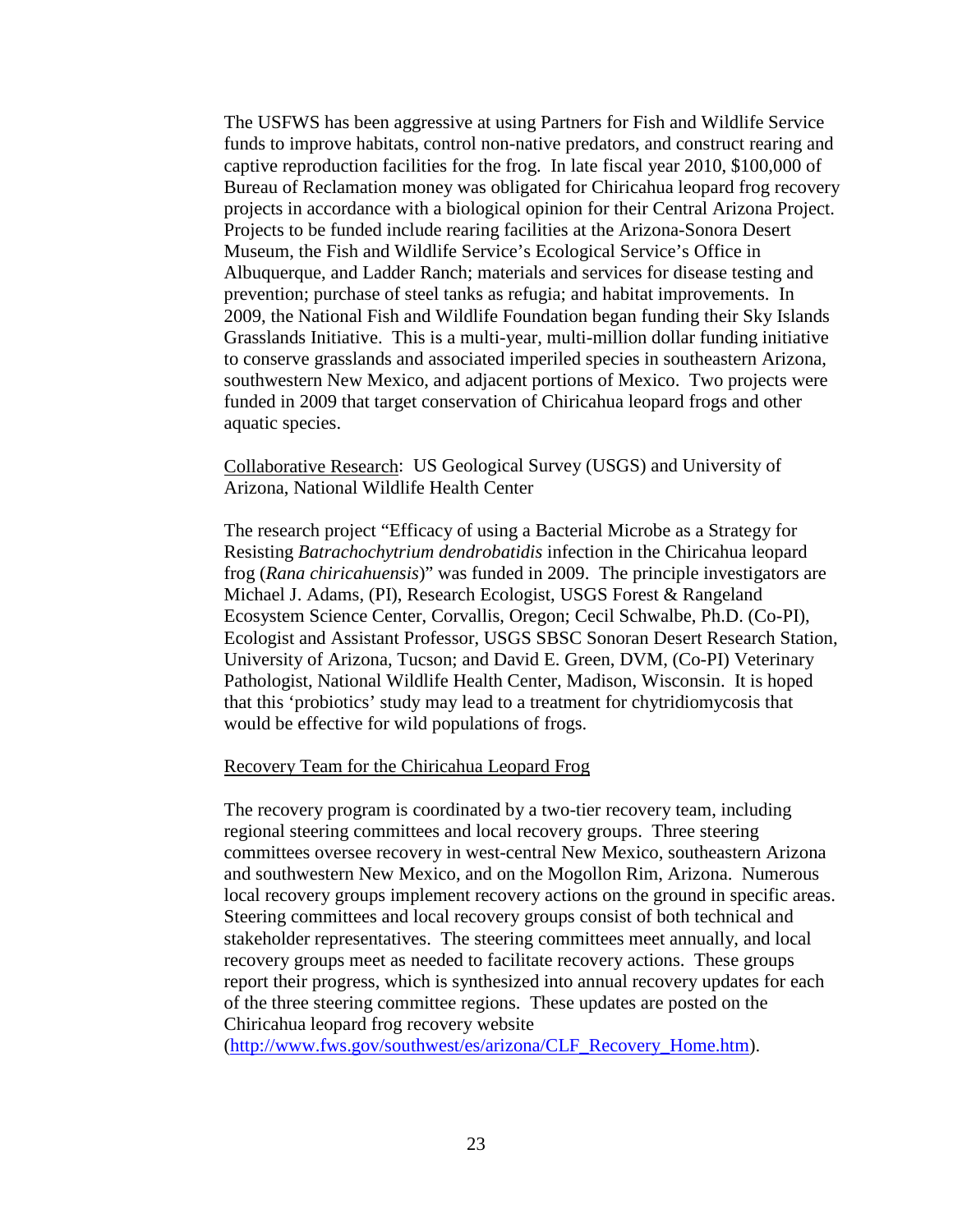#### **2.3.2 Five-factor Analysis**

### **2.3.2.1 Present or threatened destruction, modification, or curtailment of its habitat or range:**

The recovery plan lists the following threats to habitat or range of the Chiricahua leopard frog: contaminants; mining, including mining-related contaminants; dams; diversions; stream channelization; groundwater pumping; woodcutting; urban and agricultural development; road construction; grazing by livestock and elk; climate change; and altered fire regimes. Habitat threats that remain important today are degradation and loss of habitat as a result of drought, water diversions and groundwater pumping; livestock management that degrades frog habitat; a history of fire suppression and grazing that has increased the likelihood of crown fires; mining; development; environmental contamination; disruption of metapopulation dynamics via physical blockage of dispersal corridors; and the dynamic nature of frog habitats. Although these threats are widespread and varied, a threats assessment that was accomplished as part of the recovery plan showed predation by non-native species (Section 2.3.2.3) and chytridiomycosis (Section 2.3.2.3) as consistently more important threats than these habitat-based factors (USFWS 2007)

Chiricahua leopard frogs are fairly tolerant of variations in water quality, but likely do not persist in waters severely polluted with cattle feces (USFWS 2007), or runoff from mine tailings or leach ponds (Rathbun 1969, U.S. Bureau of Land Management 1998, USFWS 2007). Furthermore, variation in pH, ultraviolet radiation, and temperature, as well as predation stress can alter the potency of chemical effects (Akins and Wofford 1999, Monson *et al.* 1999, Reylea 2004). Chemicals may also serve as a stressor that makes frogs more susceptible to disease, such as chytridiomycosis (Parris and Baud 2004). The effects of pesticides and other chemicals on amphibians can be complex because of indirect effects on the amphibian environment, direct lethal and sub-lethal effects on individuals, and interactions between contaminants and other factors associated with amphibian decline (Sparling 2003, Reylea 2008).

A copper mine (the Rosemont Mine) has been proposed in the northeastern portion of the Santa Rita Mountains, Pima County, Arizona (recovery unit 2), the footprint of which includes several sites recently occupied by Chiricahua leopard frogs. Recent research (Section 2.3.2) indicates that Chiricahua leopard frog tadpoles are sensitive to cadmium and copper above certain levels (Little and Calfee 2008), making the introduction of copper into Chiricahua leopard frog habitat a possible significant threat. No analyses have been conducted yet to quantify how the frogs and their habitats may be affected in that region, which potentially includes the Bureau of Land Management's Las Cienegas National Riparian Conservation Area; however, a draft environmental impact statement (EIS) will likely be published in 2011. Based on the draft EIS, protective conservation measures may need to be implemented to protect the frog if the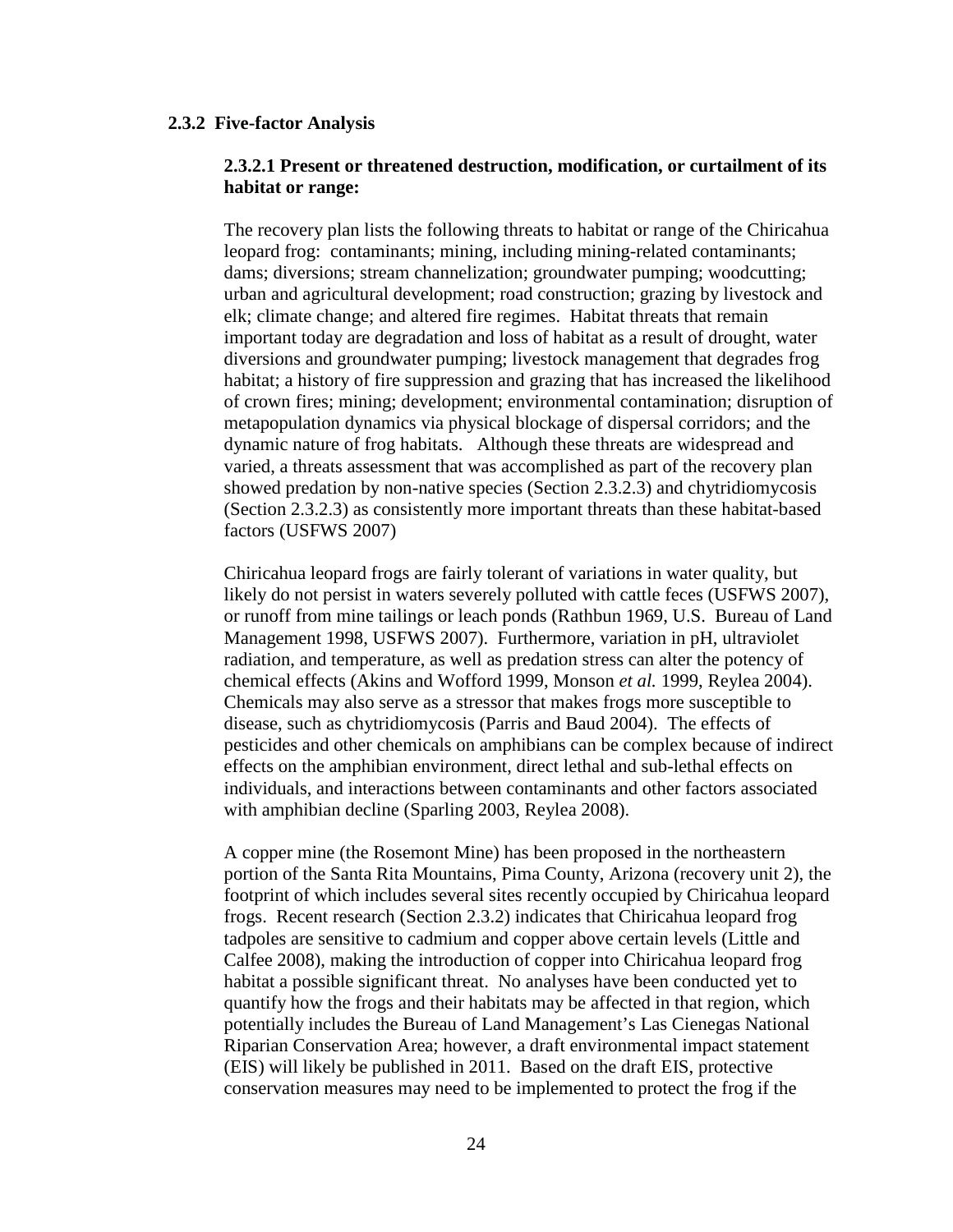copper mine becomes developed. Mining actions taken without mitigating for the Chiricahua leopard frog's conservation may pose a notable threat to Chiricahua leopard frogs inhabiting the watershed shared by this proposed copper mine.

## **2.3.2.2 Overutilization for commercial, recreational, scientific, or educational purposes.**

This is not considered an important threat to the Chiricahua leopard frog. No new information is available.

### **2.3.2.3 Disease and Predation**

As illuminated by the threats assessment conducted during the preparation of the recovery plan, disease (chytridiomycosis) and predation by non-native species (e.g. bullfrogs, crayfish, fish, and tiger salamanders) are the most important threats to the Chiricahua leopard frog.

### Disease: Chytridiomycosis

In some areas, Chiricahua leopard frog populations are known to be seriously affected by chytridiomycosis. As previously stated, chytridiomycosis is an introduced fungal skin disease caused by the organism *Batrachochytrium dendrobatidis* or "*Bd*". Voyles *et al.* (2009) hypothesized that *Bd* disrupts normal regulatory functioning of frog skin, and evidence suggests that electrolyte depletion and osmotic imbalance that occurs in amphibians with severe chytridiomycosis are sufficient to cause mortality. This disease has been associated with numerous population extirpations, particularly in recovery unit 6 in New Mexico, and with major die-offs in other populations of Chiricahua leopard frogs (USFWS 2007).

The frog appears to be less susceptible to mortality from the disease in warmer waters and at lower elevation. The precise temperature at which frogs can coexist with the disease is unknown and may depend on a variety of factors; however, at Cuchillo Negro Warm Springs, Sierra County, New Mexico, Chiricahua and plains leopard frogs (*Lithobates blairi*) become uncommon to non-existent where winter water temperatures drop below about 20 degrees Celsius  $(^{\circ}C)$  (68 degrees Fahrenheit ( $^{\circ}$  F)) (Christman 2006). A pH of greater than 8 during at least part of the year may also limit the ability of the disease to be an effective pathogen (USFWS 2007). Furthermore, based on experience in Arizona, particularly the Huachuca Mountains, if Chiricahua leopard frogs are absent for a period of months or years, the disease organism may drop out of the system or become scarce enough that frogs can persist again if reestablished. Essential breeding habitats either lack chytridiomycosis or include conditions that allow for persistence of Chiricahua leopard frogs with the disease as in warmer waters or at lower elevations.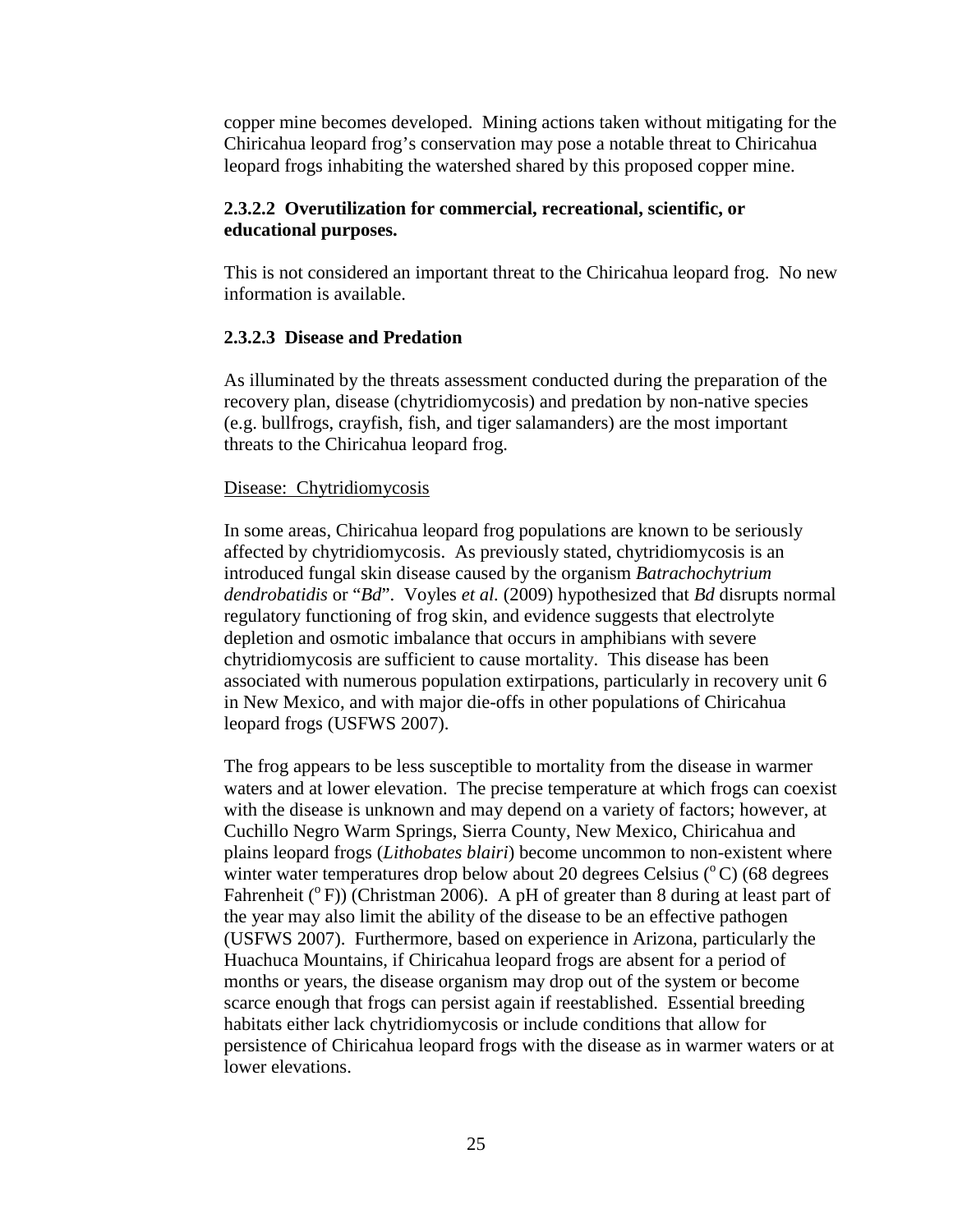The recovery plan discussed some research avenues for dealing with the fungal skin disease, chytridiomycosis, including use of anti-microbial peptides or cutaneous bacteria that have been found on the skin of amphibians, which can effectively combat *Bd*, the organism that causes the disease (Rollins-Smith and Conlon 2004, Harris *et al.* 2006). Retallick *et al.* (2004) found evidence that some populations of frogs apparently develop resistance to chytridiomycosis, and or the pathogen has developed less virulent strains that do not drive the host to extinction. Mendelson III *et al.* (2006) proposed using populations of frogs that showed some resistance to the disease as sources for reestablishments.

Building upon these hypotheses, we are attempting to find a disease-resistant population of another rare ranid frog – the Tarahumara frog (*Lithobates tarahumarae*), a species that disappeared from the United States in 1983, apparently due at least in part to chytridiomycosis. Efforts to reestablish the species in the U.S. have been thwarted by the disease. In 2008, we collected animals from a population in Sonora, Mexico, that has persisted with chytridiomycosis for more than two decades. We will use these animals as stock for future reestablishments, which will provide a test as to whether populations vary in their ability to persist with the disease in Arizona. We hope the results will inform decisions about Chiricahua leopard frog recovery, because, similar to the Tarahumara frog, some populations of Chiricahua leopard frogs have persisted with the disease, while others quickly perish. In addition to searching for frogs that can persist with the disease, and as described above in section 2.3.4, we have funded a study with USGS to examine the feasibility of using bacterial cultures, naturally occurring on amphibian skin, as a means to combat the disease. It is our hope that this 'probiotic' approach, proposed by Harris *et al.* (2006, 2009), may illuminate additional novel management tools for enhancing the persistence of Chiricahua leopard frog populations where chytridiomycosis is present. Until an effective solution is implemented, chytridiomycosis remains a serious threat to the Chiricahua leopard frog.

#### Predation: Introduced aquatic species

Introduced American bullfrogs, crayfish, salamanders, and fish species are known to be highly predaceous and are believed to negatively impact the Chiricahua leopard frog. Witte *et al.* (2008) found that sites with disappearances of Chiricahua leopard frogs were 2.6 times more likely to have introduced crayfish than were control sites. Unfortunately, few sites with bullfrogs were included in the Witte *et al.* (2008) and at many sites, there was no identification of the species of fish present.

Prior to the invasion of perennial waters by predatory, non-native species (American bullfrog, crayfish, fish species), the frog was historically found in a variety of aquatic habitat types. Today, leopard frogs in the Southwest, are so strongly impacted by harmful non-native species, which are most prevalent in perennial waters, that their occupied niche is increasingly restricted to the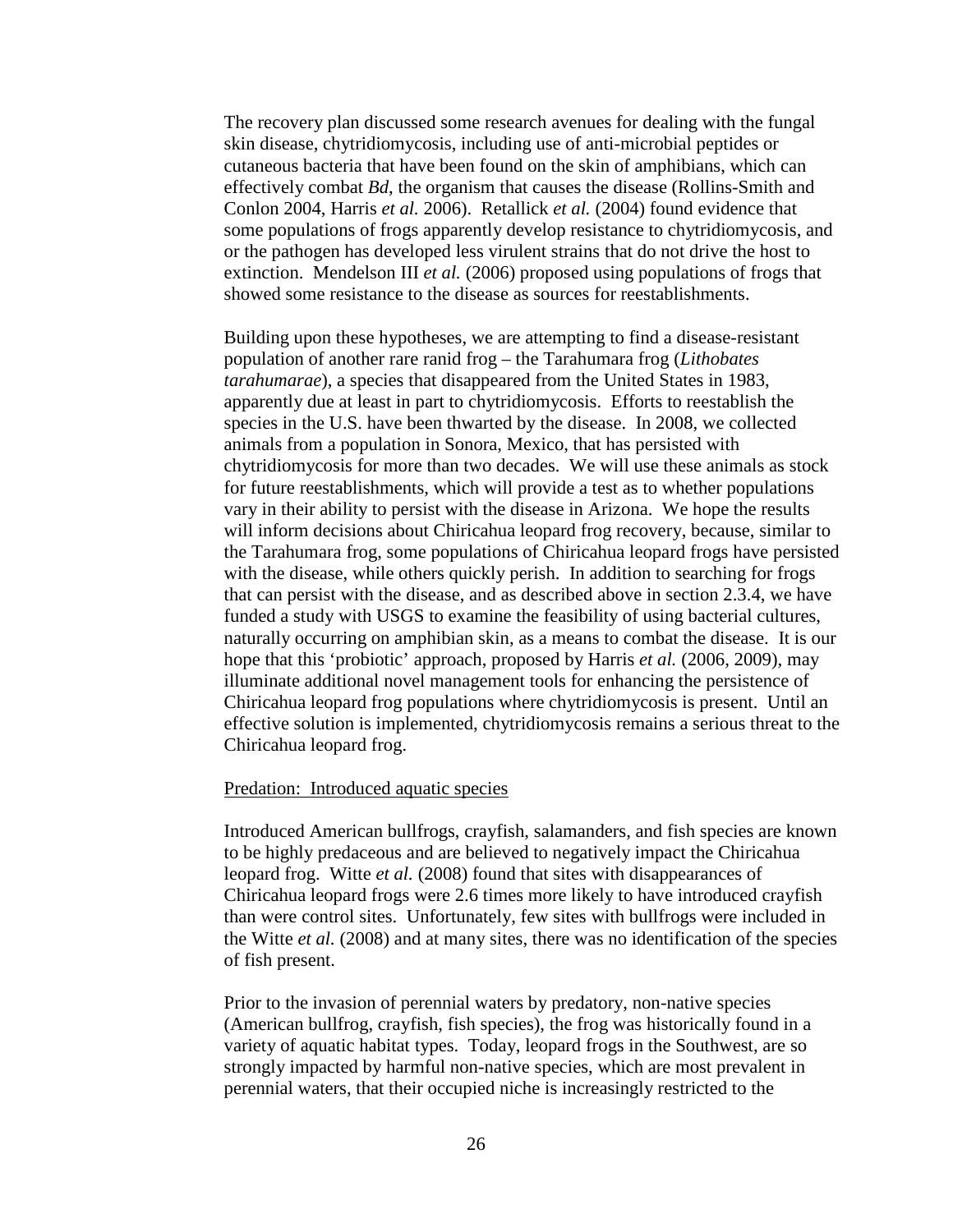uncommon environments that do not contain these non-native predators, and these now tend to be ephemeral and unpredictable. This increasingly narrow realized niche is a primary reason for the threatened status of the Chiricahua leopard frog.

When the recovery plan was prepared, there was limited experience with predator control conducted over large areas. Recently, bullfrogs were eliminated from an approximately 5-mile radius of Peña Blanca Lake in recovery unit 1 and within 5 miles of Scotia Canyon in recovery unit 2. The former appears to be successful and the latter is showing success at eliminating bullfrogs from these areas. In addition, Chiricahua Leopard frogs recolonized Peña Blanca Lake and several stock ponds within the 5-mile radius of the lake within 6 months of eliminating bullfrogs from these locations. Coupled with previous work in the Altar Valley of recovery unit 1, the feasibility of bullfrog control is showing promise, at least in the short term. These projects inject some optimism into our capability for dealing with non-native predators on a landscape scale.

### **2.3.2.4 Inadequacy of Existing Regulatory Mechanisms**

Non-native species used for fishing baits in Chiricahua leopard frog habitats present a vehicle for the distribution of these often predatory or competitive bait species into frog habitat and for the dissemination of deadly diseases to the frog, posing a significant threat. Picco and Collins (2008) found waterdogs (tiger salamanders; *[Ambystoma tigrinum](http://aqualandpetsplus.com/Amphibian,%20Salamander.htm)*) infected with *Bd* in Arizona bait shops, and waterdogs infected with ranavirus in Arizona, New Mexico, and Colorado bait shops. Furthermore, they found that 26–67 percent of anglers released tiger salamanders bought as bait into the waters where they fish, and 4 percent of bait shops released tiger salamanders back into the wild after they were housed in shops with infected animals, despite the fact that release of live salamanders is prohibited by Arizona Game and Fish Commission Orders. This study clearly showed the inadequacy of current State regulations in regard to preventing the spread of amphibian diseases via the waterdog bait trade. Additional regulation and/or increased enforcement of existing regulations are needed to stop the spread of amphibian diseases via use of waterdogs for bait.

## **2.3.2.5 Other Natural or Manmade Factors Affecting its Continued Existence**

### Small population size

Among the potential threats in this category discussed in the Chiricahua leopard frog recovery plan (USFWS 2007) and the final rule (67 FR 40790; June 13, 2002), are genetic and stochastic effects. These effects manifest in small populations, which can be related to genetic and demographic limitations, as well as environmental events and random catastrophies. Specifically, small populations are vulnerable to extirpation due to random variations in age structure and sex ratios, as well as from disease or other natural events that a larger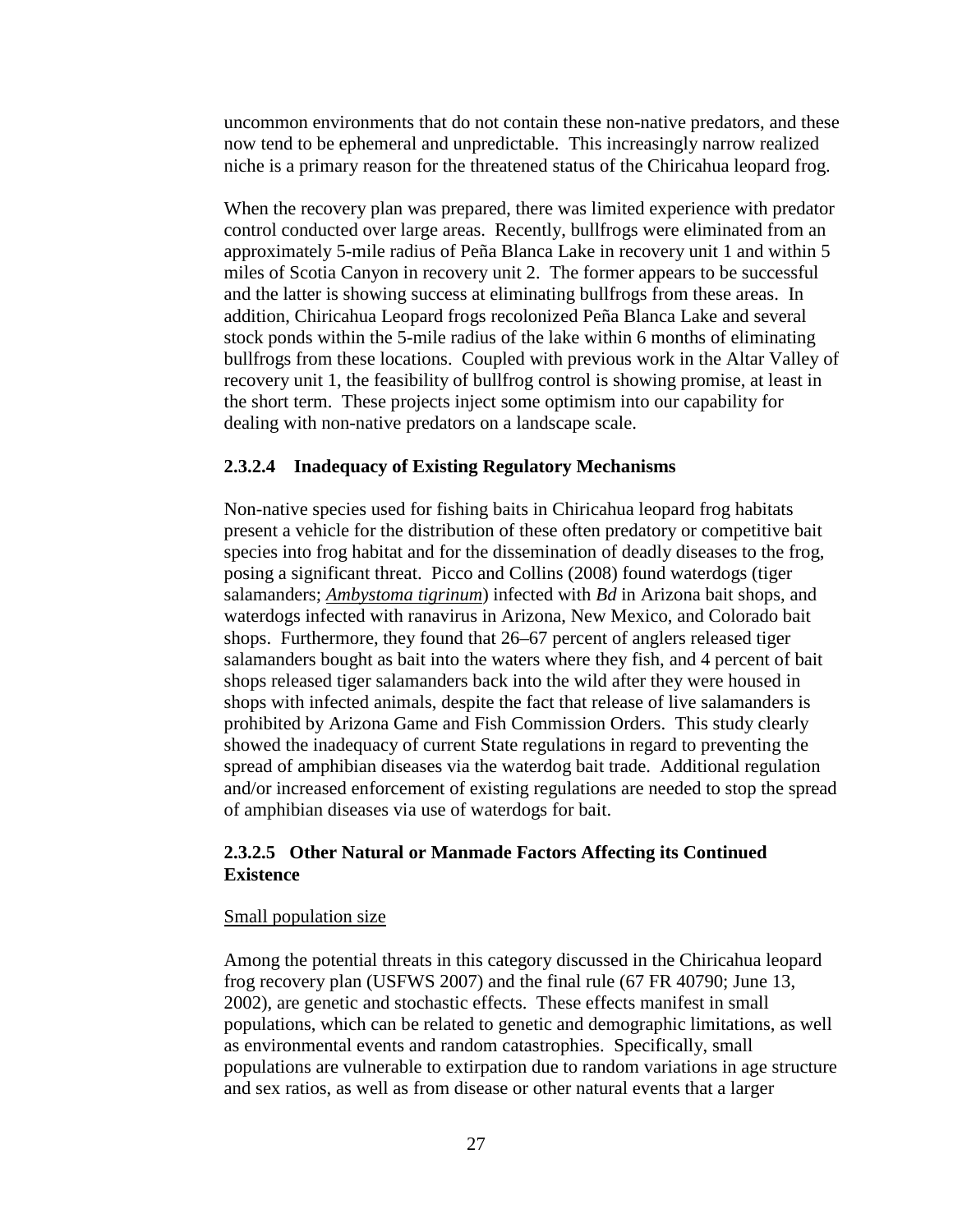population is more likely to survive. Inbreeding depression and loss of genetic diversity in small populations can also reduce the fitness of individuals and the ability of a population to adapt to change. The recent genetic study (Herrmann *et al.* 2009) revealed no systemic lack of genetic diversity within the Chiricahua leopard frog. In fact, populations were quite variable (up to 16 different genetic groupings were found). This does not preclude the possibility that individual populations may suffer from genetic or demographic problems, particularly if only a few individuals are available as mates or potential mates cannot be accessed due to their sparse distributions.

#### Climate Change

The Chiricahua Leopard Frog Recovery Plan (USFWS 2007) describes anticipated effects of climate change on the Chiricahua leopard frog. The plan cited literature indicating that temperatures rose in the  $20<sup>th</sup>$  century and warming is predicted to continue. Climate models are less certain about predicted trends in precipitation, but the southwestern U.S. is expected to become drier.

Since the recovery plan was prepared, the Intergovernmental Panel on Climate Change (IPCC) published a report (2007), which corroborates other pertinent literature (e.g. Seager *et al.* 2007, van Mantgem *et al.* 2009) that global warming is occurring and precipitation patterns are being affected. Also, the U. S. Environmental Protection Agency (EPA) published a "Proposed Endangerment and Cause or Contribute Findings" for greenhouse gases under section 202(a) of the Clean Water Act in April 2009 (EPA 2009). The document summarizes the recent literature on climate change and concludes that greenhouse gases are at unprecedented levels and that these levels are the root cause for climate change. Global mean surface temperatures have risen by  $0.74^{\circ}$ C ( $1.3^{\circ}$ F) over the last 100 years and 8 of the 10 warmest years on record have occurred since 2001. Arctic ice caps are melting, sea levels are rising, rainfall patterns are shifting, the power and frequency of Atlantic hurricanes are increasing, and other symptoms of climate change are documented in the EPA document. The EPA (2009) predicts that warming in the  $21<sup>st</sup>$  century will exceed what occurred in the  $20<sup>th</sup>$  century, even under scenarios of low emissions growth.

According to the IPCC report, global mean precipitation is anticipated to increase, but not uniformly (IPCC 2007). In the American Southwest and elsewhere in the middle latitudes, precipitation is expected to decrease. Drought in the western U.S. is expected to increase, snow packs will decline, and snowmelt will occur earlier (EPA 2009). Although most climate models predict a drying trend in the  $21<sup>st</sup>$  century in the southwestern U.S., these predictions are less certain than predicted warming trends. The models do not predict summer precipitation well, and typically at least half of precipitation within the range of the Chiricahua leopard frog occurs in the summer months (Brown 1982, Guido 2008). Furthermore, there have been no trends in summer rainfall over the last 100 years in Arizona (Guido 2008), nor since 1955 in annual precipitation in the western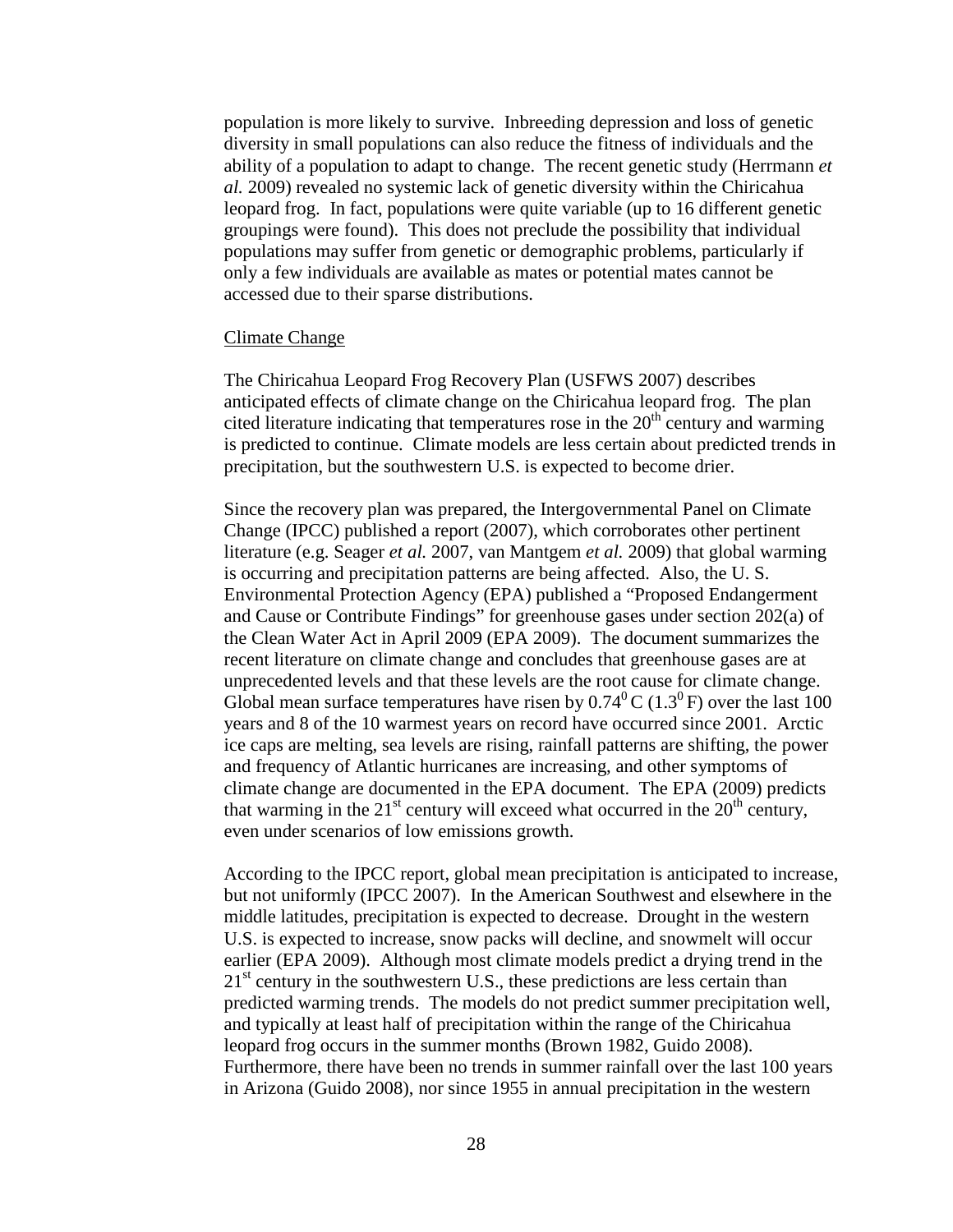United States (van Mantgem *et al.* 2009). On the other hand, all severe, multiyear droughts in the southwestern U.S. and northwestern Mexico have been associated with La Niña events (Seager *et al.* 2007), during which sea surface temperatures in the tropical Pacific decline. Climate models predict that drought driven by La Niña events will be deeper and more profound than any during the last several hundred years (Seager *et al.* 2007).

Drought has likely contributed to loss of populations since the species was originally listed. Stock tank populations are particularly vulnerable to loss, because they tend to dry out during periods of below normal precipitation. These trends are likely to continue, but the situation is complicated by interactions with other factors. For example, the effects of drought cannot be separated from the effects of introduced aquatic predators, because drought will affect those predators as well as populations of Chiricahua leopard frogs. The interaction between predators and drought resistance of frog habitats is often a delicate balance. Stock tanks are likely an important habitat for leopard frogs in part because these sites dry out periodically, which rids them of most aquatic predators. Leopard frogs can often withstand drying of stock tanks for 30 days or more, whereas fish and bullfrogs may not. However, if stock tanks dry for longer periods of time, neither leopard frogs nor introduced predators may be capable of persisting. Drought will reduce habitats of both leopard frogs and introduced predators, but exactly how that will affect recovery potential for the Chiricahua leopard frog will probably be site-specific; the effect on recovery potential overall is not yet clear.

Additionally, temperature appears to influence the impact of chytridiomycosis to the frog, and temperature may also impact introduced predator populations. Sites where Chiricahua leopard frogs coexist with the disease are typically at lower elevations and are warmer sites (USFWS 2007). As a result, if temperatures increase as predicted, perhaps more populations will be able to persist with the disease. Furthermore, the disease is spread in part by introduced bullfrogs and tiger salamanders (USFWS 2007), hence the effects of the disease are intertwined with trends in introduced predator populations and their ability to tolerate climate changes and disperse across the landscape. Although bullfrogs, like Chiricahua leopard frogs, are tolerant of warm water temperatures, the comparative survivability of each species across a range of temperatures for periods of time is unknown (Palenske and Saunders 2003). Under increasing temperatures, habitats between aquatic sites could become harsher and less conducive to dispersal, which may limit the spread of bullfrog or salamander populations and benefit the Chiricahua leopard frog by reducing the spread of predation and disease. However, warmer, drier conditions would likely shrink aquatic habitats and possibly concentrate predator populations into more restricted areas, which could increase predation pressure and disease exposure for Chiricahua leopard frogs in shared aquatic sites. Overall, temperature and moisture changes could alter the roles of introduced bullfrogs, salamanders, and fishes as predators and vectors of chytridiomycosis, but the interactions and effects upon the Chiricahua leopard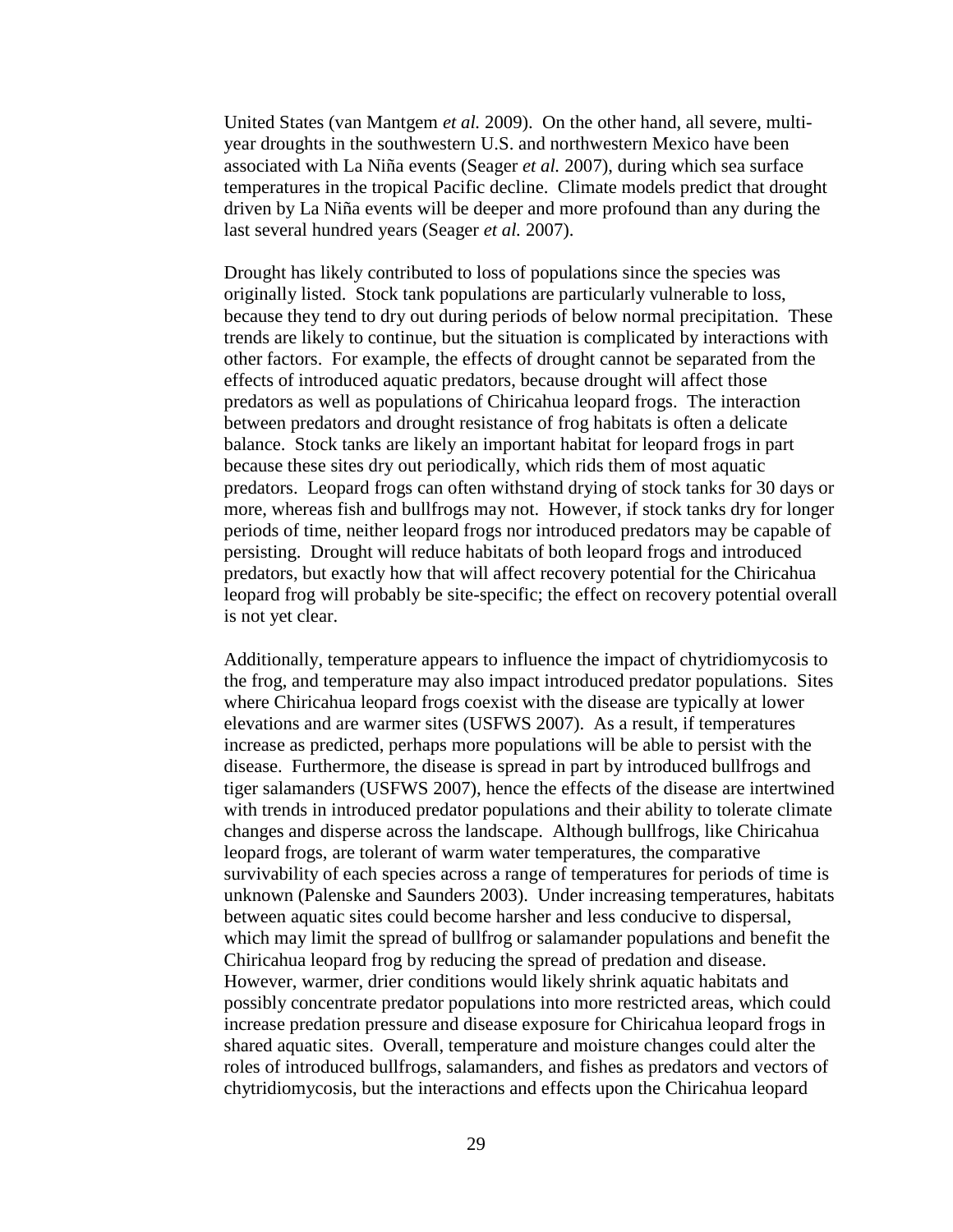frog are not clearly understood. Thus climate change, particularly in the form of drought, but also in terms of water temperature variation, poses a significant threat to the Chiricahua leopard frog into the foreseeable future.

## **2.4 Synthesis**

New information generated in the last few years improves and updates our understanding of the status, threats, and recovery potential of the Chiricahua leopard frog. Molecular genetics studies, employing both mtDNA and microsatellites from samples throughout the range of the species, indicate that *Lithobates chiricahuensis* is a single species, although with considerable variability and genetic structure. As a result, it is not appropriate at this time to consider listing separate DPSs, subspecies, or species within what is currently recognized as the Chiricahua leopard frog. That said, once the genetics study is finalized, the technical subgroup of the recovery team should consider how the genetic groupings correspond to recovery unit boundaries. Adjustment of those boundaries may be warranted, although presumed relatedness was only one factor in designing recovery units.

Evidence indicates that since the time of listing, the species has probably made at least modest population gains in Arizona, but is apparently declining in New Mexico. Overall in the U.S., the status of the Chiricahua leopard frog is either static or, more likely, improving, with much of the increase attributable to reintroduced individuals (mainly in Arizona) from captive rearing programs. Status and trends are unknown in Mexico. An aggressive recovery program is underway in the U.S. that is showing considerable results on the ground. The reestablishment of populations, creation of refugial populations, and enhancement and development of habitat have helped stabilize or improve the status of the species in some areas. The status of the Chiricahua leopard frog should be closely monitored throughout its range in accordance with the recovery plan. In particular, population and threats monitoring should be initiated in Sonora and Chihuahua, Mexico.

In the American Southwest, increasing temperatures and a drying trend, at least in the winter months, are anticipated symptoms of climate change driven by unprecedented levels of greenhouse gases. Precisely how the Chiricahua leopard frog and its habitat will be affected is unclear, in part because of interrelated and indirect effects revolving around the response of nonnative predators and disease to climate change, the frog's two most significant threats at this time. In particular, persistence of Chiricahua leopard frogs infected with the fungal skin disease, chytridiomycosis, is enhanced in warmer waters, but introduced predators are often carriers of chytridiomycosis, and drought driven by climate change could limit their numbers or ability to move about on the landscape. Furthermore, some Chiricahua leopard frog sites are buffered from the effects of drought by wells or other anthropogenic water supplies.

In summary, there is no evidence that the Chiricahua leopard frog is declining across its range. And although full recovery is still distant in most recovery units, significant progress has been made to secure existing populations and establish new populations. If the range-wide status of the species declines in the future, endangered status should be considered. However, until such time, it is appropriate to leave the listing status unchanged.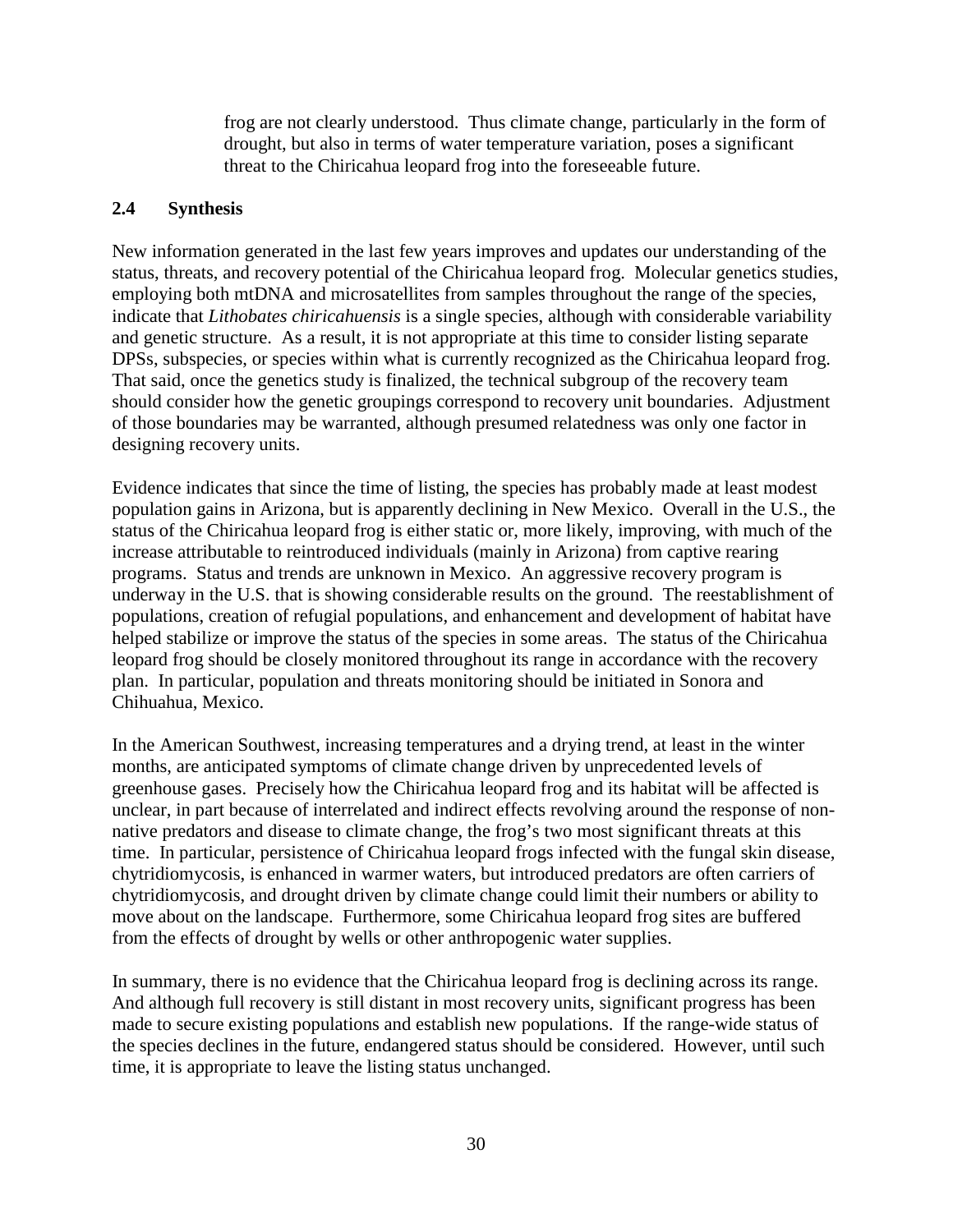## **3.0 RESULTS**

## **3.1. Recommended Classification**:

- **\_\_\_\_ Downlist to Threatened \_\_\_\_ Uplist to Endangered \_\_\_\_ Delist**  *\_\_\_\_ Extinction \_\_\_\_ Recovery \_\_\_\_ Original data for classification in error* **\_\_**X**\_ No change is needed**
- **3.2. New Recovery Priority Number:** No change remain as 2C.

**Brief Rationale:** A 2C recovery priority number is indicative of a full species with a high degree of threat and a high potential for recovery, in conflict with construction, development projects, or other forms of economic activity, primarily in the form of water demands. Based on this review, threats to the Chiricahua leopard frog remain high, such as the disease chytridiomycosis, predation from introduced aquatic amphibians and fishes, and water diminishment due to human demand and drought, among others. Yet, the potential for recovery also remains high for this species, given its genetic diversity and potential for persisting in a variety of aquatic habitats, the demonstrated successes in Arizona with collaboration and management, the willingness of private landowners to provide high quality habitat, the potential of effectively eliminating non-native predators at local scales, and the possibilities of developing resistance to chytridiomycosis.Furthermore, because the species continues to decline in some areas due to water loss, the frog's need for perennial water remains in conflict with human needs for water in the arid Southwest.

## **3.3. Listing and Reclassification Priority Number:** Not applicable.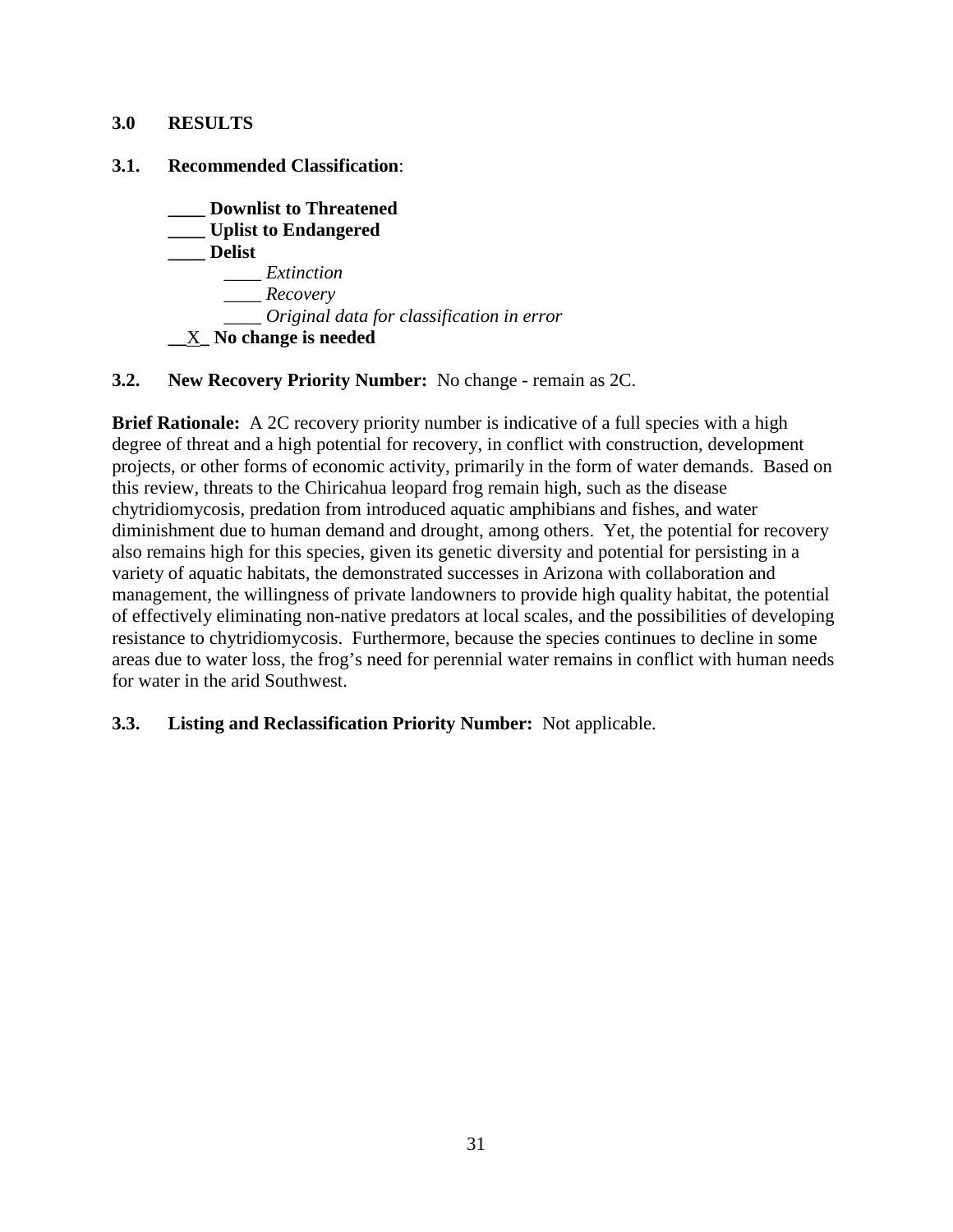## **4.0. RECOMMENDATIONS FOR FUTURE ACTIONS**

There are six categories of actions needed to recover the Chiricahua leopard frog (see "Recovery Strategy" page 49 of the Chiricahua Leopard Frog Recovery Plan (2007)):

- 1) protect and manage remaining populations and habitats (recovery action 1);
- 2) restore and create habitat, and establish additional populations as needed to build viable metapopulations and isolated robust populations in each recovery unit (recovery actions 2, 3, and 4);
- 3) monitor progress towards recovery (recovery action 5);
- 4) research the conservation biology of the frog with the objective of facilitating efficient recovery (recovery action 6);
- 5) develop support and build partnerships to facilitate recovery (recovery actions 7-11); and
- 6) practice adaptive management in which the recovery plan and management actions are revised to reflect new information developed through research and monitoring (recovery action 12).

In 2009, a five-year plan outlining the most critical recovery needs for the Chiricahua leopard frog was completed (Spotlight Species Action Plan, U.S. Fish and Wildlife Service 2009). Critical actions included:

- 1) protect remaining populations and habitats (recovery action 1);
- 2) establish new populations in areas with minimal or manageable threats (recovery action 3);
- 3) develop a comprehensive monitoring plan (recovery action 5.1);
- 4) implement monitoring, particularly of extant populations and habitat conditions where the species occurs (recovery action 5.3);
- 5) begin researching techniques to ameliorate the threats of disease and non-native predators (recovery actions 6.13, 6.19);
- 6) work with partners, stakeholders, and technical experts to build support for the recovery effort and to facilitate implementation of recovery actions;
- 7) complete the range-wide genetics study (recovery action 6.14); and
- 8) find funding and staff time to support the recovery program (recovery action 7.1).

Currently the biggest obstacle to recovery is a lack of funding and staff time. We have willing partners and know how to establish populations and manage threats in some types of aquatic systems. With adequate funding and staffing, we could target sites with manageable levels and types of threats and move toward meeting the recovery criteria in most of the recovery units.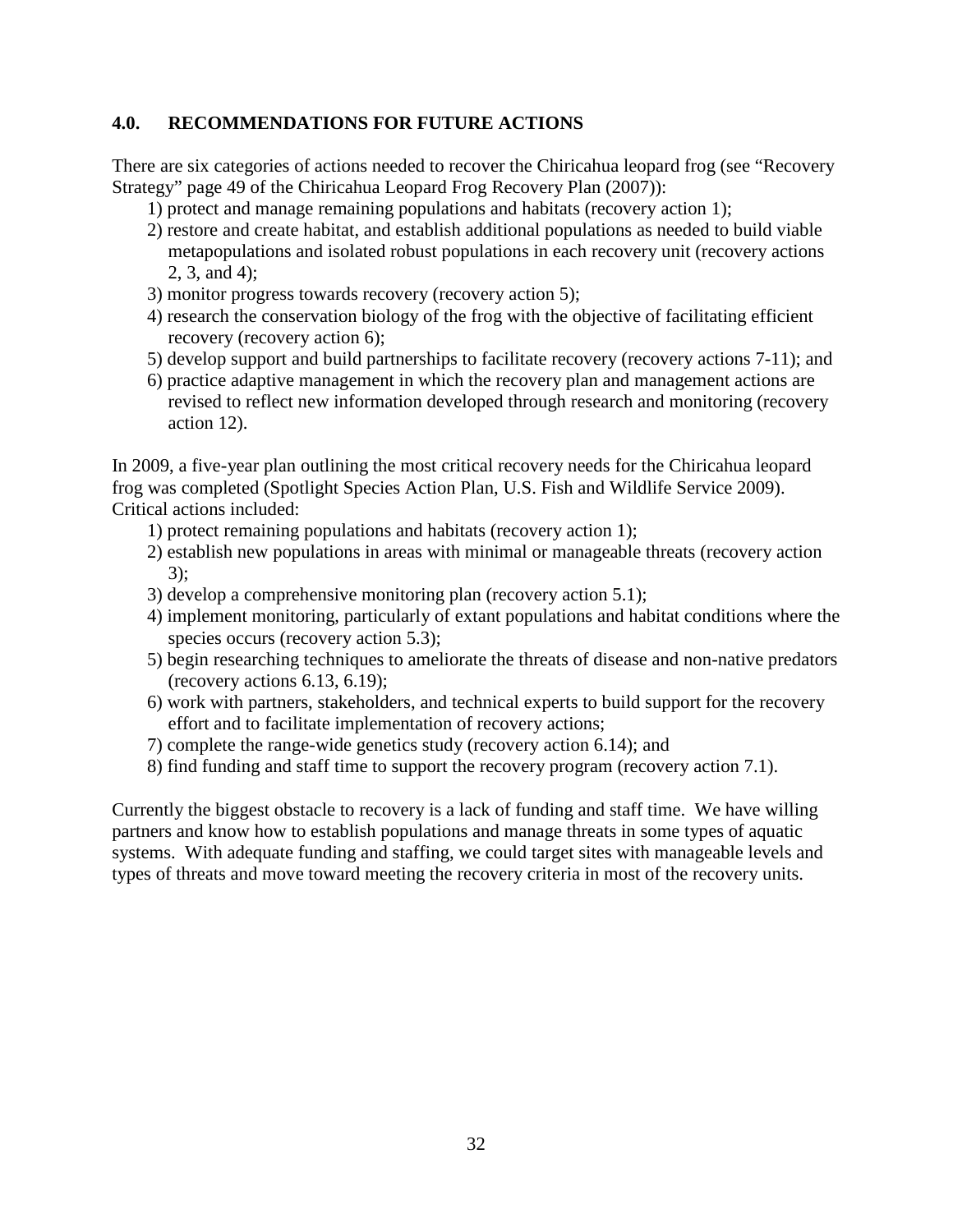### **5.0 LITERATURE CITED**

- Akins, N. and H.W. Wofford. 1999. The effects of s-methoprene on the development of the leopard frog (*Rana pipiens*) tadpole. Journal of the Tennessee Academy of Science 73(3/4):107.
- Blaustein, A.R., D.B. Wake, and W.P. Sousa. 1994. Amphibian declines: judging stability, persistence, and susceptibility of populations to local and global extinction. Conservation Biology 8(1):60-71.
- Boone, M.D. and C.M. Bridges. 2003. Effects of carbaryl on green frog (Rana clamitans) tagpoles: timing of exposure versus multiple exposures. Environmental Toxicology and Chemistry 22(11):2695-2702.
- Brown, D.E. 1982. Madrean evergreen woodlands. Pages 59-65 *in* D.E. Brown (ed.), Biotic Communities of the American Southwest – United States and Mexico. Desert Plants 4(1- 4).
- Calfee, R.D. and E.E. Little. 2003. Effects of ultraviolet-B radiation on the toxicity of the firefighting chemicals. Environmental Toxicology and Chemistry 22(7):1525-1531.
- Christman, B.L. 2006. Chiricahua leopard frog and plains leopard frog habitat use and chytridomycosis investigation at Cuchillo Negro Warm Springs, Sierra County, New Mexico 2005. Report to Bureau of land management, Las Cruces Field Office, Las Cruces, NM.
- Christman, B.L. and M.R. Cummer. 2006. Stomach content analysis of Chiricahua leopard frog (*Rana chirircahuensis*) and plains leopard frog (*Rana blairi*) in New Mexico. Report to the New Mexico Department of Game and Fish, Santa Fe, NM.
- Crother, B.I. (ed.). 2008. Scientific and Common Names for Amphibians and Reptiles of North America North of México. Society for the Study of Amphibians and Reptiles, Herpetological Circular No. 37:1-84.
- Degenhardt, W.G., C.W. Painter, and A.H. Price.1996. Amphibians and reptiles of New Mexico. University of New Mexico Press, Albuquerque. 431pp.
- Eigenbrod, F., S. J. Hecnar, and L. Fahrig. 2009. Quantifying the road-effect zone: threshold effects of a motorway on anuran populations in Ontario, Canada. Ecology and Society 14(1): 24.
- Fernandez, P.J. and J.T. Bagnara. 1991. Effect of background color and low temperature on skin color and circulating ά-MSH in two species of leopard frog. General and Comparative Endocrinology 83:132-141.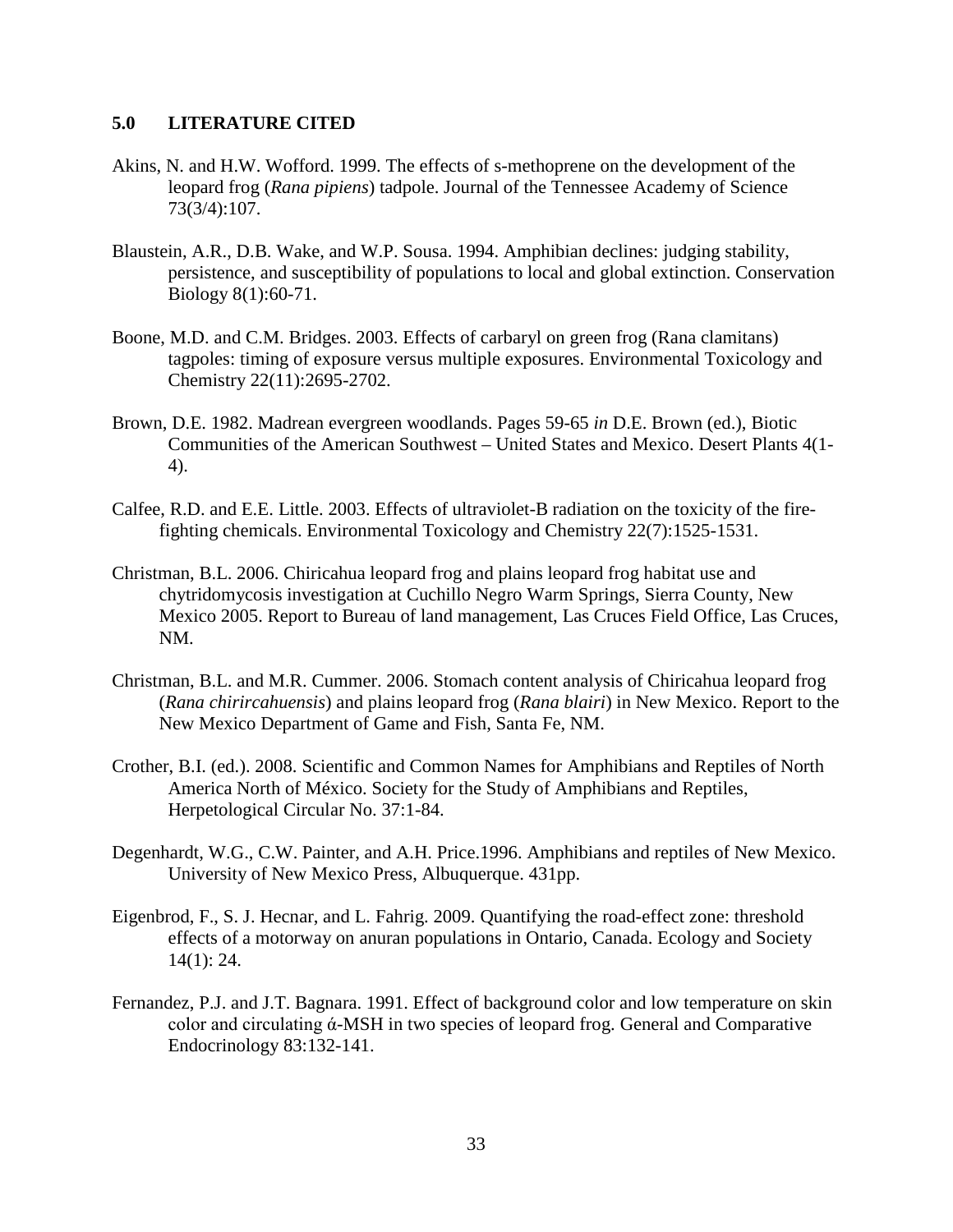- Fernandez, P.J. and J.T. Bagnara. 1993. Observations on the development of unusual melanization of leopard frog ventral skin. Journal of Morphology 216:9-15.
- Frost, D.R. 2004. Amphibian Species of the World: an Online Reference. Version 3.0 (22 August, 2004). Electronic Database accessible at http://research.amnh.org/herpetology/amphibia/index.php. American Museum of Natural History, New York, USA.
- Frost, J.S. and J.T. Bagnara. 1977. Sympatry between *Rana blairi* and the southern form of leopard frog in southeastern Arizona (Anura: Ranidae). Southwestern Naturalist 22:443- 453.
- Goldberg, C.S., K.J. Field, and M.J. Sredl. 2004. Ramsey Canyon leopard frogs' (*Rana subaquavocalis*) identity crisis: mitochondrial sequences support designation as Chiricahua leopard frogs (*Rana chiricahuensis*). Journal of Herpetology 38(3):313-319.
- Guido, Z. 2008. Understanding the southwestern monsoon. Southwest Climate Outlook July 2008:3-5.
- Hanski, I. and M. Gilpin. 1991. Metapopulation dynamics: brief history and conceptual domain. Biological Journal of the Linnean Society 42:3-16.
- Harris, R.N., T.Y. James, A. Lauer, M.A. Simon, and A. Patel. 2006. Amphibian pathogen *Batrachochytrium dendrobatidis* is inhibited by the cutaneous bacteria of amphibian species. EcoHealth 3(1):53-56.
- Harris, R.N., R.M. Brucker, J.B. Walke, M.H. Becker, C.R. Schwantes, D.C. Flaherty, B.A. Lam, D.C. Woodhams, C.L. Briggs, V.T. Vredenburg, and K.P.C. Minbiole. 2009. Skin microbes on frogs prevent morbidity caused by lethal skin fungus. The ISME Journal  $(2009):1-7.$
- Herrmann, H-W, E. Mujica, and M. Culver. 2009. Chiricahua leopard frog conservation genetics. University of Arizona, Tucson, AZ.
- Hillis, D.M., J.S. Frost, and D.A. Wright. 1983. Phylogeny and biogeography of the *Rana pipiens* complex: a biochemical evaluation. Systematic Zoology 32(2):132-143.
- Hillis, D.M. and T.P. Wilcox. 2005. Phylogeny of New World true frogs (*Rana*). Molecular Phylogenetics and Evolution 34:299-314.
- Hoffman, E.A. and M.S. Blouin. 2004. Evolutionary history of the northern leopard frog: reconstruction of phylogeny, phylogeography, and historical changes in population demography from mitochondrial DNA. Evolution 58(1):145-159.
- Intergovernmental Panel on Climate Change. 2007. Summary for policymakers of the synthesis report of the IPCC fourth assessment report. Draft copy, 16 November 2007.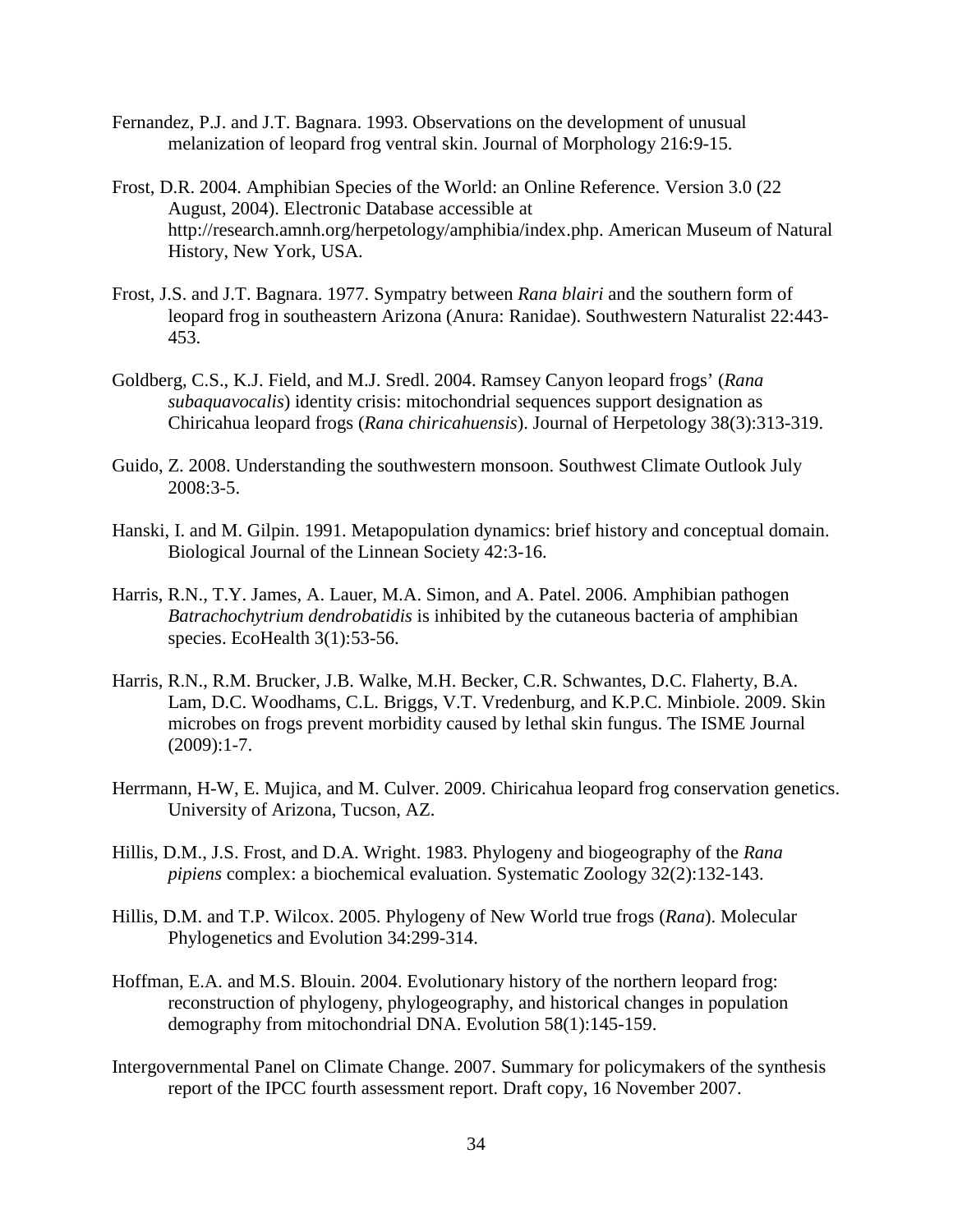- Jaeger, J.R., B.R. Riddle, R.D. Jennings, and D.F. Bradford. 2001. Rediscovering *Rana onca*: Evidence for phylogenetically distinct leopard frogs from the border region of Nevada, Utah, and Arizona. Copeia 2001:339-354.
- Jennings, R.D. and N.J. Scott. 1991. Global amphibian population declines: insights from leopard frogs in New Mexico. Report to the New Mexico Department of Game and Fish, Albuquerque, New Mexico. 43 pp. + appendices, figures, and tables.
- Lemos-Espinal, J.A. and H.M. Smith. 2007. Anfibios y Reptiles del Estado de Chihuahua, México/Amphibians and Reptiles of the State of Chihuahua, México. Universidad Nacional Autónoma de México and CONABIO, México D.F. 613 pp.
- Little, E.E. and R.D. Calfee. 2008. Toxicity of herbicides, piscicides, and metals to the threatened Chiricahua leopard frog (*Rana chiricahuensis*). U.S. Geological Survey, Columbia Environmental Research Center, Columbia, Missouri.
- Mendelson, J.R. III, *et al.* 2006. Confronting amphibian declines and extinctions. Science 313:48.
- Monsen, K.J. and M.S. Blouin. 2003. Genetic structure in a montane ranid frog: restricted gene flow and nuclear-mitochondrial discordance. Molecular Ecology 12:3275-3286.
- Monson, P.D., D.J. Call, D.A. Cox, K. Liber, and G.T. Ankley. 1999. Photoinduced toxicity of fluoranthene to northern leopard frogs (*Rana pipiens*). Environmental Toxicology and Chemistry 18(2):308-312.
- Palenske, N.M. and D.K. Saunders. 2003. Blood viscosity and hematology of American bullfrogs (*Rana catesbeiana*) at low temperature. Journal of Thermal Biology 28(4):271- 277.
- Parris, M.J. and D.R. Baud. 2004. Interactive effects of a heavy metal and chytridiomycosis on gray treefrog larvae (*Hyla chrysoscelis*). Copeia 2004(2):344-350.
- Pauly, G.B., D.M. Hillis, and D.C. Cannatella. 2009. Taxonomic freedom and the role of official lists of species names. Herpetologica 65(2):115-128.
- Platz, J.E., A. Lathrop, L. Hofbauer, and M. Vradenburg. 1997. Age distribution and longevity in the Ramsey Canyon leopard frog, *Rana subaquavocalis*. Journal of Herpetology 31(4):552-557.
- Platz, J.E. and T. Grudzien. 1999. The taxonomic status of leopard frogs from the Mogollon Rim country of central Arizona: evidence for recognition of a new species. Proceedings of Nebraska Academy of Sciences 109:51.
- Picco, A.M. and J.P. Collins. 2008. Amphibian commerce as a likely source of pathogen pollution. Conservation Biology 22(6):1582-1589.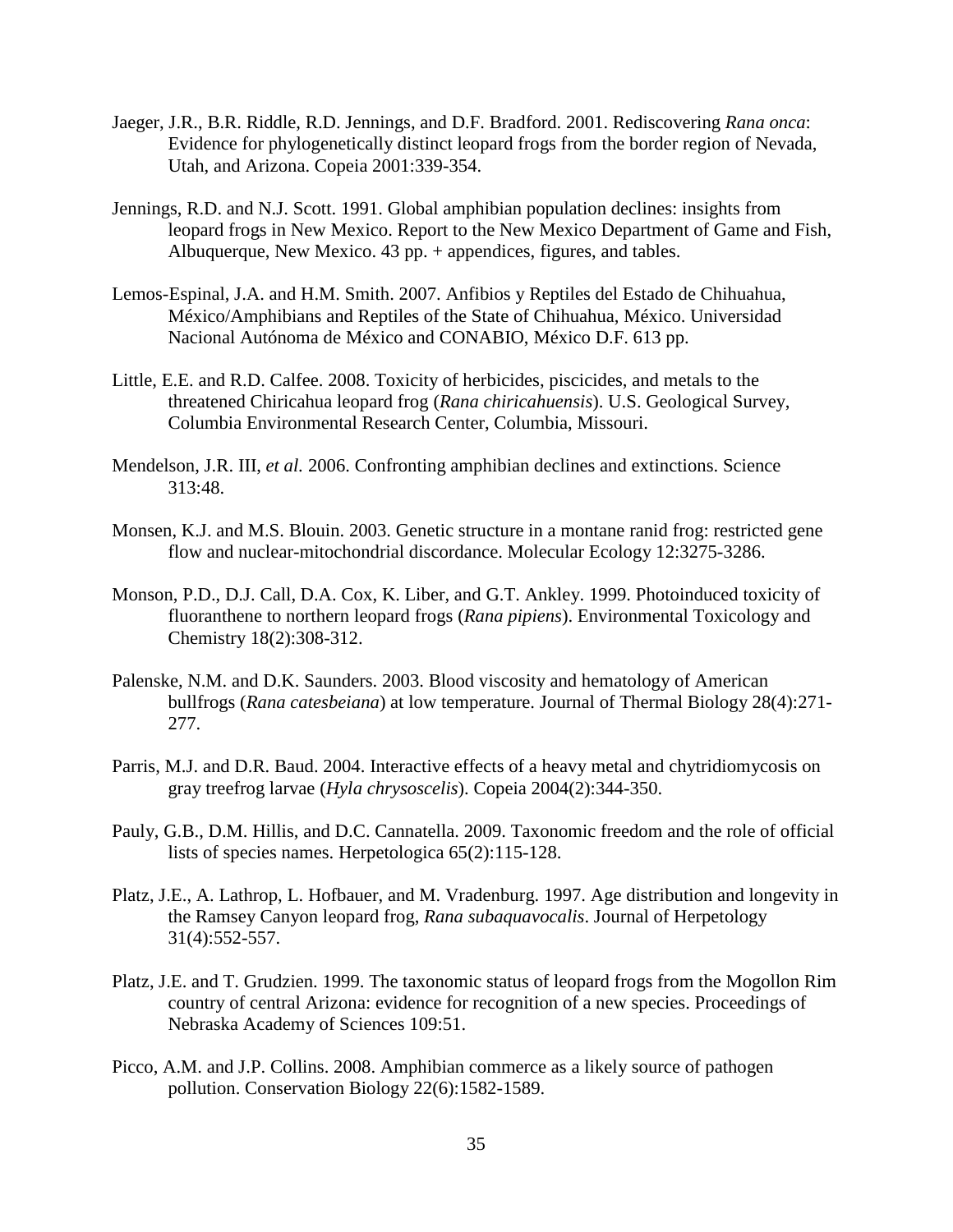- Rathbun, N.L. 1969. Investigation of fish killed. 10 July 1969 memorandum from N.L. Rathbun, Water Quality Analyst, to Jim Bruce, Cold Water Supervisor. Arizona Game and Fish Department, Region VII, Pima, Arizona. 7 pp.
- Relyea, R.A. 2004. Synergistic impacts of malathion and predatory risk on six species of North American tadpoles. Environmental Toxicology and Chemistry 23(4):1080-1084.
- Retallick, R.W., H. McCallum, and R. Speare. 2004. Endemic infection of the amphibian chytrid fungus in a frog community post-decline. PLoS Biology 2(11):1965-1971.
- Rollins-Smith, L.A. and J.M. Conlon. 2005. Antimicrobial peptide defenses against chytridiomycosis, an emerging infectious disease of amphibian populations. Developmental and Comparative Immunology 29:589-598.
- Rorabaugh, J.C. 2008*.* An introduction to the herpetofauna of mainland Sonora, México, with comments on conservation and management. Journal of the Arizona-Nevada Academy of Science 40(1):20-65.
- Rorabaugh, J. 2010. A comparison of the status of the Chiricahua leopard frog (*Lithobates chiricahuensis*) in Arizona from 2002 to 2009. U.S. Fish and Wildlife Service. Ecological Services. Tucson, Arizona. January 2010. 30 pp.
- Rosen, P.C. and C. Melendez. 2010. Observations on the status of aquatic turtles and the occurrence of ranid frogs and other aquatic invertebrates in northwestern Mexico. Pages 205-224 *in* W. Halvorson, C. Schwalbe, and C. van Riper III (eds), Southwestern Desert Resources. University of Arizona Press, Tucson.
- Ruibal, R. 1959. The ecology of a brackish water population of *Rana pipiens*. Copeia 1959 (4):315-322.
- Seager, R., M. Ting, T. Held, Y. Kushnir, J. Lu, G. Vecchi, H. Huang, N. Harrnik, A. Leetmaa, N. Lau, C. Li, J. Velez, and N. Naik. 2007. Model projections of an imminent transition to a more arid climate in southwestern North America. Science 316:1181-1184.
- Smith, H.M. and D. Chiszar. 2003. Distributional and variational data on the frogs of the genus *Rana* in Chihuahua, Mexico, including a new species. Bulletin of the Maryland Herpetological Society 39:59-66.
- Southwest Endangered Species Act Team. 2008. Chiricahua leopard frog (*Lithobates [Rana] chiricahuensis*) considerations for making effects determinations and recommendations for reducing and avoiding adverse effects. U.S. Fish and Wildlife Service, New Mexico Ecological Services Field Office, Albuquerque, NM.
- Sparling, D.W. 2003. A review of the role of contaminants in amphibian declines. Pages 1099- 1128 *in* D.J. Hoffman *et al.* (eds), Handbook of Ecotoxicology, Lewis Publishers, Boca Raton, Florida. 1290 pp.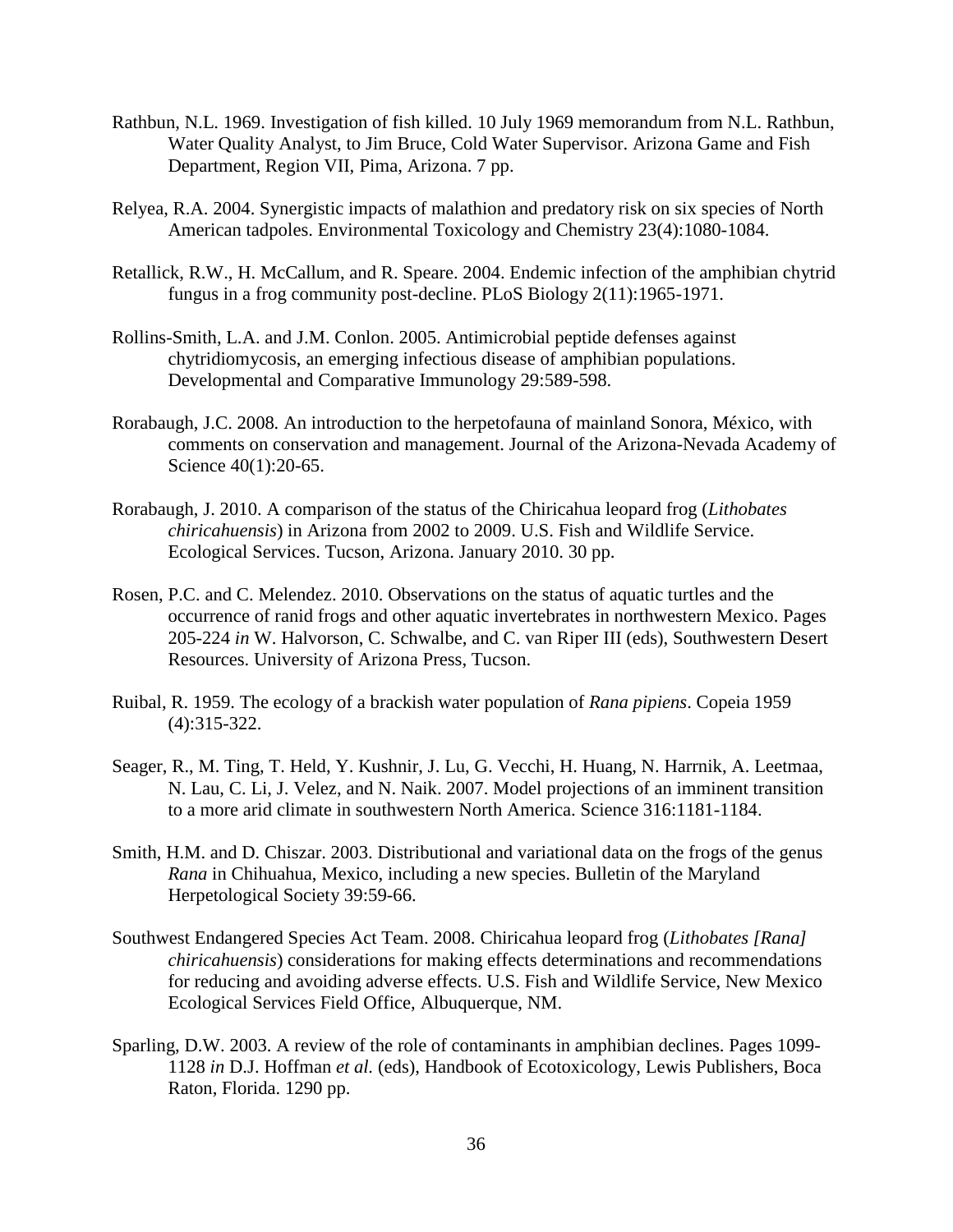- Sredl, M.J. and J.M. Howland. 1994. Conservation and management of Madrean populations of the Chiricahua leopard frog, *Rana chiricahuensis*. Arizona Game and Fish Department, Nongame Branch, Phoenix, Arizona. 22 pp. + appendices.
- Sredl, M.J. and R.D. Jennings. 2005. *Rana chiricahuensis*: Platz and Mecham, 1979, Chiricahua leopard frogs. Pages 546-549 *in* M.J. Lanoo (ed), Amphibian Declines: The Conservation Status of United States Amphibians. University of California Press, Berkeley, California. 1094 pp.
- Stebbins, R.C. and N.W. Cohen. 1995. A Natural History of Amphibians. Princeton University Press, Princeton, New Jersey. 316 pp.
- Sumida, M., H. Kaneda, Y. Kato, Y. Kanamori, H. Yonekawa, and M. Nishioka. 2000. Sequence variation and structural conservation in the D-loop region and flanking genes of mitochondrial DNA from Japanese pond frogs. Genes and Genetic Systems 75:79-92.
- Todd, B.D. and K.M. Andrews. 2008. Response of a reptile guild to forest harvesting. Conservation Biology 22(3):753-761.
- U.S. Bureau of Land Management (BLM). 1998. The upper San Pedro River basin of the United States and Mexico, a resource directory and an overview of natural resource issues confronting decision-makers and natural resource managers. U.S. Department of the Interior, Bureau of Land Management, Arizona State Office, Phoenix. BLM/AZ/PT-98/021. 110 pp.
- U.S. Environmental Protection Agency (EPA). 2009. Proposed endangerment and cause or contribute findings for greenhouse gases under section 202(a) of the Clean Air Act. Federal Register 74(78):18886-18910.
- U.S. Fish and Wildlife Service (USFWS). 2007. Chiricahua Leopard Frog (*Rana chiricahuensis*) Recovery Plan. Region 2, U.S. Fish and Wildlife Service, Albuquerque, NM. 429 pp.
- U.S. Fish and Wildlife Service (USFWS). 2009. Spotlight Species Action Plan for the Chiricahua leopard frog (*Lithobates chiricahuensis*). Region 2, U.S. Fish and Wildlife Service, Albuquerque, NM.
- van Mantgem, P.J., N.L. Stephenson, J.C. Byrne, L.D. Daniels, J.F. Franklin, P.Z. Fule, M.E. Harmon, A.J. Larson, J.M. Smith, A.H. Taylor, and T.T. Veblen. 2009. Widespread increase of tree mortality rates in the western United States. Science 323:521-524.
- Voyles, J., S. Young, L. Berger, C. Campbell, W.F. Voyles, A. Dinudom, D. Cook, R. Webb, R.A. Alford, L.F. Skerratt, and R. Speare. 2009. Pathogenesis of chytridiomycosis, a cause of catastrophic amphibian declines. Science 326:582-585.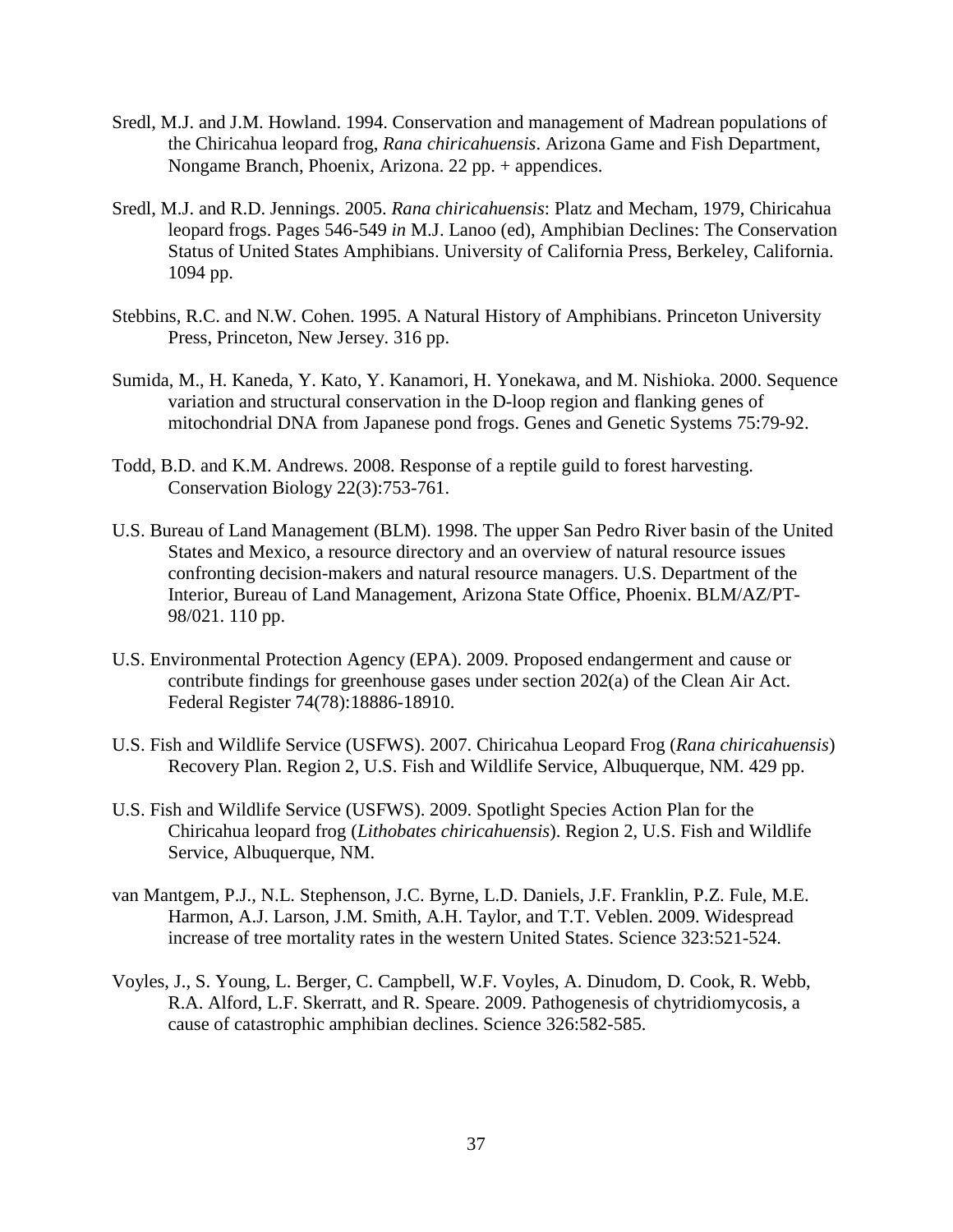- Watkins-Colwell, K.A. and Watkins-Colwell, G.J. 1998. Differential survivorship of larval leopard frogs (*Rana pipiens*) exposed to temporary and permanent reduced pH conditions. Bulletin of the Maryland Herpetological Society 7 34:64-75.
- White, J.A. 2004. Recommended protection measures for pesticide applications in Region 2 of the U.S. Fish and Wildlife Service. U.S. Fish and Wildlife Service, Austin, Texas. 201 pp. + appendices.
- Witte, C.L., M.J. Sredl, A.S. Kane, and L.L. Hungerford. 2008. Epidemiological analysis of factors associated with local disappearances of native ranid frogs in Arizona. Conservation Biology 22(2):375-383.
- Zug, G. R., L. J. Vittand J. P. Caldwell. 2001. Herpetology: An Introductory Biology of Amphibians and Reptiles, 2nd edition. Academic Press, San Diego, California.